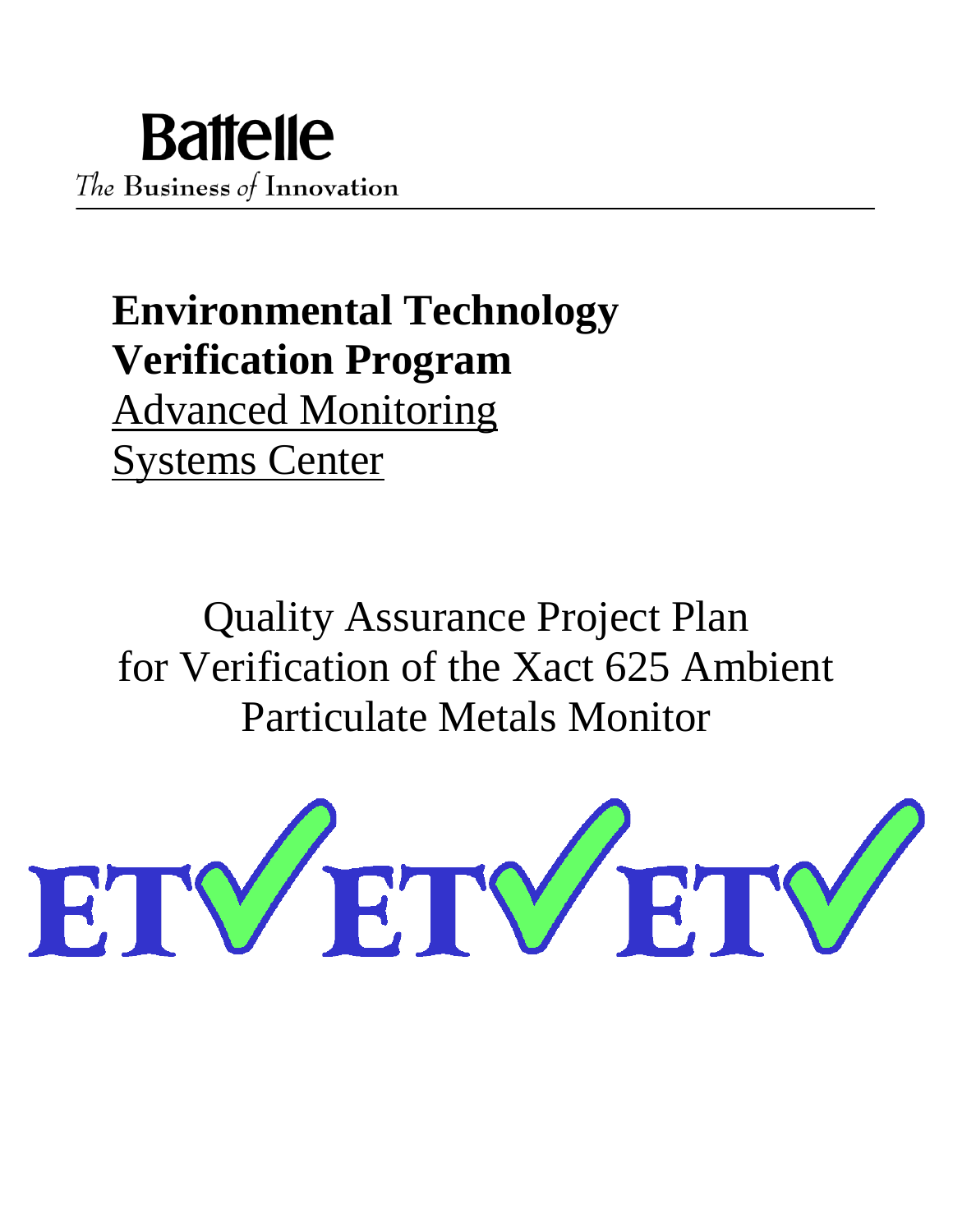# **QUALITY ASSURANCE PROJECT PLAN**

**for**

# **Verification of the Xact 625 Ambient Particulate Metals Monitor**

**Version 1.0**

**August 19, 2011**

**Prepared by**

**Battelle 505 King Avenue Columbus, OH 43201-2693**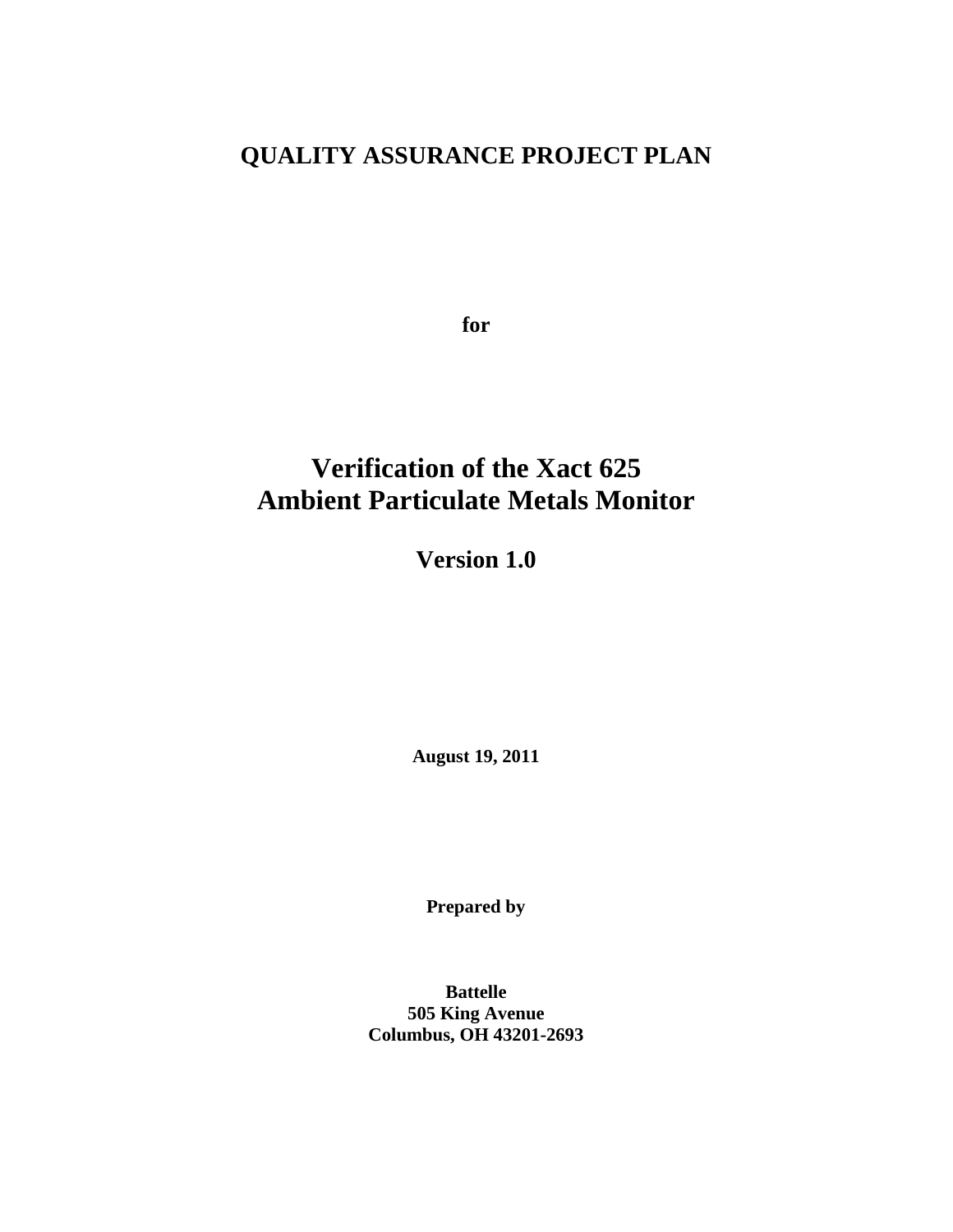*Particulate Metals Monitor QAPP Version 1.0 Page 1 of 50 August 19, 2011*

# **SECTION A**

# **PROJECT MANAGEMENT**

# <span id="page-2-1"></span><span id="page-2-0"></span>**A1 VENDOR APPROVAL PAGE**

ETV Advanced Monitoring Systems Center

Quality Assurance Project Plan for Verification of the Xact 625 Ambient Particulate Metals Monitor

Version 1.0

August 19, 2011

# APPROVAL:

Name: \_\_\_\_\_\_\_\_\_\_\_\_\_\_\_\_\_\_\_\_\_\_\_\_\_\_\_\_\_\_\_\_\_\_

Company: Pall Corporation

Date: \_\_\_\_\_\_\_\_\_\_\_\_\_\_\_\_\_\_\_\_\_\_\_\_\_\_\_\_\_\_\_\_\_\_\_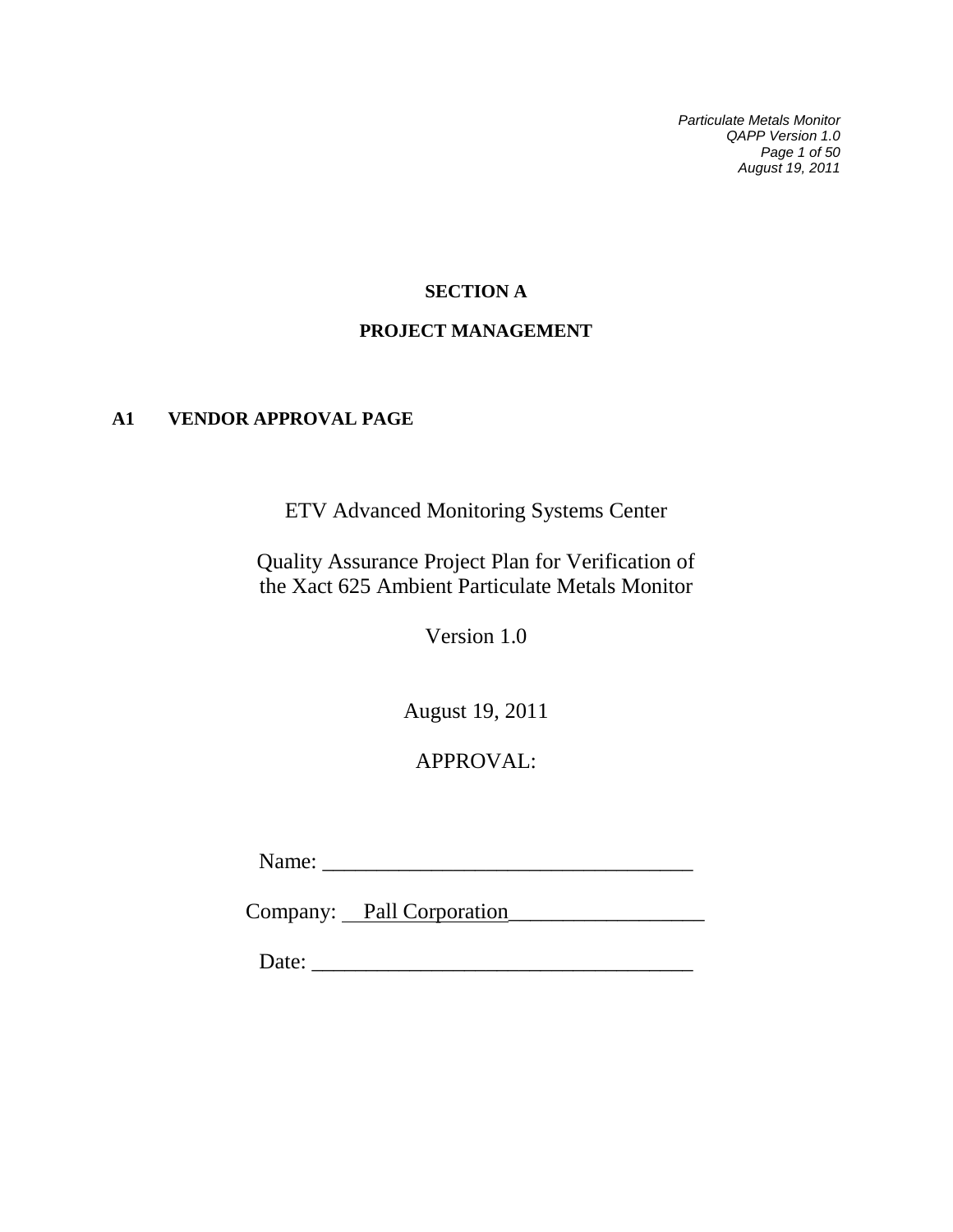Particulate Metals Monitor QAPP Version 1.0<br>Page 2 of 50<br>August 19, 2011

#### <span id="page-3-0"></span>**TABLE OF CONTENTS**  $A2$

| Section        | Page |
|----------------|------|
|                |      |
| A <sub>1</sub> |      |
| A <sub>2</sub> |      |
| A <sub>3</sub> |      |
| A <sub>4</sub> |      |
| A <sub>5</sub> |      |
| A6             |      |
| A7             |      |
| A8             |      |
| A <sup>9</sup> |      |
| A10            |      |
|                |      |
| B <sub>1</sub> |      |
| B <sub>2</sub> |      |
| B <sub>3</sub> |      |
| <b>B4</b>      |      |
| B <sub>5</sub> |      |
| <b>B6</b>      |      |
| B7             |      |
| B <sub>8</sub> |      |
| <b>B9</b>      |      |
| <b>B10</b>     |      |
|                |      |
|                |      |
| C <sub>1</sub> |      |
| C <sub>2</sub> |      |
|                |      |
| D <sub>1</sub> |      |
| D2             |      |
| D <sub>3</sub> |      |
|                |      |
|                |      |
|                |      |
|                |      |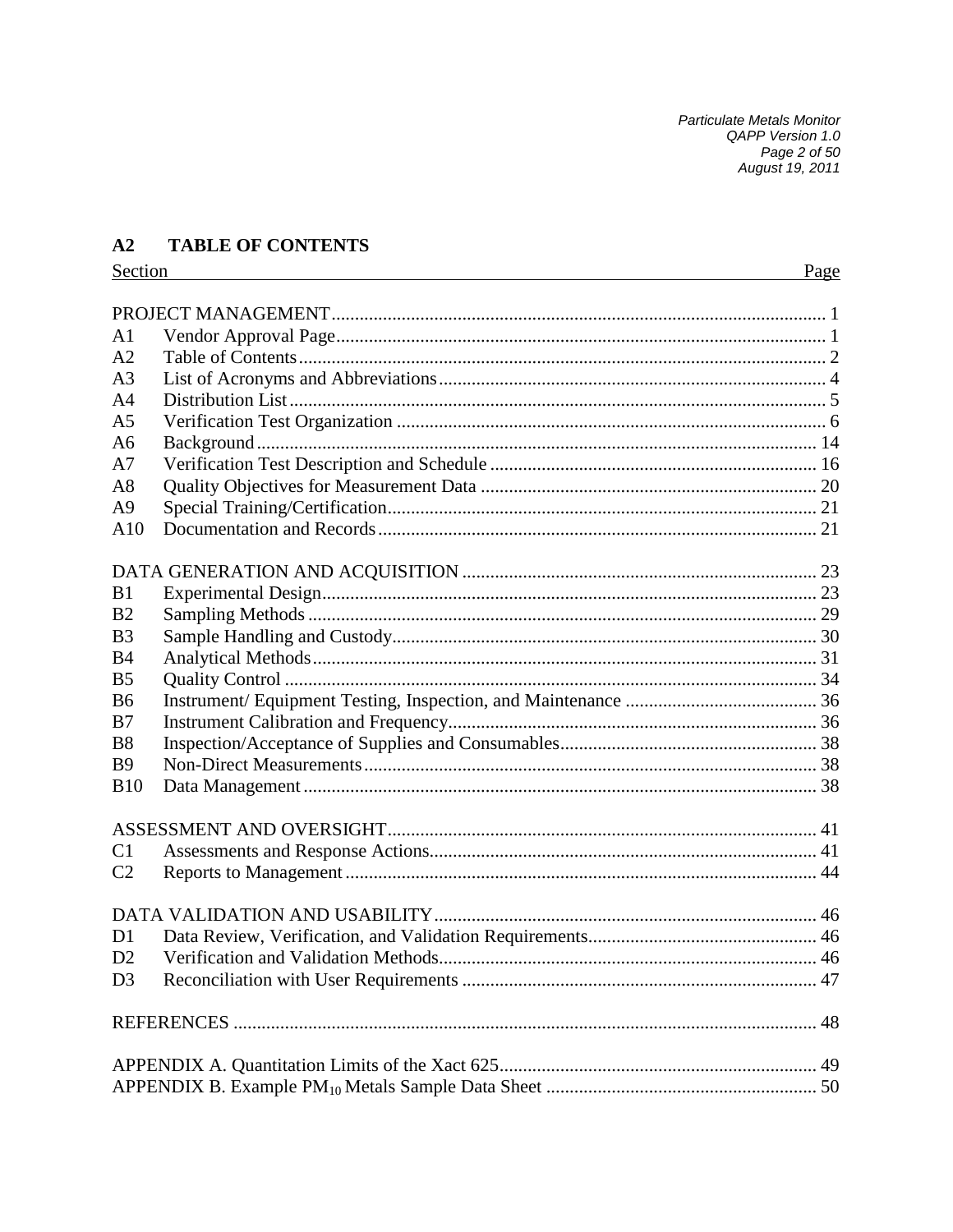*Particulate Metals Monitor QAPP Version 1.0 Page 3 of 50 August 19, 2011*

| Section | AOP |
|---------|-----|
|         |     |

# **Figures**

|--|--|--|--|

# **Tables**

| Table 1. |                                                                               |  |
|----------|-------------------------------------------------------------------------------|--|
| Table 2. |                                                                               |  |
| Table 3. |                                                                               |  |
| Table 4. | Target Analytes and Expected Detection Limits for Reference Method IO-3.5  32 |  |
| Table 5. |                                                                               |  |
| Table 6. |                                                                               |  |
|          |                                                                               |  |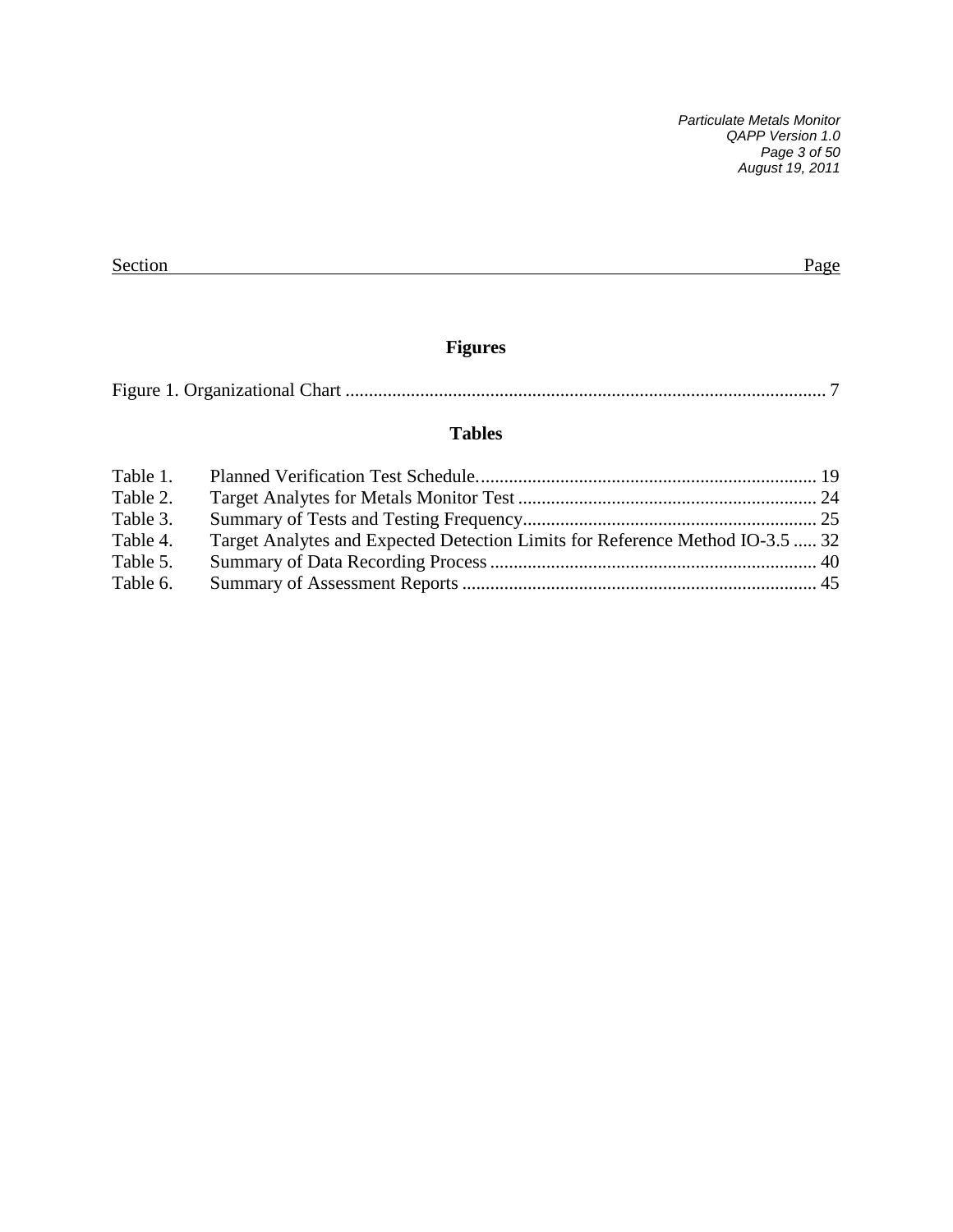<span id="page-5-0"></span>

| A3                     | <b>LIST OF ACRONYMS AND ABBREVIATIONS</b>                             |
|------------------------|-----------------------------------------------------------------------|
| <b>ADQ</b>             | audit of data quality                                                 |
| <b>AMS</b>             | <b>Advanced Monitoring Systems</b>                                    |
| <b>CES</b>             | <b>Cooper Environmental Services LLC</b>                              |
| <b>COC</b>             | chain of custody                                                      |
| DC                     | data completeness                                                     |
| <b>DQO</b>             | data quality objective                                                |
| EPA                    | <b>U.S. Environmental Protection Agency</b>                           |
| <b>ERG</b>             | <b>Eastern Research Group</b>                                         |
| <b>ETV</b>             | <b>Environmental Technology Verification</b>                          |
| ft                     | foot or feet                                                          |
| hr                     | hour(s)                                                               |
| <b>ICP/MS</b>          | inductively coupled plasma/mass spectrometry                          |
| L                      | liter(s)                                                              |
| <b>LFB</b>             | laboratory fortified blank                                            |
| <b>LRB</b>             | laboratory record book                                                |
| m                      | meter(s)                                                              |
| $\mu$ g/m <sup>3</sup> | micrograms per cubic meter                                            |
| min                    | minute(s)                                                             |
| ng                     | nanogram(s)                                                           |
| <b>NIST</b>            | National Institute of Standards and Technology                        |
| NRMRL                  | National Risk Management Research Laboratory                          |
| <b>OAQPS</b>           | Office of Air Quality Planning and Standards                          |
| <b>OEPA</b>            | Ohio Environmental Protection Agency                                  |
| PE                     | performance evaluation                                                |
| PM                     | particulate matter                                                    |
| $PM_{10}$              | particulate matter with aerodynamic diameter less than 10 micrometers |
| PO                     | project officer                                                       |
| QA                     | quality assurance                                                     |
| QAO                    | quality assurance officer                                             |
| QAPP                   | quality assurance project plan                                        |
| QC                     | quality control                                                       |
| <b>QCS</b>             | quality control sample                                                |
| QMP                    | <b>Quality Management Plan</b>                                        |
| <b>SAT</b>             | school air toxics                                                     |
| <b>SOP</b>             | standard operating procedure                                          |
| <b>RMO</b>             | <b>Records Management Office</b>                                      |
| <b>TSA</b>             | technical systems audit                                               |
| <b>TSP</b>             | total suspended particulate                                           |
| <b>VTC</b>             | verification test coordinator                                         |
| <b>XRF</b>             | X-ray fluorescence                                                    |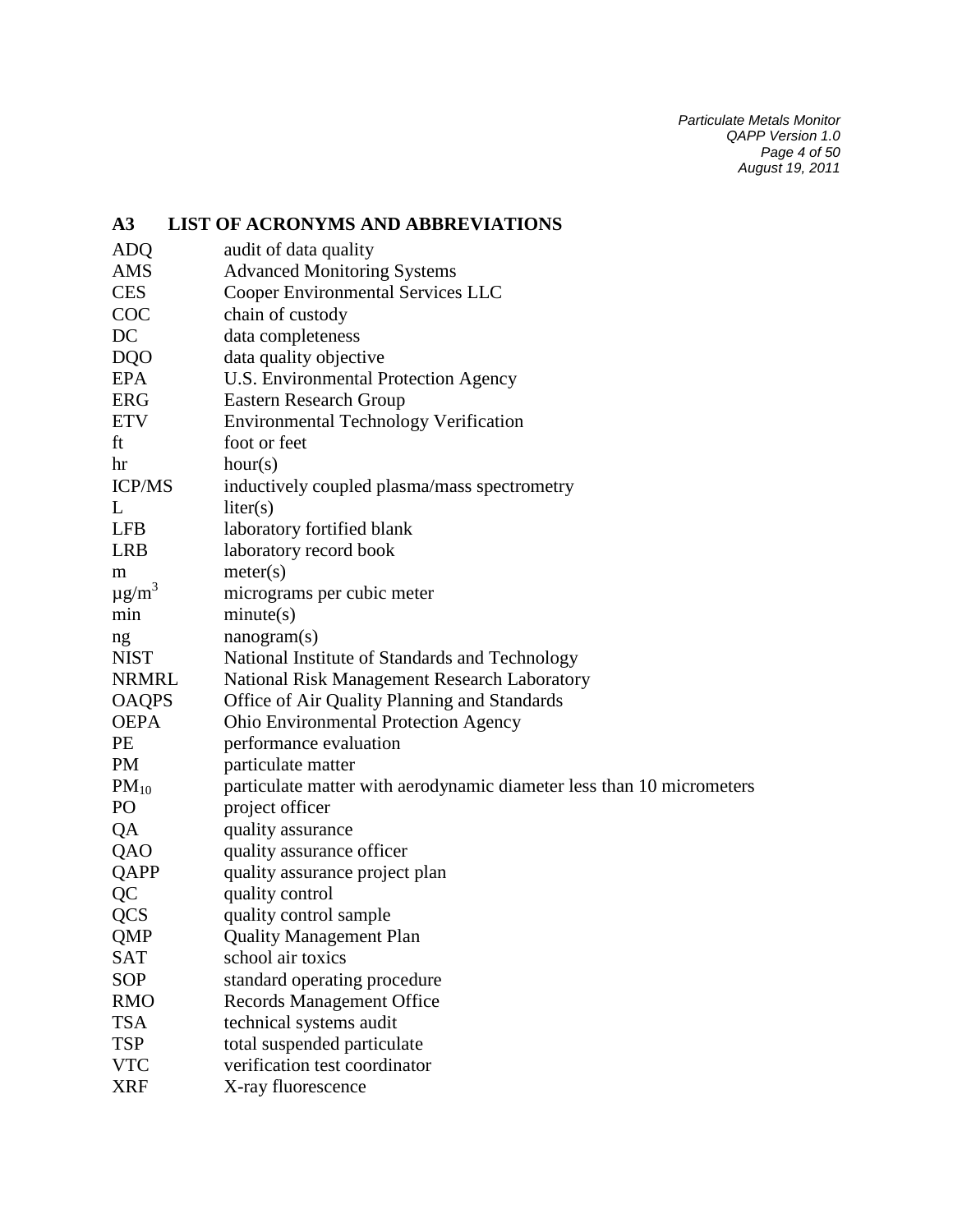*Particulate Metals Monitor QAPP Version 1.0 Page 5 of 50 August 19, 2011*

# <span id="page-6-0"></span>**A4 DISTRIBUTION LIST**

#### **Vendor**

Krag Petterson Pall Corporation 3669 State Route 281 Cortland, NY 13045

# **U.S. EPA**

John McKernan U.S. Environmental Protection Agency (EPA) National Risk Management Research Laboratory 26 W. M.L. King Dr. Cincinnati, OH 45268

Motria Caudill U.S. EPA Region 5 Ralph Metcalfe Federal Building 77 West Jackson Blvd. Chicago, IL 60604-3507

Michael Jones U.S. EPA Office of Air Quality Planning and Standards 109 T.W. Alexander Drive Research Triangle Park, NC 27709

# **Ohio EPA**

Randy Hock Division of Air Pollution Control Ohio Environmental Protection Agency 50 West Town Street, Suite 700 Columbus, OH 43215

# **Battelle**

Thomas Kelly Amy Dindal Zachary Willenberg Rosanna Buhl **Battelle** 505 King Ave. Columbus, OH 43201

# **Peer Reviewers**

Dennis Mikel U.S. Environmental Protection Agency Office of Air Quality Planning and Standards Research Triangle Park, NC 27711

Rudy Eden Laboratory Services and Source Testing South Coast Air Quality Management District 21865 E. Copley Drive Diamond Bar, CA 91765

# **Other**

John Cooper Cooper Environmental Services LLC 10180 SW Nimbus Avenue Suite J6 Portland, Oregon 97223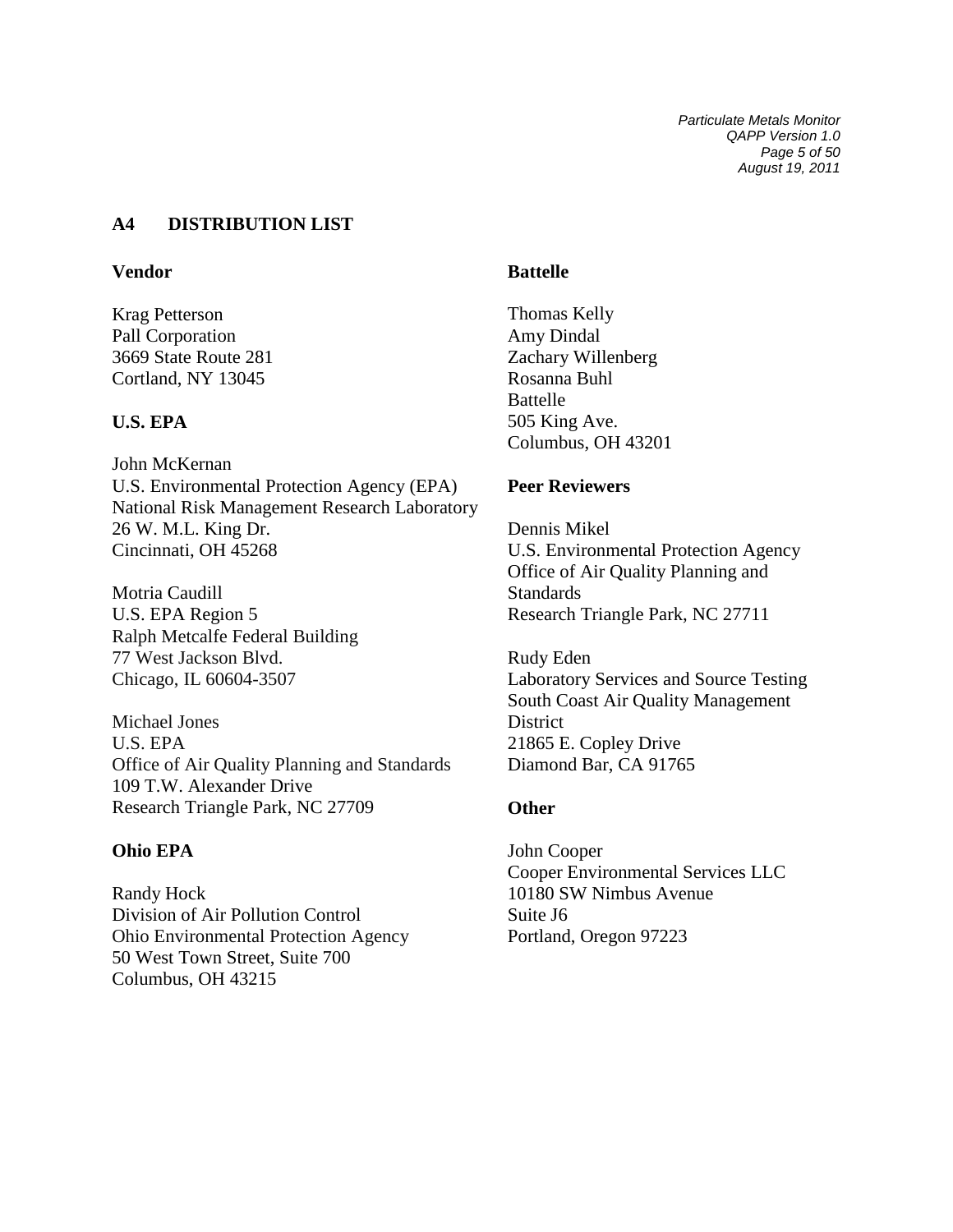# <span id="page-7-0"></span>**A5 VERIFICATION TEST ORGANIZATION**

The verification test described in this document will be conducted under the Environmental Technology Verification (ETV) Program. Verification activities will be overseen by Battelle, which is managing the ETV Advanced Monitoring Systems (AMS) Center through a cooperative agreement with the U.S. Environmental Protection Agency (EPA) National Risk Management Research Laboratory (NRMRL). Verification testing will be carried out in collaboration with EPA Region 5, EPA's Office of Air Quality Planning and Standards (OAQPS), and the Ohio Environmental Protection Agency (OEPA). The scope of the AMS Center covers verification of monitoring technologies for contaminants and natural species in air, water, and soil.

This verification test will be conducted at two OEPA monitoring sites in eastern Ohio. The testing will involve continuous operation of a commercial monitor for determining toxic metals in atmospheric particulate matter, at sites where reference samples will be collected on filters for subsequent laboratory analysis for metals. The commercial monitor will be purchased by EPA, and will be housed for testing in a shelter purchased by EPA and built by the vendor of the monitor. The continuous monitor results and the filter-based reference results will be compared to evaluate the monitor's capability for metals monitoring. The vendor of the metals monitor being tested will install, and if necessary repair or maintain, their monitor during the verification test, and will train OEPA, EPA Region 5, and OAQPS staff in operation of the monitor.

Quality assurance (QA) oversight of this EPA Category III verification test will be provided by the Battelle AMS Center Quality Manager and the EPA AMS Center Quality Manager. The organization chart in Figure 1 identifies the responsibilities of the organizations and individuals associated with the verification test. Roles and responsibilities are defined further below.

# **A5.1 Battelle**

Dr. Thomas Kelly is the AMS Center Verification Test Coordinator (VTC) for this test. In this role, Dr. Kelly will have overall responsibility for ensuring that the technical, schedule, and cost goals established for the verification test are met. Specifically, he will: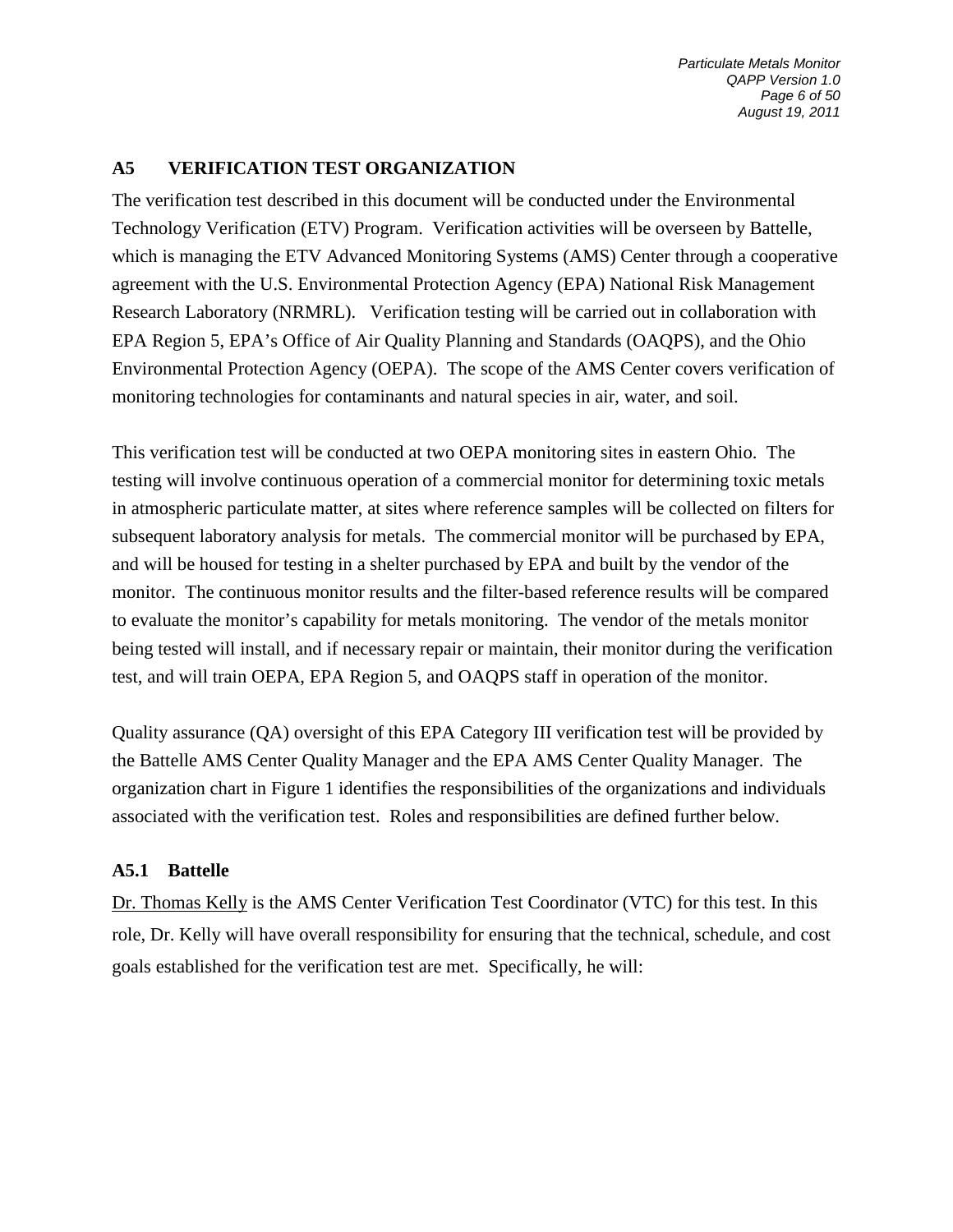

**Figure 1. Organizational Chart**

- Hold a kick-off meeting approximately one week prior to the start of the verification test to review the critical logistical, technical, and administrative aspects of the verification test,
- Coordinate with EPA Region 5, OAQPS, and OEPA in performing the verification test in accordance with this QA project plan (QAPP),
- Ensure that all quality procedures specified in the QAPP and in the AMS Center Quality Management  $Plan<sup>1</sup> (OMP)$  are followed,
- Maintain real-time communication with the Battelle AMS Center Manager and Quality Manager, and EPA AMS Center Project Officer and Quality Manager on any potential or actual deviations from the QAPP,
- Prepare the draft and final QAPP, verification report, and verification statement,
- Revise the draft QAPP, verification report, and verification statement in response to reviewers' comments,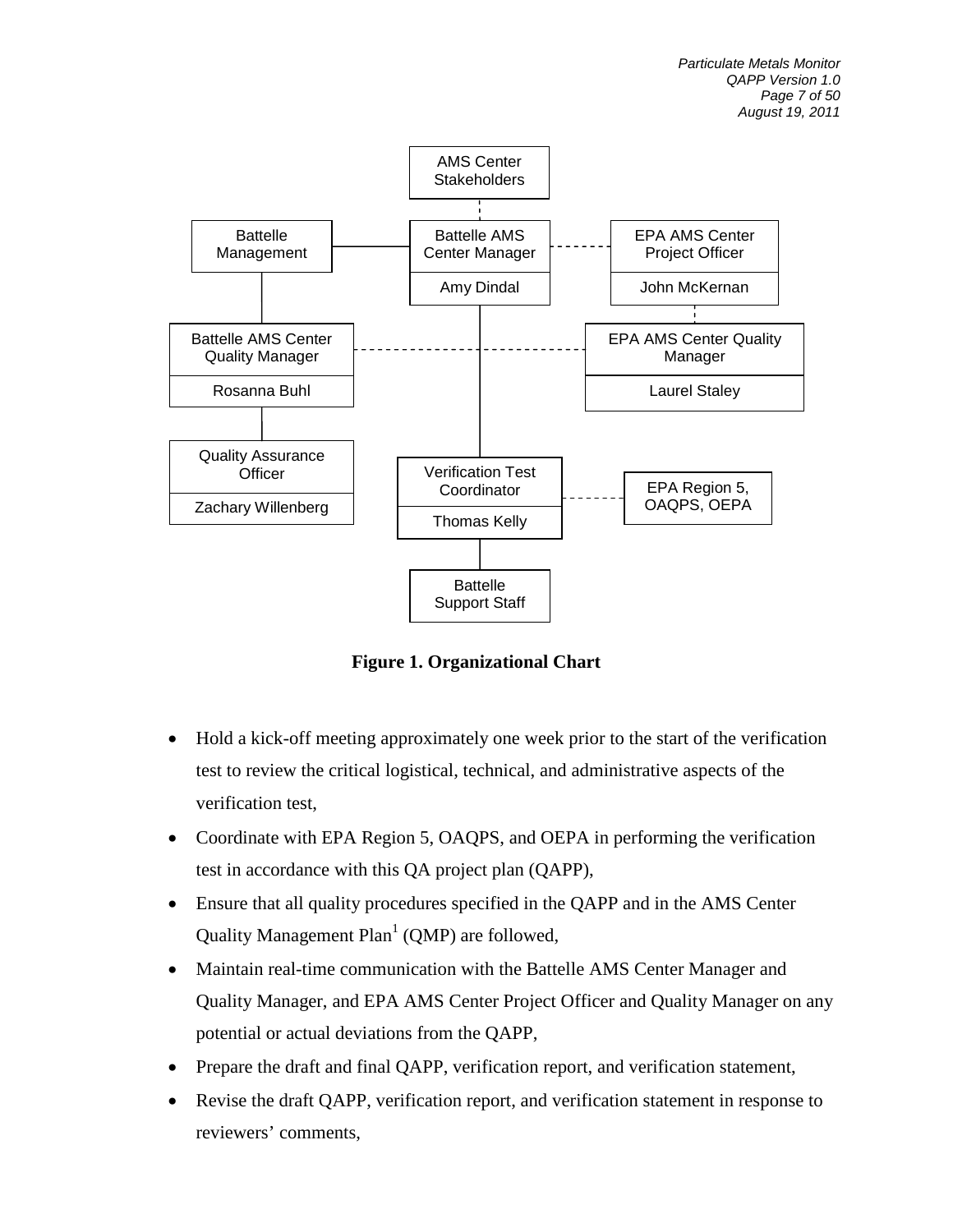- Support OEPA as needed in establishing the necessary infrastructure at the test site to carry out the test,
- Coordinate a performance evaluation (PE) audit of the reference sampling and analysis methods,
- Provide test data, including data from the first day of testing, to the Battelle AMS Center Manager and EPA AMS Center Project Officer and Quality Manager,
- Conduct a technical review of all test data,
- Perform analysis of the collected data to carry out the statistical evaluations defined in this QAPP,
- Call on Battelle staff as needed for support in test coordination, data analysis, and reporting,
- Respond to any issues raised in assessment reports and audits, including instituting corrective action as necessary,
- Serve as the primary point of contact for vendor representatives and collaborators,
- Coordinate distribution of the final QAPP, verification report, and verification statement, and
- Establish a budget for Battelle activities in the verification test and manage staff to ensure the budget is not exceeded.

Ms. Amy Dindal is Battelle's Manager for the AMS Center. Ms. Dindal will:

- Review the draft and final QAPP,
- Review the draft and final verification report and verification statement,
- Ensure that necessary Battelle resources, including staff and facilities, are committed to the verification test,
- Ensure that confidentiality of sensitive vendor information is maintained,
- Review QAPP deviations and any issues raised in assessment reports, audits, or from test staff observations, and institute corrective action as necessary,
- Maintain communication with EPA's AMS Center Project Officer and Quality Manager, and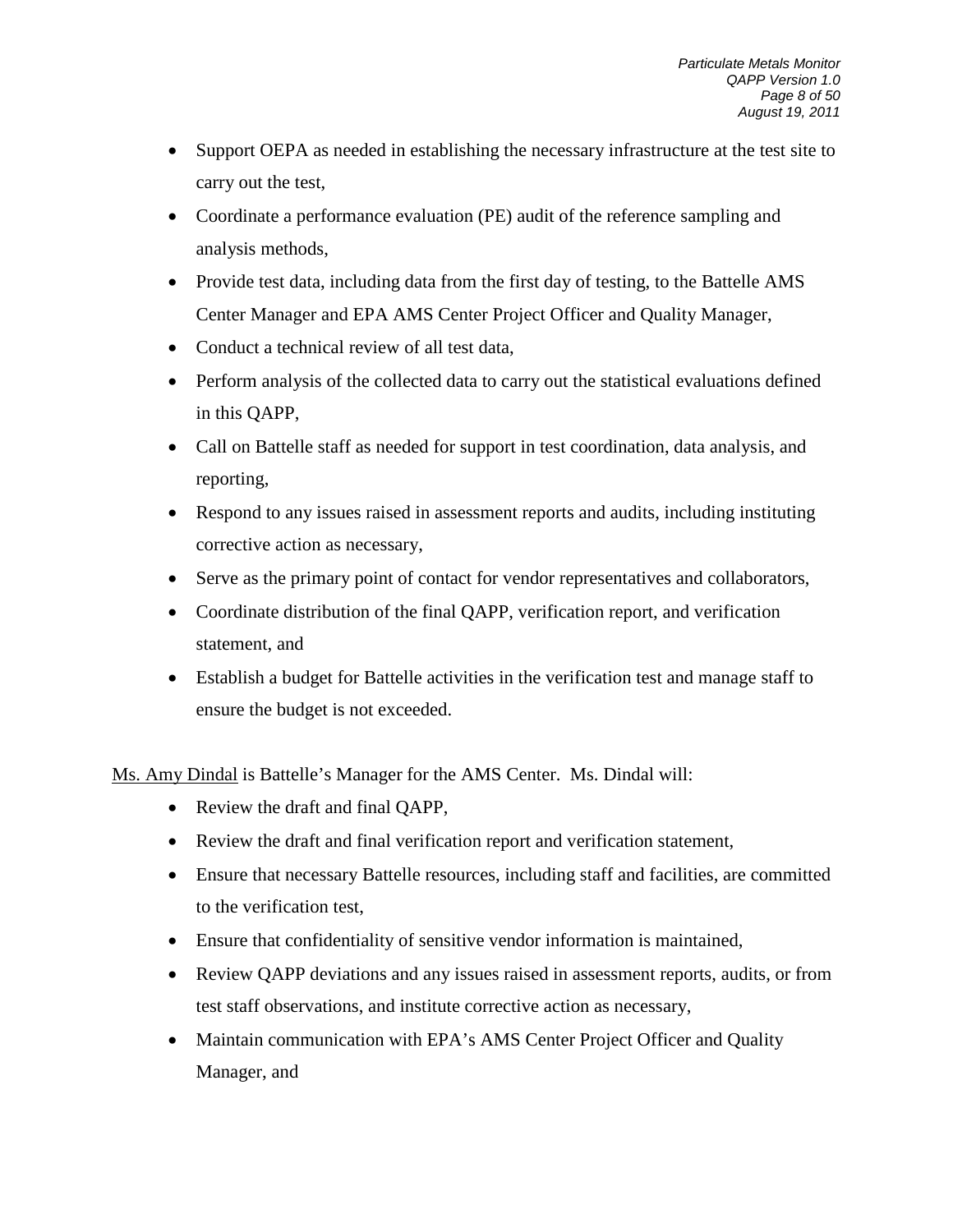• Facilitate a stop work order if Battelle or EPA QA staff discovers adverse findings that will compromise data quality or test results.

Ms. Rosanna Buhl is Battelle's Quality Manager for the AMS Center. Ms. Buhl will:

- Review the draft and final QAPP,
- Assign a Quality Assurance Officer (QAO) for this verification test,
- Delegate to other Battelle quality staff any QAO responsibilities assigned below as needed to meet project schedules,
- Review any audit checklists prepared by the QAO for completeness and detail,
- Review draft and final audit reports prior to release to the VTC and/or EPA for clarity and appropriate assessment of findings,
- Review audit responses for appropriateness,
- Review and approve the QAPP and any deviations,
- Review draft and final verification report(s) and verification statement(s),
- Maintain real-time communication with the QAO on QA activities, audit results, and concerns,
- Work with the QAO, VTC, and Battelle's AMS Center Manager to resolve data quality concerns and disputes, and
- Recommend a stop work order if audits indicate that data quality or safety is being compromised.

Mr. Zachary Willenberg is Battelle's QAO for this test. Mr. Willenberg will:

- Attend the verification test kick-off meeting and lead the discussion of the QA elements of the kick-off meeting checklist,
- Prior to the start of verification testing, verify the presence of applicable training records, including any vendor-provided training on the metals monitor being tested,
- Conduct a technical systems audit (TSA) of the field testing and the reference analytical laboratory near the beginning of the verification test,
- Review results of the PE audit of reference sampling and analysis methods,
- Conduct audits of data quality (ADQs) to verify data quality,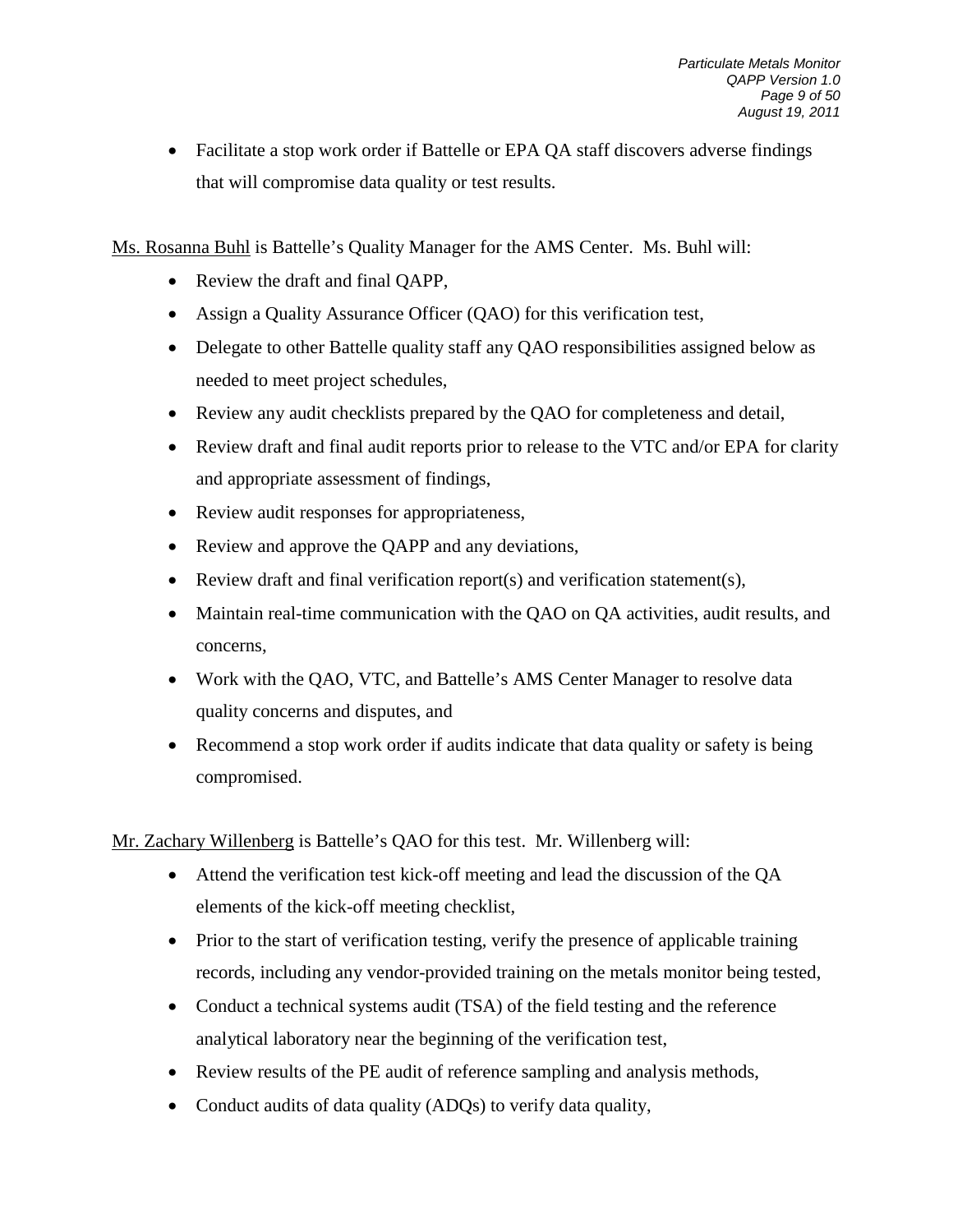- Prepare and distribute an audit report for each audit,
- Verify that audit responses for each audit finding and observation are appropriate and that corrective action has been implemented effectively,
- Communicate to the VTC and/or technical staff the need for immediate corrective action if an audit identifies QAPP deviations or practices that threaten data quality,
- Provide a summary of the QA/QC activities and results for the verification report,
- Review the draft and final verification report and verification statement,
- Maintain real-time communication with the Battelle Quality Manager on QA activities, audit results, and concerns, including potential schedule and budget problems, and
- Communicate data quality concerns to the VTC and/or Battelle's AMS Center Quality Manager; recommend the need for a stop work order if audits indicate that data quality or safety is being compromised.

# **A5.2 Vendor**

The metals monitor to be tested was developed and will be manufactured by Cooper Environmental Services LLC (CES), but the rights to the metals monitor technology are owned by Pall Corporation. Pall Corporation and CES will jointly fulfill the following responsibilities of the metals monitor vendor, except as noted when one or the other organization has responsibility for a particular item:

- Review and provide comments on the draft QAPP,
- Pall Corporation will approve the final QAPP prior to test initiation,
- Provide a representative to participate in the kick-off meeting for the verification test,
- CES will provide all supplies/reagents/consumables needed to operate the metals monitor for the duration of the verification test upon purchase of the monitor by EPA,
- Pall Corporation will supply a representative to assist with installing the metals monitor at the field site, and to be available for consultation in maintenance or repair of the monitor,
- Provide training to EPA Region 5, OAQPS, and OEPA personnel in operating and maintaining the metals monitor, and written consent for OEPA staff to operate the monitor for purposes of verification testing,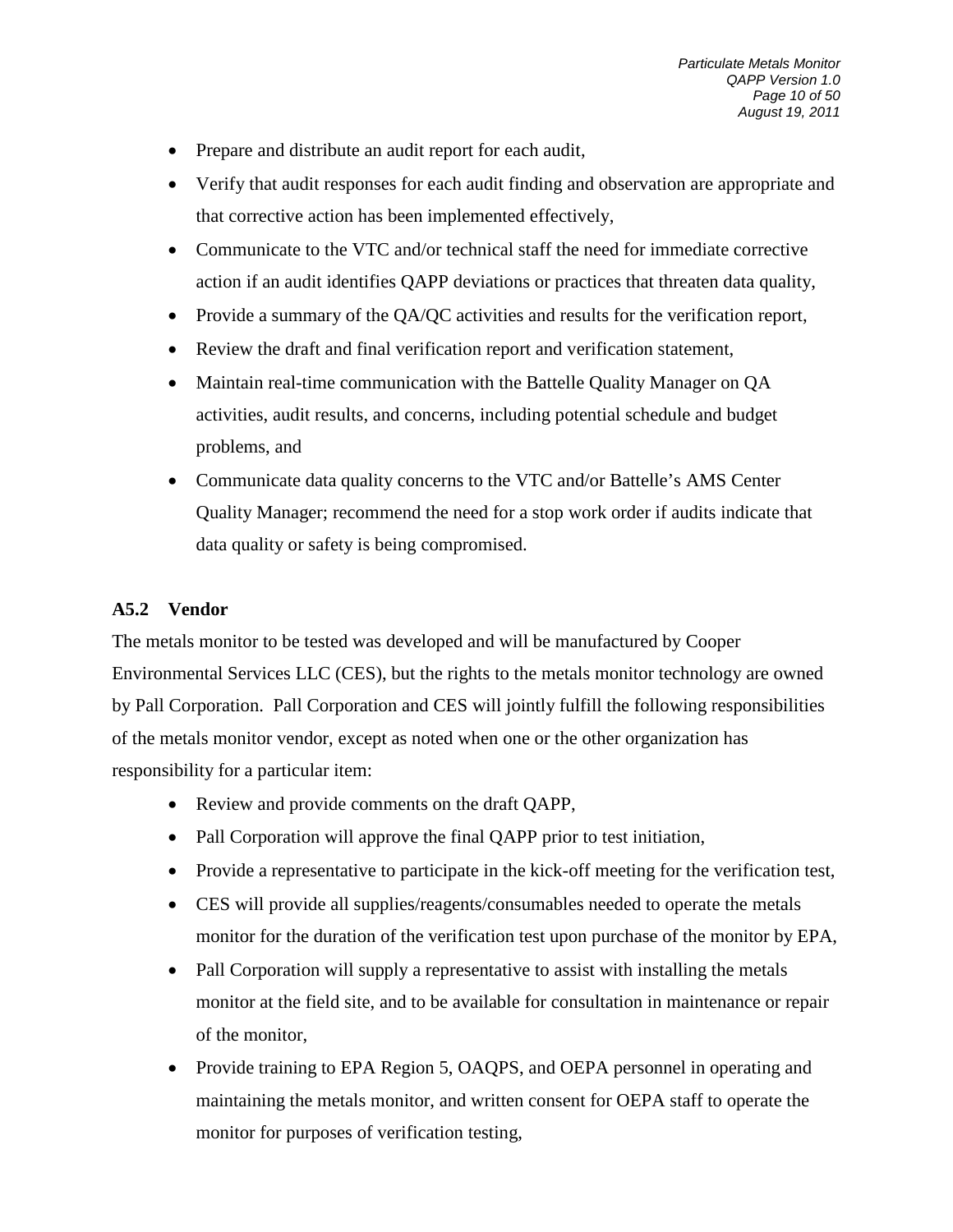- CES will provide written instructions for routine operation of the metals monitor, such as a user's manual, Standard Operating Procedure (SOP), and/or a daily checklist of diagnostic and/or maintenance activities, and
- Pall Corporation will review and provide comments on the draft verification report and verification statement.

# **A5.3 U.S. EPA ETV Program**

EPA's responsibilities in the ETV program are based on the requirements stated in the "Environmental Technology Verification Program Quality Management Plan"2 (ETV QMP). The roles of specific EPA testing staff in this verification will be as follows:

Dr. John McKernan is EPA's Project Officer for the AMS Center. In this verification Mr. Julius Enriquez will assist in the role of Project Officer while Dr. McKernan is on another assignment. Mr. Enriquez will review the draft QAPP. Dr. McKernan will:

- Approve the final QAPP,
- Review and approve deviations to the approved final QAPP,
- Review the first day of data from the verification test and provide immediate comments if concerns are identified,
- Review the draft verification report and statement,
- Oversee the EPA review process for the QAPP, verification report, and statement, and
- Coordinate the submission of the QAPP, verification report, and statement for final EPA approval.

EPA's AMS Center Quality Manager or designated QA representative will:

- Review the draft QAPP,
- Review deviations to the approved final QAPP,
- Review the first day of data from the verification test and provide immediate comments if concerns are identified,
- Perform at his/her option one external TSA and/or audit of data quality during the verification test,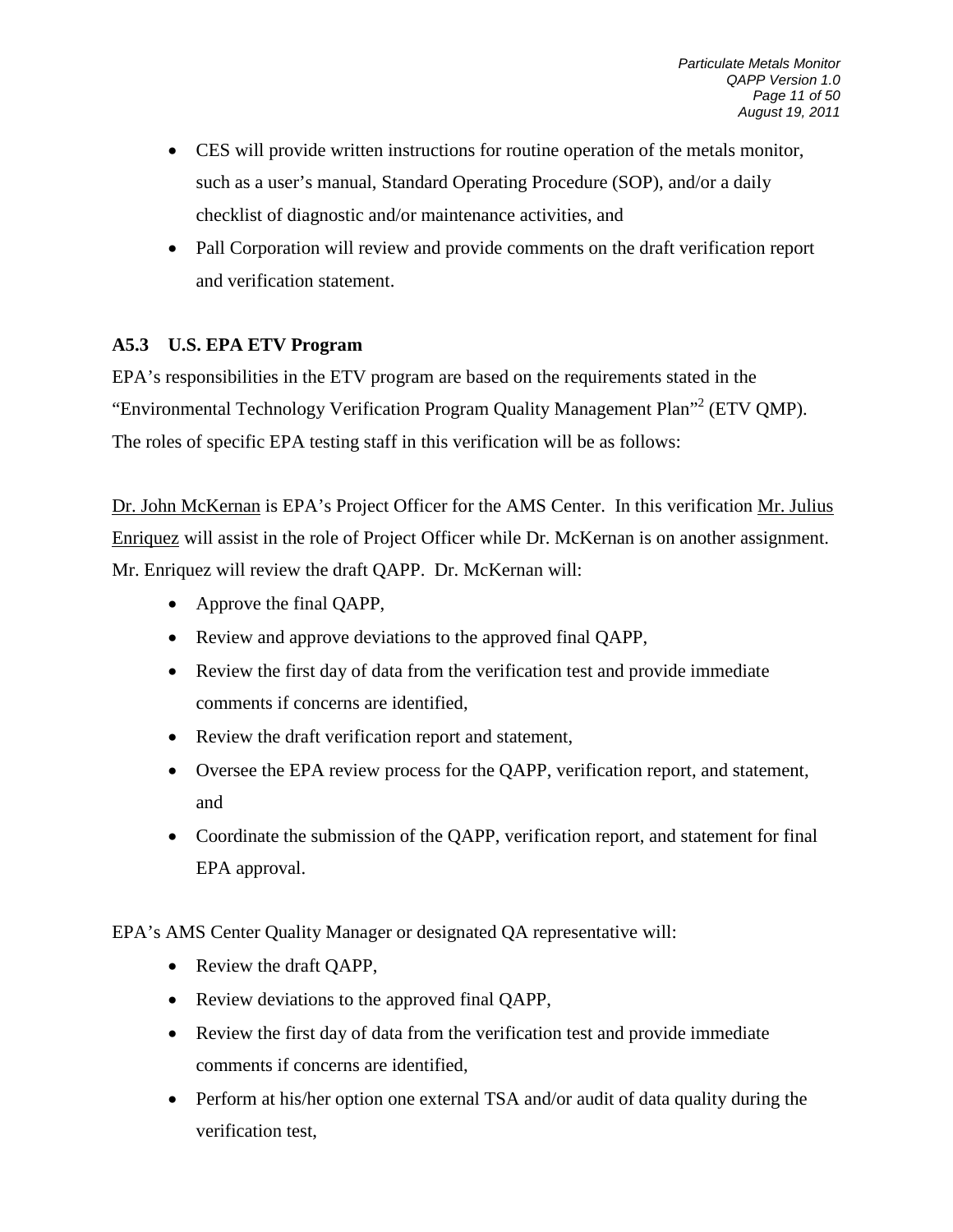- Notify the EPA AMS Center Project Officer of the need for a stop work order if an external audit indicates that data quality or safety is being compromised,
- Prepare and distribute an assessment report summarizing results of the external audit, and
- Review the draft verification report and statement.

# **A5.4 U.S. EPA Region 5 and OAQPS**

EPA Region 5 and OAQPS will coordinate with Battelle and OEPA in performance of the verification test. Ms. Motria Caudill will be the primary EPA Region 5 point of contact, and Mr. Michael Jones will be the primary OAQPS point of contact. EPA OAQPS will:

- Purchase an Xact 625 metals monitor for testing,
- Purchase a Partisol Plus 2025 Sequential Ambient Particulate Sampler for use as the reference sampler in the field test of the Xact 625.

Additional responsibilities of EPA Region 5 and OAQPS will be as follows:

- Coordinate with the vendor for training of EPA Region 5, OAQPS, and OEPA staff in operation of the metals monitor,
- Provide an SOP for operation and sample recovery with the reference method sampling system at the field site,
- Arrange for laboratory analysis of collected reference method samples by a certified analytical laboratory [Eastern Research Group (ERG)],
- Review the draft QAPP,
- Provide a representative to participate in the kick-off meeting for the verification test, and
- Review the draft verification report and statement.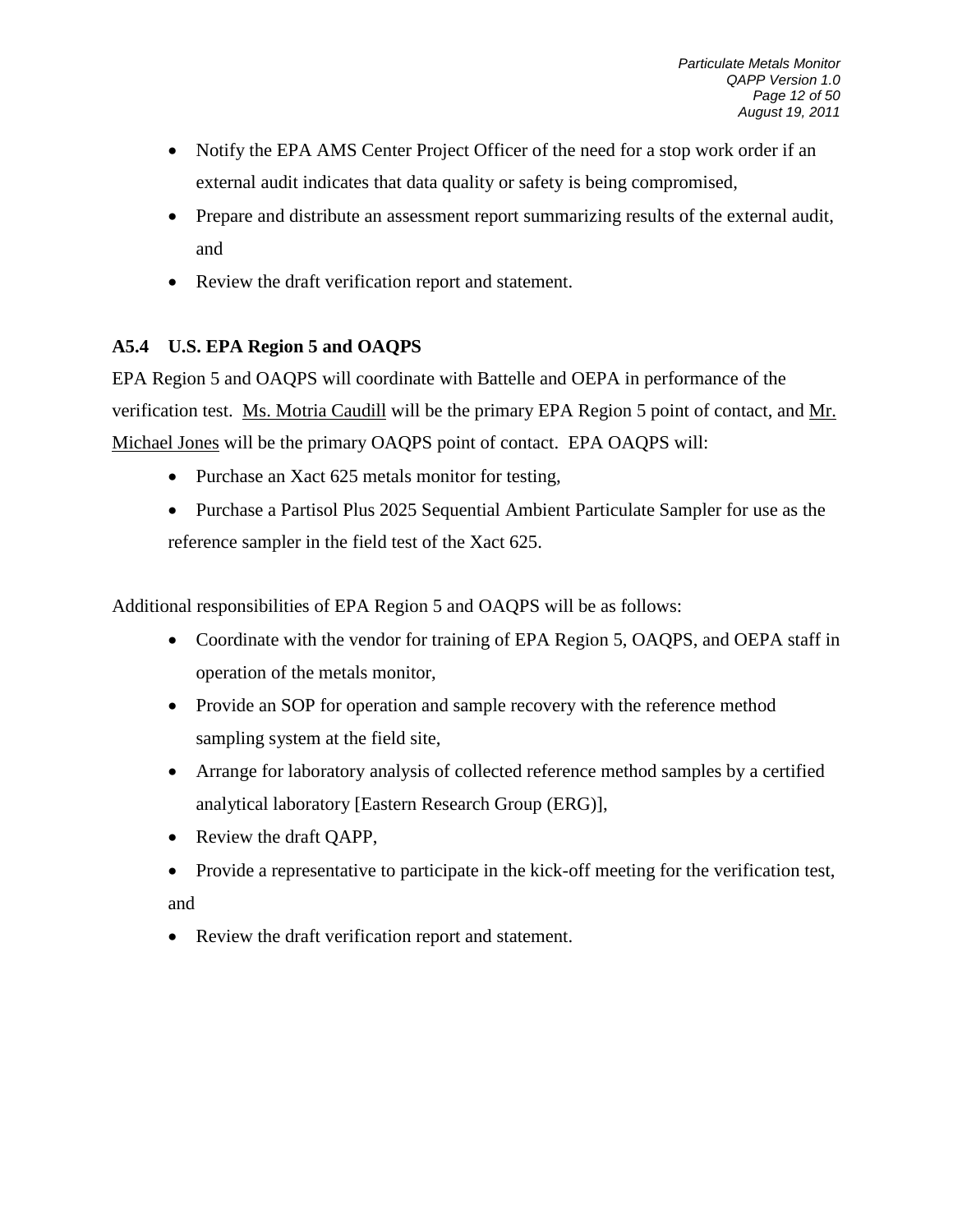# **A5.5 Ohio EPA**

Ohio EPA will provide field sites and supporting infrastructure to carry out the test, and OEPA staff will operate the metals monitor and conduct reference method sampling at the site. OEPA staff will be in frequent communication with the Battelle VTC and EPA Region 5 and OAQPS staff, and with the technology vendor as needed. All such communication will be documented, and the Battelle VTC will keep EPA's Project Officer for the AMS Center informed of these communications. Mr. Randy Hock, in OEPA's Columbus, Ohio headquarters, will be the primary OEPA point of contact. The responsibilities of OEPA staff will be to:

- Coordinate with EPA Region 5, OAQPS, and the vendor to install the metals monitor to be tested at the test sites,
- Provide a representative to participate in the kick-off meeting for the verification test,
- Prepare the test sites to ensure suitable space and electrical power to perform the necessary testing activities,
- Receive training in operation of the metals monitor from the vendor,
- Operate the metals monitor throughout the field test,
- Coordinate the operation of the test sites for the purposes of ETV testing,
- Communicate needs regarding access, security, and safety to any staff working or visiting at the test sites,
- Perform ambient particulate sampling using an appropriate filter-based collection method and send samples to the analytical laboratory conducting metals analysis,
- Record qualitative observations about the maintenance and operation of the metals monitor during testing,
- Ensure that the metals monitor data and any field records are reviewed within one week of generation, and transmitted to the Battelle VTC on at least a weekly basis,
- Provide input in responding to any issues raised in assessment reports and audits related to site operations,
- Provide input on test procedures, technology operation and maintenance, and field conditions for the draft verification report, and
- Review the draft verification report and statement as needed.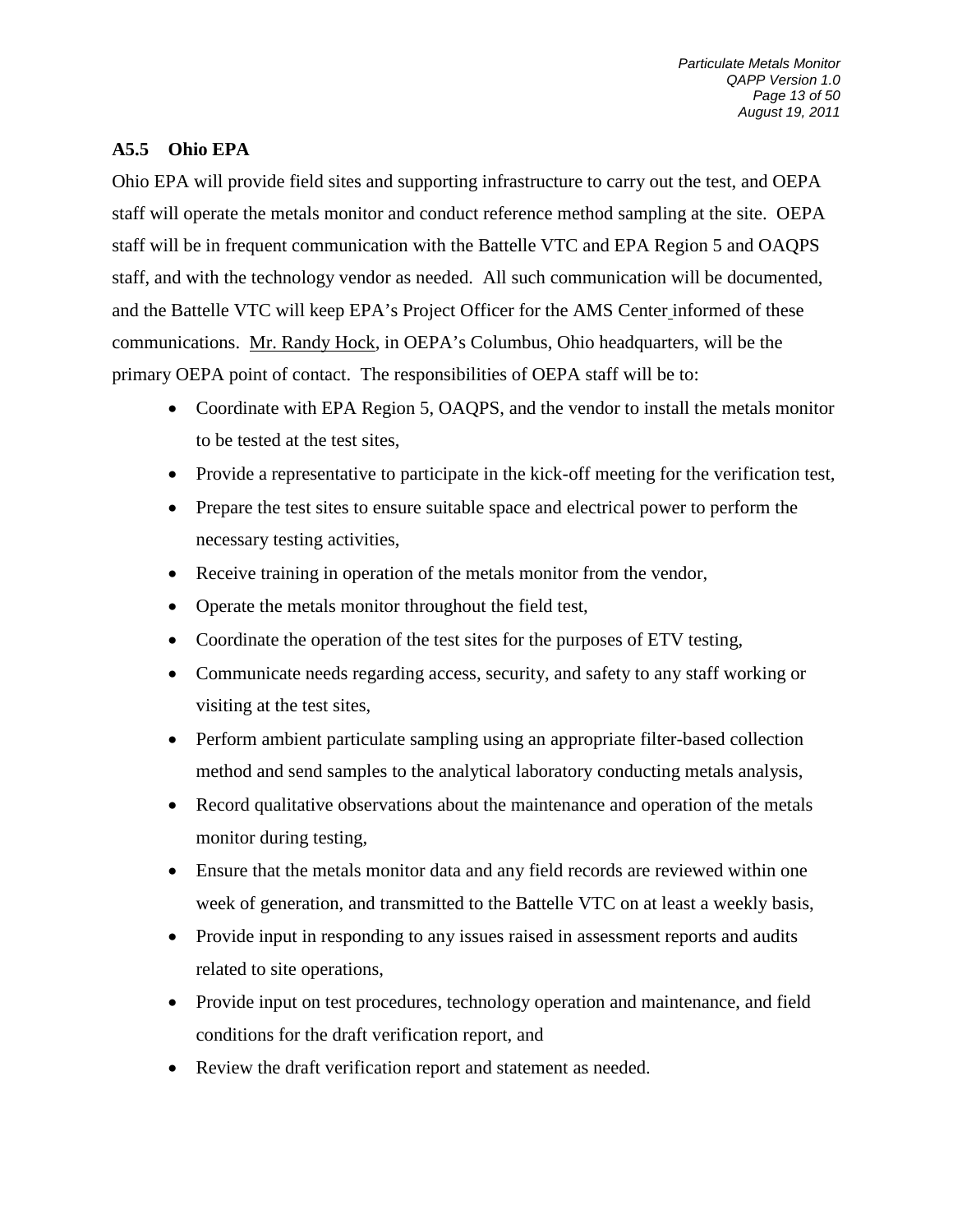# **A5.6. Verification Test Peer Reviewers**

This QAPP and the verification report and verification statement based on testing described in this document will be reviewed by experts in the fields related to particulate metals and/or analytical instrumentation. The following experts have agreed to provide a peer review of this QAPP and the resulting verification report and statement.

- Dennis Mikel, EPA/Office of Air Quality Planning and Standards [EPA QA coordinator] for the School Air Toxics (SAT) program]
- Rudy Eden, South Coast Air Quality Management District

The responsibilities of verification test peer reviewers include:

- Participate in technical panel discussions (when available) to provide input to the test design,
- Review and provide input to the QAPP, and
- Review and provide input to the verification report and verification statement.

# <span id="page-15-0"></span>**A6 BACKGROUND**

# **A6.1 Technology Need**

The ETV Program's AMS Center conducts third-party performance testing of commerciallyavailable technologies that detect or monitor natural species or contaminants in air, water, and soil. Stakeholder committees of buyers and users of such technologies recommend technology categories, and technologies within those categories, as priorities for testing. Among the technology categories recommended for testing are continuous monitors for toxic metals present in atmospheric particulate matter (PM). In particular, the use of metals monitors for determining toxic metals in PM having aerodynamic diameters smaller than 10 micrometers (known as  $PM_{10}$ ) was identified as an area of interest for technology verification.

Many industrial communities are burdened by emissions of toxic metals such as lead (Pb), manganese (Mn), and chromium (Cr). For example, EPA's SAT Monitoring Initiative<sup>3</sup> has disclosed that Mn, a neurotoxic metal, is one of the pollutants of greatest potential risk near schools in industrialized locations. Existing monitoring methods for metals in airborne PM have significant limitations, in that samples are collected over a 24-hour integrated period and must be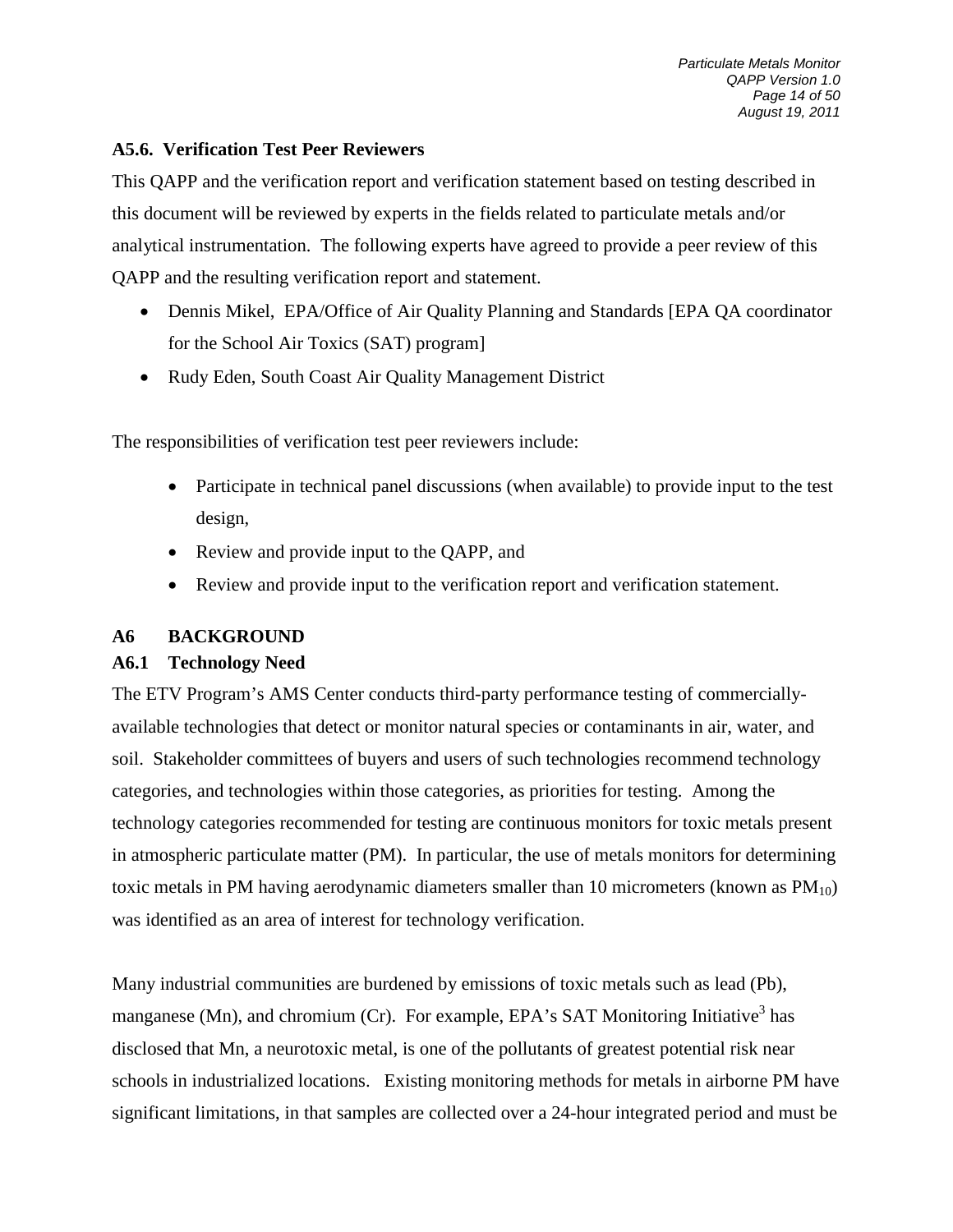submitted for laboratory analysis, from which results may not be available for several weeks. Commercially-developed metals monitors are now available that can determine 10 or more toxic metals simultaneously in ambient  $PM_{10}$  with time resolution of one hour or less. The relatively fast response afforded by such monitors may be useful in identifying emission sources and allocating the contributions of such sources to local levels of toxic metals. Specifically, the advantages of hourly metals data (relative to 24-hour average data) are:

- Improved ability to follow variations in metals concentrations associated with time of day or meteorological conditions, and thus to attribute metals risk to a particular source,
- Ability to compile a dataset large enough to conduct source receptor modeling, and
- Cost reduction and time savings due to the generation of multi-metals data on-site without waiting for laboratory analysis.

Thus deployment of metals monitoring may lead to better characterization of environmental metals exposures and more effective source identification, allowing decision-makers to quickly target industries for enforcement action or voluntary emissions reduction.

# **A.6.2 Technology Description**

Commercial instruments for monitoring of metals in atmospheric  $PM_{10}$  are based on the principle of X-ray fluorescence (XRF), in which X-rays from a source cause removal of an electron from an inner electronic shell of a metal atom in a sample. The vacancy in the inner shell is then filled by an electron from an outer shell, with resulting emission of an X-ray whose wavelength is longer than that of the original excitation and characteristic of the metal in question. The wavelength (or, equivalently, the energy) and intensity of the emitted X-rays are determined to identify and quantify the metal in the sample. Multiple metals in the sample are excited and detected simultaneously. For monitoring of metals in atmospheric PM, an automated moveable filter tape system is used, in which a sample air flow is drawn through a small spot on the tape, collecting and concentrating PM onto that spot. After a pre-set sampling interval, the tape advances, placing the collected sample spot in the X-ray excitation and analysis section of the instrument, and initiating sampling onto a previously unexposed spot on the tape. The sequence of sampling and analysis can continue automatically, limited only by the supply of filter tape.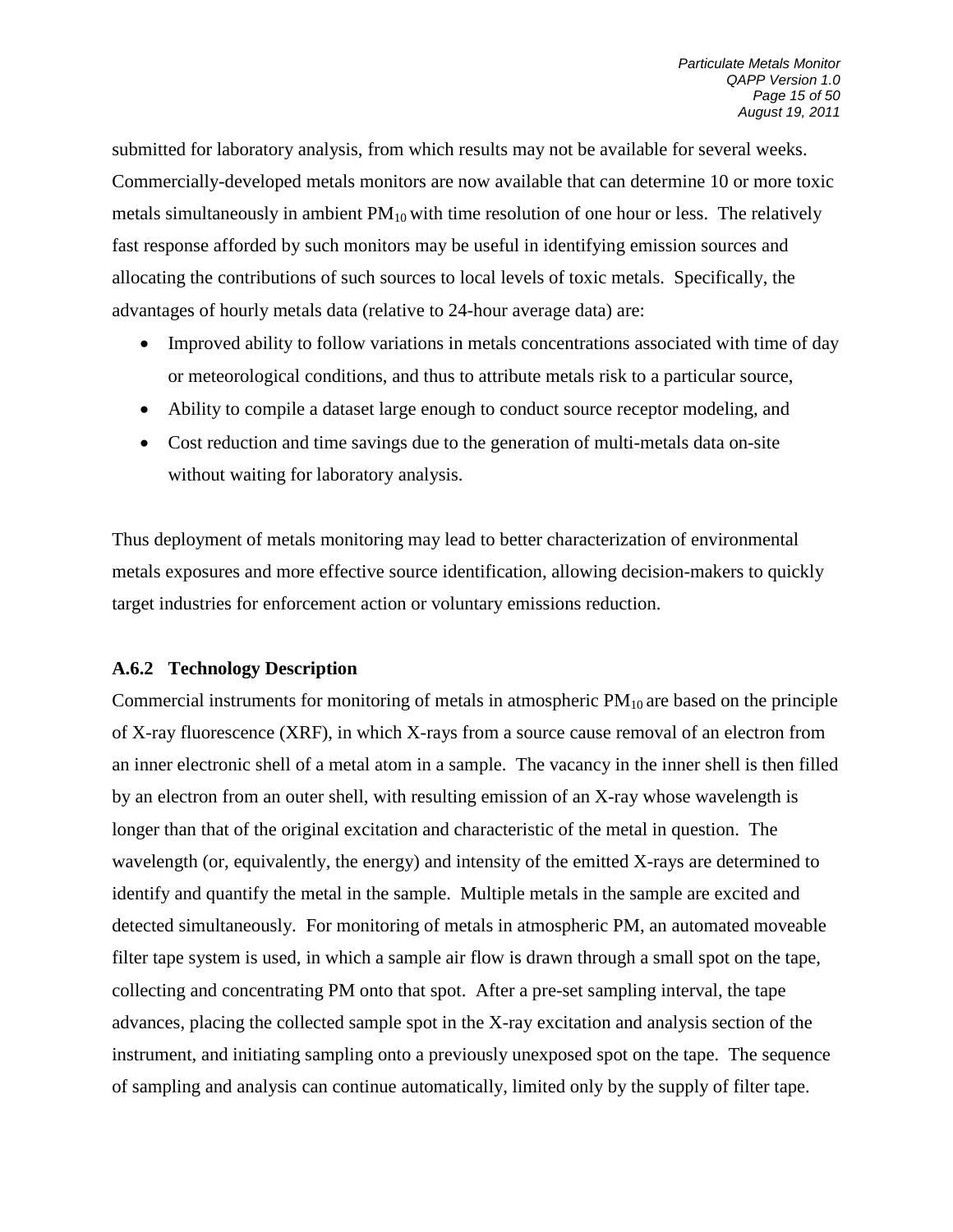The duration of sample collection at each spot can be varied to maintain detection performance in the face of varying atmospheric PM levels.

The specific commercial metals monitor evaluated under this QAPP is the Xact 625, previously manufactured by Cooper Environmental Services LLC (Portland, OR). Commercial rights to the Xact technology are owned by Pall Corporation (Port Washington, NY). The following description of the Xact 625 technology is based on information provided by the vendor (this information was not verified in this test). The Xact 625 employs energy-dispersive X-ray fluorescence (EDXRF), in which the detector and electronics resolve emitted X-rays based on their energy. The EDXRF approach allows use of a relatively simple optical path and a relatively low power X-ray source, and thus reduces the instrument cost. The EDXRF approach also provides acquisition of the entire X-ray spectrum very rapidly, so that many elements in the periodic table can be detected within a few seconds. The Xact 625 samples ambient air at a constant flow rate of 16.7 L/min (i.e., 1  $m^3$ /hr). The Xact 625's sample inlet is designed to provide uniform sample deposition, and the instrument analyzes approximately 90% of the sample spot area, to minimize effects of sample inhomogeneity. In addition to the general features of ambient metals monitors outlined above, the Xact 625 employs automatic internal stability checks (described in Section B5) to track the monitor's performance

# <span id="page-17-0"></span>**A7 VERIFICATION TEST DESCRIPTION AND SCHEDULE**

The purpose of this verification test is to generate performance data on metals monitoring for airborne PM, with a particular focus on monitoring of toxic metals in atmospheric  $PM_{10}$  in industrialized areas. The data generated from this verification test are intended to provide organizations and users interested in metals monitoring with information on the potential use of these monitors for that application and on their performance under such conditions.

# **A7.1 Verification Test Description**

The test described in this QAPP will be conducted by operating a metals monitor at each of two field sites for up to eight weeks, and comparing the monitor results for several metals to the results from conventional reference measurements made by laboratory analysis of 24-hour filter samples collected at the same site. The monitor readings for each metal will be averaged over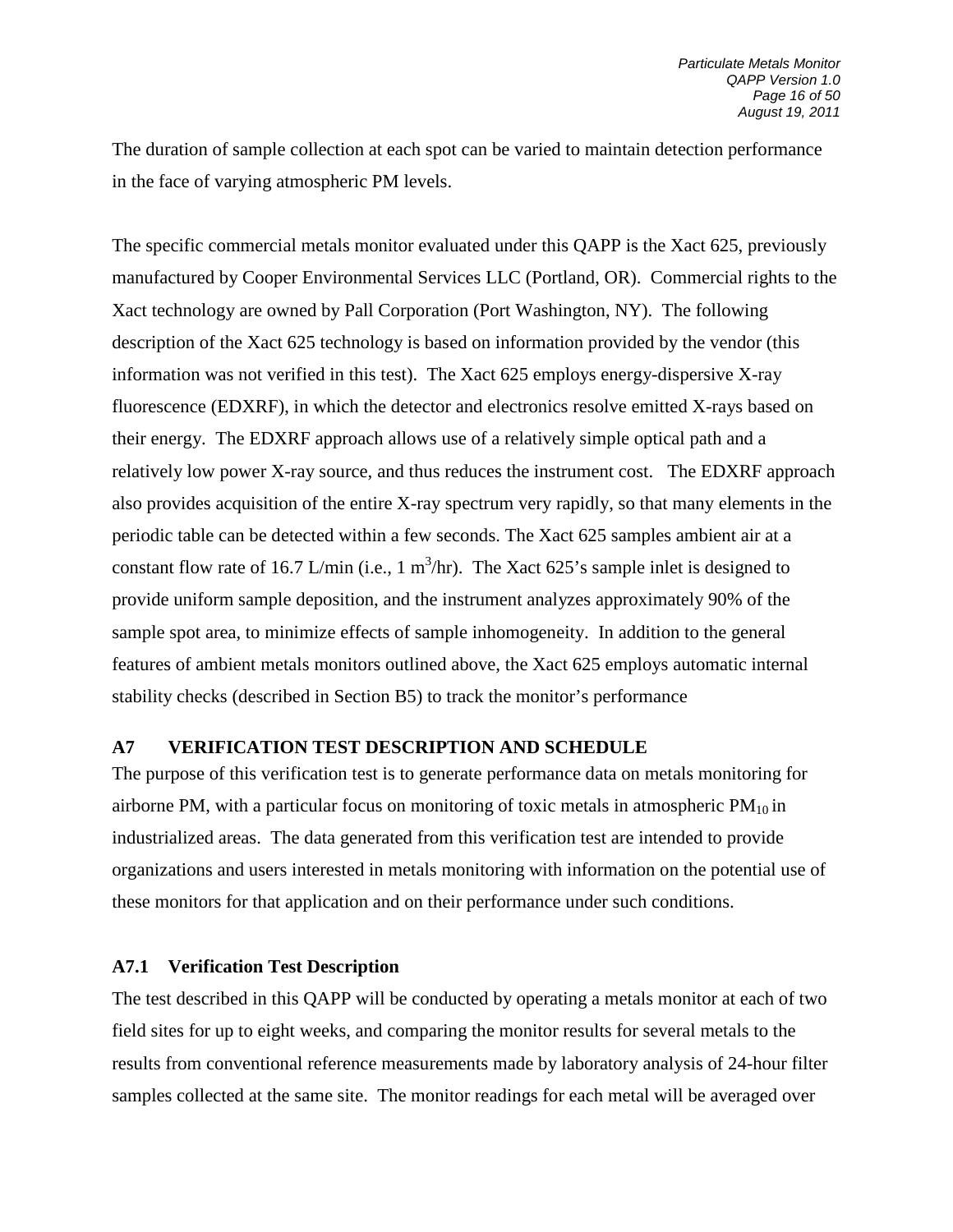the appropriate 24-hour periods for comparison to the reference results. The metals monitor will be evaluated on the following performance parameters.

- **Comparability**
- **Correlation**
- Bias
- Data completeness
- Operational factors

Comparability, correlation, and bias will be assessed by comparison of monitor and reference results, using the statistical approaches described in Section B1.2. Data completeness will be determined from the number of hourly periods the metals monitor provides readings of  $PM_{10}$ metals concentrations (allowing for daily periods of approximately 30 minutes in which the Xact 625 performs internal QA checks). Data completeness will be determined both relative to the entire test period and relative to each 24-hour reference sampling period. Operational performance factors such as maintenance requirements, ease of use, and effectiveness of data acquisition will be determined from observations by the field testing staff. This test is not intended to simulate long-term performance of the metals monitor at a monitoring site, but rather to assess the feasibility of its use for ambient metals monitoring in near-source locations. In long-term use, metals monitoring procedures might be tailored to address the specific conditions, metals concentrations, and sources for a given site. This test also will not evaluate the precision of the individual metals monitor in repetitive analysis of the same sample, as ambient atmospheric sampling does not provide known constant samples to assess precision. That performance factor will be evaluated in a separate project.<sup>4</sup> Similarly, with only a single unit of the metals monitor involved in the test, the unit-to-unit duplication of multiple monitors of the same type cannot be determined.

Subsequent to the verification test, Battelle will draft a verification report for the metals monitor. The report will be reviewed by the technology vendor, by EPA Region 5 and OAQPS staff, and by peer reviewers, and will be revised and submitted to EPA NRMRL for final approval. In performing the verification test, Battelle will follow the technical and QA procedures specified in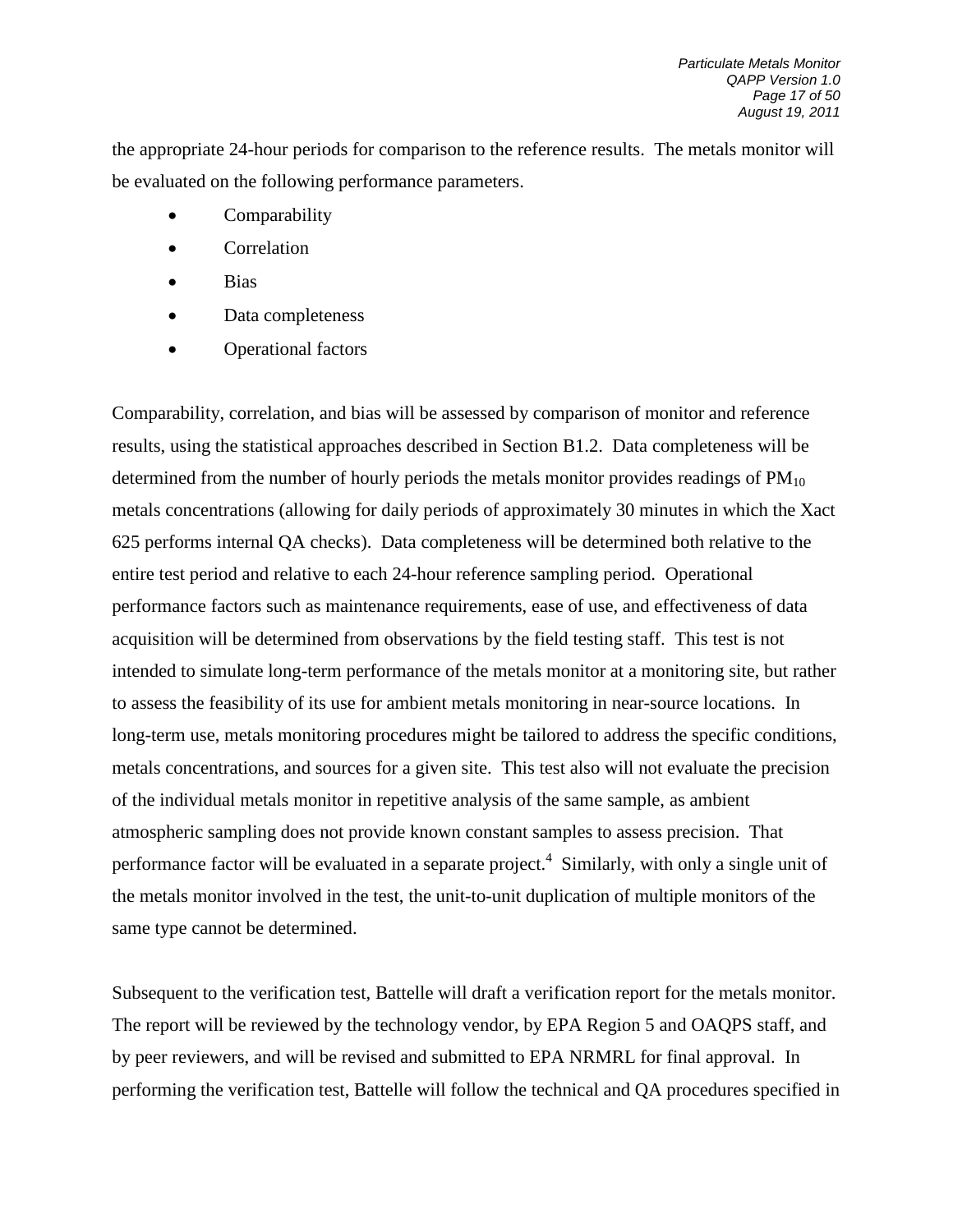this QAPP and will comply with the data quality requirements in the AMS Center QMP and the  ${\rm ETV \; QMP.}^1$ 

# **A7.2 Proposed Testing Schedule**

Table 1 shows the expected schedule of testing and data analysis/reporting activities to be conducted in this verification. The metals monitor field testing is planned to take place from August to December 2011, with equal time spent at two test sites within that period. Table 1 also notes the approximate timing of the field and laboratory TSAs and of the ADQs.

#### <span id="page-19-0"></span>**A7.3 Test Sites**

The sites for testing will be at OEPA air quality monitoring sites in East Liverpool and Marietta, Ohio, on Ohio's eastern and southeastern border, respectively. Both sites are located near the Ohio River, in industrialized areas along the river that are characterized by restricted air flow due to local terrain. Elevated levels of Mn and other metals have been found in ambient total suspended particulate (TSP) at these sites, and at nearby elementary schools.

The metals monitor to be tested will be installed in an air-conditioned trailer provided by EPA, parked in a secure location at each OEPA site. The trailer in which the metals monitor will be installed is approximately 6.9 m (22.5 ft) overall, including the hitch. The air conditioned enclosure for the metals monitor is approximately 3 m (L) x 2 m (W) x 2.6 m (H) [10 ft (L) x 6.7 ft (W) x 8.5 ft (H)]. The  $PM_{10}$  inlet of the Xact 625 metals monitor will be placed on the roof of this enclosure as close as possible to, and no more than 10 meters from, the inlet of the  $PM_{10}$ reference sampler, and will be connected to the metals monitor by a straight vertical pipe connection to minimize any loss of ambient particles during passage of sample air to the monitor. The Xact 625 metals monitor, reference sampler, and other equipment will be powered by fixed electrical power lines installed at the sites for this test.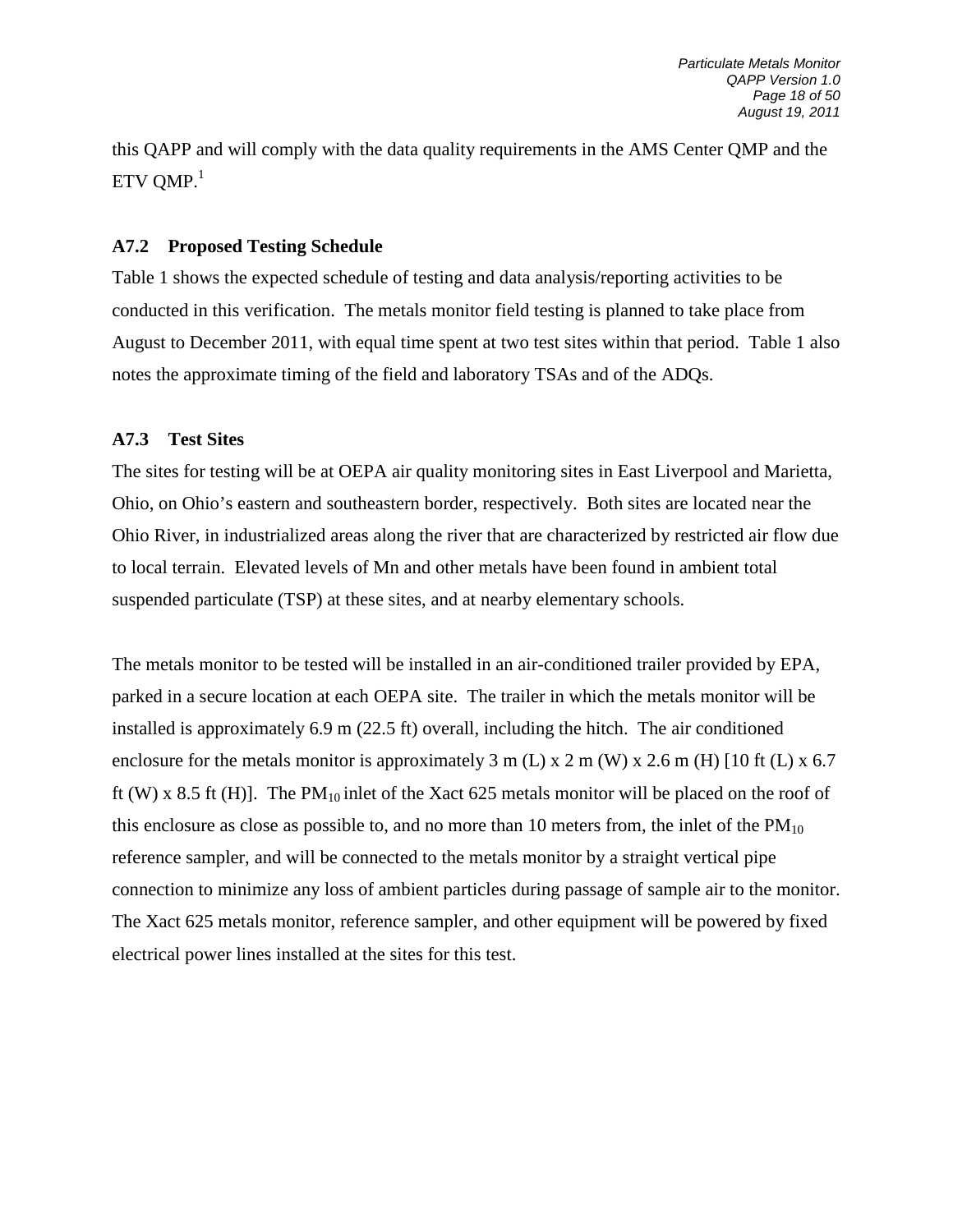| <b>Approximate</b>                    |                                 |                                                                                              | <b>Verification Activities</b>                                                                                                                                                                                                                                                                                                                       |  |  |
|---------------------------------------|---------------------------------|----------------------------------------------------------------------------------------------|------------------------------------------------------------------------------------------------------------------------------------------------------------------------------------------------------------------------------------------------------------------------------------------------------------------------------------------------------|--|--|
| <b>Dates</b>                          | Location                        | <b>Testing</b>                                                                               | <b>Data Analysis and Reporting</b>                                                                                                                                                                                                                                                                                                                   |  |  |
| August 9-10,<br>2011                  | Columbus,<br>OH                 | Training in operation of<br>the monitor                                                      |                                                                                                                                                                                                                                                                                                                                                      |  |  |
| August 9-11,<br>2011                  | East<br>Liverpool,<br>OH        | Installation of monitor at<br>test site<br>Kickoff meeting with all<br>participants          |                                                                                                                                                                                                                                                                                                                                                      |  |  |
| August 12 -<br>October 7,<br>2011     | East<br>Liverpool,<br><b>OH</b> | Continuous monitoring of<br>target metals<br>Reference method<br>sampling                    | Conduct TSA of field testing and<br>reference laboratory<br>Compile data from metals monitor<br>Review and summarize<br>observations from field operators<br>Compile metals data from reference<br>method<br>Begin statistical comparisons of<br>reference and monitor results<br>Conduct audit of data quality<br>Develop ETV draft report template |  |  |
| October 8-12,<br>2011                 | Marietta,<br><b>OH</b>          | Installation of monitor at<br>test site<br>Refresher training in<br>operation of the monitor |                                                                                                                                                                                                                                                                                                                                                      |  |  |
| October 13-<br>December 8,<br>2011    | Marietta,<br><b>OH</b>          | Continuous monitoring of<br>target metals<br>Reference method<br>sampling                    | Compile data from metals monitor<br>Review and summarize<br>observations from field operators<br>Compile metals data from reference<br>method<br>Continue statistical comparisons of<br>reference and monitor results<br>Continue draft ETV report                                                                                                   |  |  |
| December 9-<br>10, 2011               | Marietta,<br><b>OH</b>          | Conclusion of verification<br>test<br>Remove monitor from test<br>site                       |                                                                                                                                                                                                                                                                                                                                                      |  |  |
| December<br>2011-<br>January,<br>2012 | Columbus,<br>OH                 |                                                                                              | Complete statistical comparisons of<br>reference and monitor results<br>Complete draft ETV report Conduct<br>final audit of data quality                                                                                                                                                                                                             |  |  |
| February,<br>2012                     | Columbus,<br>OH                 |                                                                                              | Submit draft ETV report for peer<br>review, and revise                                                                                                                                                                                                                                                                                               |  |  |
| March, 2012                           | Columbus,<br>OH                 |                                                                                              | Submit draft ETV report for EPA QA<br>review, and revise                                                                                                                                                                                                                                                                                             |  |  |
| April, 2012                           | Columbus,<br>OH                 |                                                                                              | Submit final ETV report for EPA<br>approval                                                                                                                                                                                                                                                                                                          |  |  |

# **Table 1. Planned Verification Test Schedule**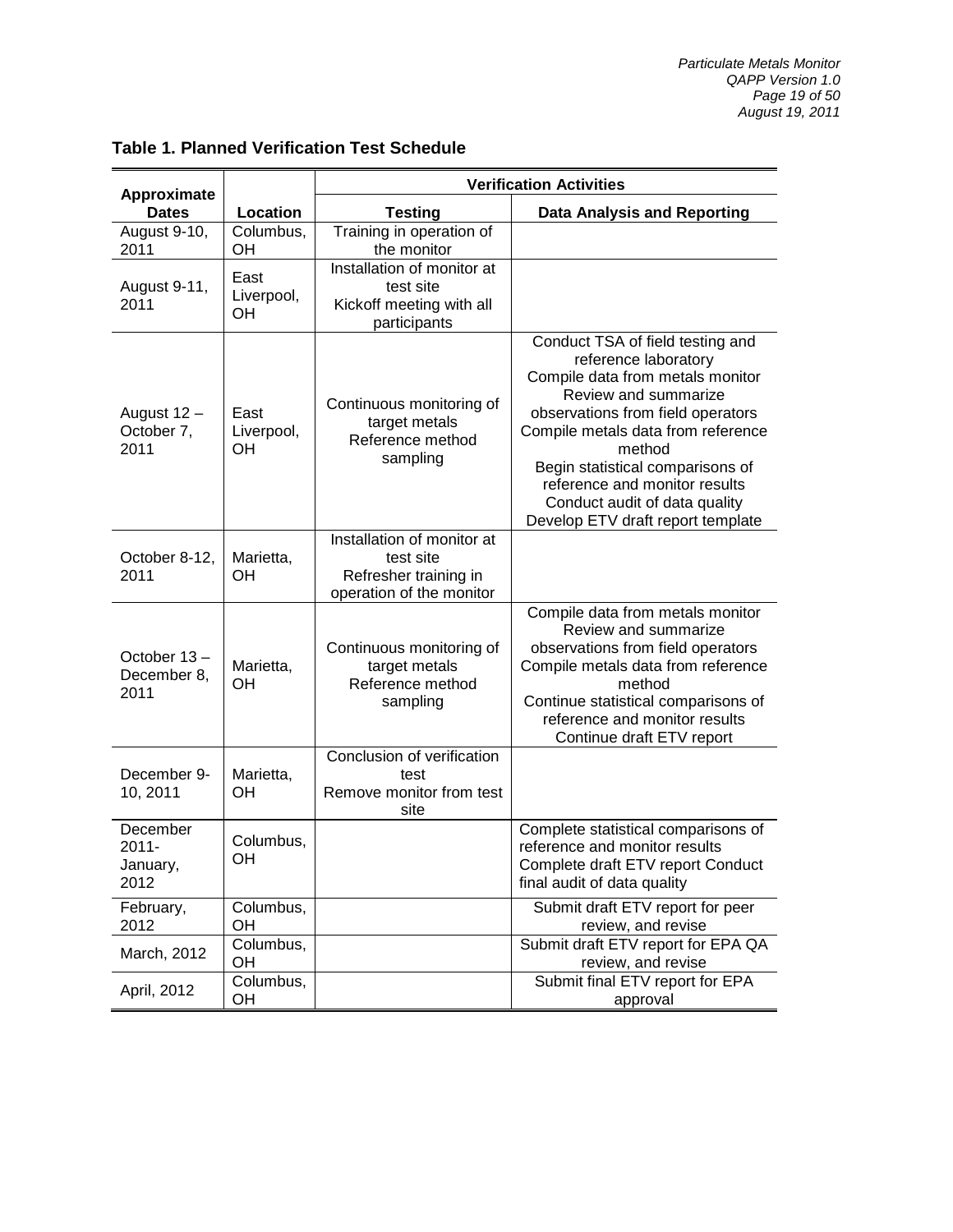#### <span id="page-21-0"></span>**A8 QUALITY OBJECTIVES FOR MEASUREMENT DATA**

The objective of this verification test is to evaluate the performance of the Xact 625 metals monitor under conditions relevant to ambient particulate metals monitoring. This evaluation will assess the capabilities of the monitor for determining metals concentrations in the ambient air. The verification test will also rely upon operator observations to assess other performance characteristics of the monitor being tested including data completeness, ease of use, and maintenance requirements.

Data quality indicators (DQIs) ensure that this verification test provides suitable data for a robust evaluation of performance. DQIs have been established for reference sampler flow rate accuracy and the accuracy of the reference method measurements. The DQIs were established to ensure that data used to support the quantitative performance evaluations of the Xact 625 metals monitor are of sufficient quality.

Quantitative performance of the metals monitor will be assessed by comparison to wellestablished reference sampling and analytical methods. To assure that those methods provide data of sufficient quality for a robust evaluation of metals monitor performance, accuracy data quality indicators (DQI's) have been established for the reference sampler flow rate and for the analytical method. Specifically, the measurement quality objective (MQO) for the reference sampler flow rate is that it be within  $\pm 5\%$  of the target flow rate for the sampler. The MQO for the analytical accuracy is that reported metals concentrations be within  $\pm 10\%$  of the true value. The degree of attainment of both of these DQO's will be assessed by means of PE audits conducted during the testing. The procedures and schedule for the PE audits are described in Section C1.1.

The Battelle QAO will perform a TSA of laboratory and field-based testing activities to augment the normal operational and QA/QC requirements of the metals monitor and the reference sampling and analytical methods. A TSA of the field testing activities will be performed within the first two weeks of the field testing, and will be followed by a TSA of the analytical laboratory within the first two weeks that reference samples from the field are being analyzed. The EPA Quality Manager also may conduct an independent TSA, at her discretion.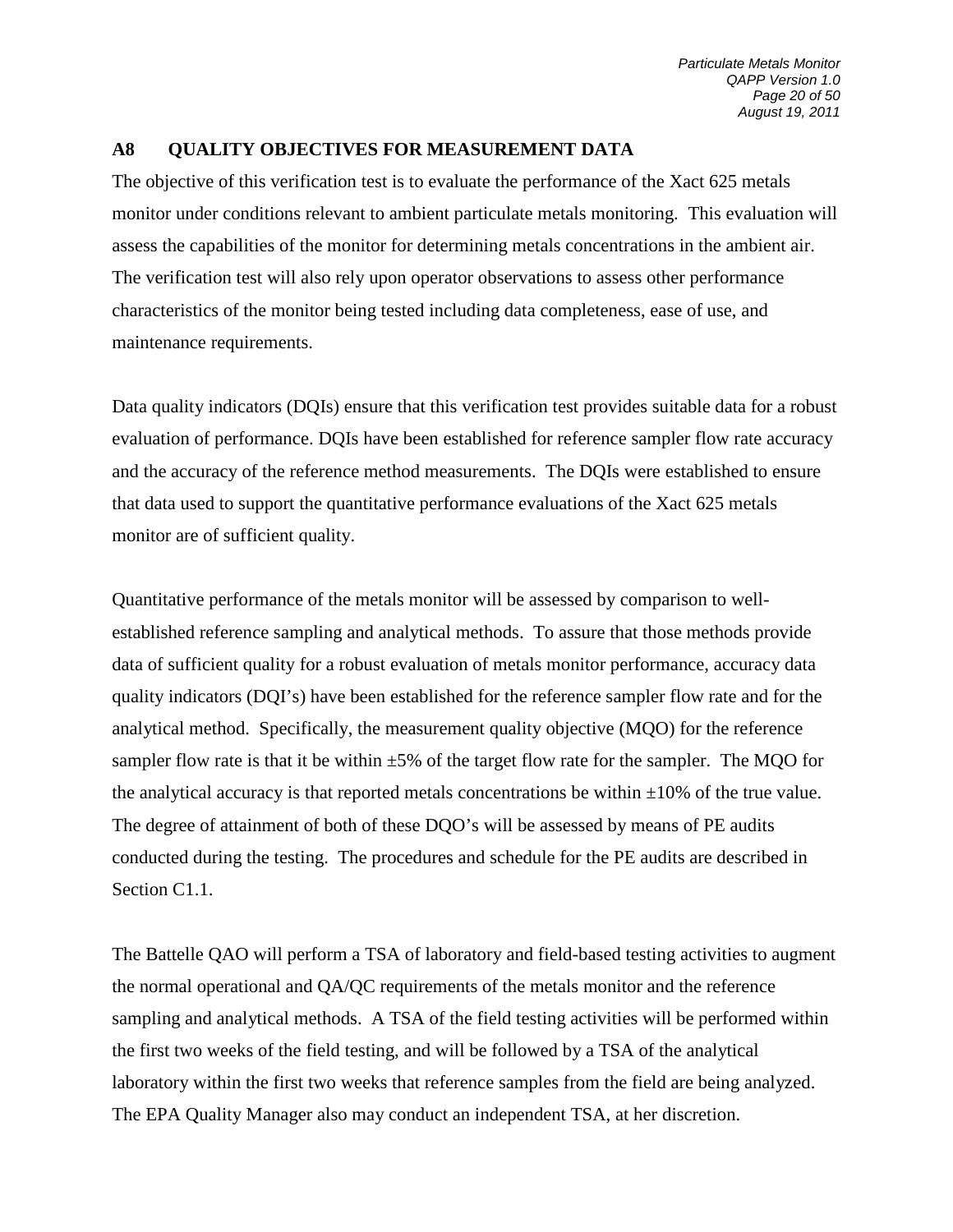*Particulate Metals Monitor QAPP Version 1.0 Page 21 of 50 August 19, 2011*

# <span id="page-22-0"></span>**A9 SPECIAL TRAINING/CERTIFICATION**

Documentation of training related to technology testing, field testing, data analysis, and reporting is maintained for all Battelle technical staff in training files at their respective locations. The Battelle QAO may verify the presence of appropriate training records prior to the start of testing. Battelle technical staff supporting this verification test will have a minimum of a bachelor's degree in science/engineering. Training of EPA Region 5, OAQPS, and OEPA staff by the vendor will be documented, and the vendor will indicate by signature that those staff are suitably trained to operate the Xact 625 monitor for testing. The metals monitor vendor will only operate the technology for training of testing staff and as needed for maintenance or repair activities during the verification test.

The verification test described in this QAPP will be performed at sites operated by the OEPA. All participants in this verification test (i.e., Battelle, EPA, and vendor staff) will adhere to the health and safety requirements of the OEPA sites. OEPA testing staff will give a site-specific safety briefing to all staff visiting either of the test sites. This briefing will include a description of:

- Any emergency operating procedures (i.e., in case of fire, tornado),
- Identification, location, and operation of any safety equipment (e.g., fire alarms, fire extinguishers, eye washes, exits), and
- Any personal protective equipment requirements and site-specific procedures.

# <span id="page-22-1"></span>**A10 DOCUMENTATION AND RECORDS**

The documents and records for this verification test include this QAPP, chain-of-custody forms, laboratory record books (LRB), data collection forms, electronic files (both raw data and spreadsheets), and the final verification report. All of these documents and records will be maintained at the field site during the test, and will be reviewed on at least a weekly basis by OEPA to ensure that records have been filled in and are up to date. Copies of all reference sample chain-of-custody forms will be retained on site. These documents and records will be transferred to permanent storage at Battelle's Records Management Office (RMO) at the conclusion of the verification test. Documents and records generated at the test site will be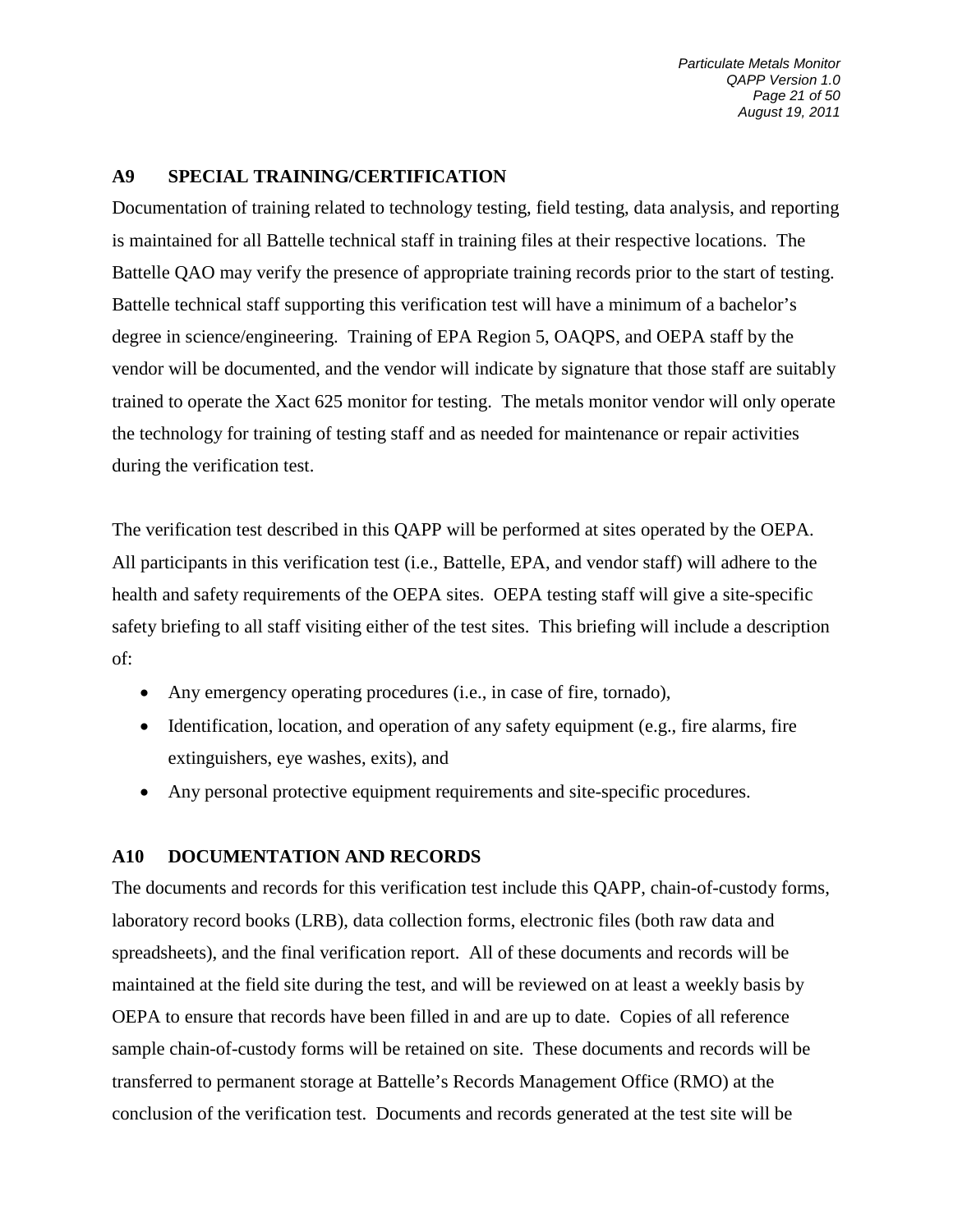stored in a secure location until they can be copied and/or transferred to the VTC. Electronic documents and records will also be uploaded to a SharePoint site designated for this test and will be available to EPA upon request. All Battelle LRBs will be stored indefinitely by Battelle's RMO. EPA will be notified before disposal of any files. Section B10 further details the data recording practices and responsibilities.

All data generated during the conduct of this project will be recorded directly, promptly, and legibly in ink. All data entries will be dated on the date of entry and signed or initialed by the person entering the data. Any changes in entries will be made so as not to obscure the original entry, will be dated and signed or initialed at the time of the change and shall indicate the reason for the change. Data recording and chain-of-custody forms for the reference sampling method will be used in testing at both sites; an example of those forms is shown as Appendix A of this QAPP. The draft forms will be provided to the Battelle QAO for review prior to use so that appropriate changes, if any, can be made.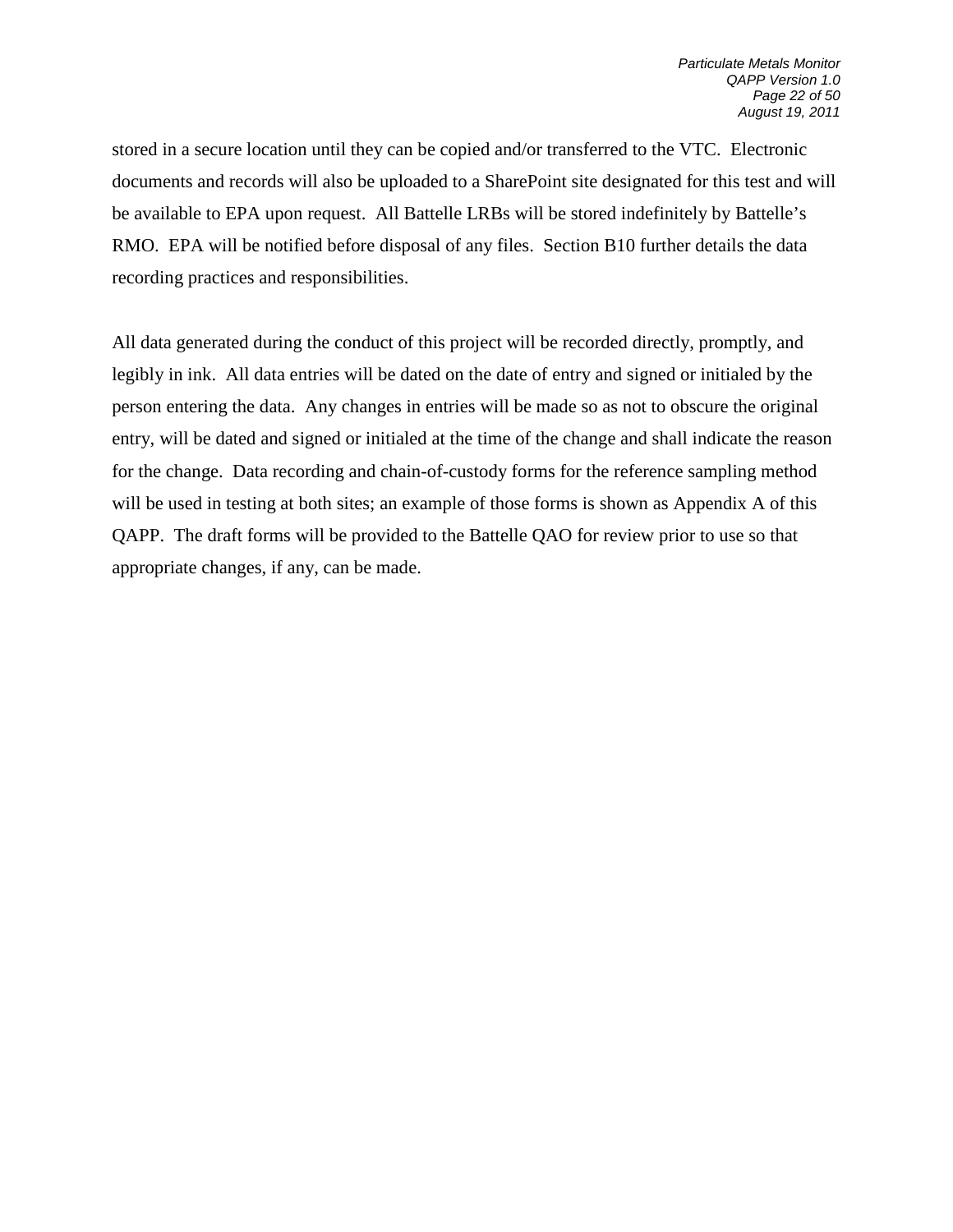*Particulate Metals Monitor QAPP Version 1.0 Page 23 of 50 August 19, 2011*

# **SECTION B**

# **DATA GENERATION AND ACQUISITION**

# <span id="page-24-1"></span><span id="page-24-0"></span>**B1 EXPERIMENTAL DESIGN**

The verification test described in this QAPP will be conducted consistent with the requirements of the ETV AMS Center QMP,<sup>1</sup> the ETV Program QMP,<sup>2</sup> and the draft SAT Program QAPP.<sup>4</sup> This QAPP specifically addresses verification of continuous metals monitors for ambient air monitoring applications by evaluating the following performance parameters.

- Comparability
- Correlation
- Bias
- Data completeness
- Operational factors

The verification test will be conducted over a period of approximately four months. The installation and training period at the first test site is scheduled to begin in early August, 2011. The Xact 625 monitor undergoing verification will report ambient concentrations of approximately 20 metals on an hourly basis. The monitored metals concentrations will be averaged over 24 hour time periods for comparison to ambient concentrations determined from time-integrated filter sampling and subsequent laboratory analysis. Section B1.1 describes the test procedures, and Section B1.2 describes the statistical calculations that will be used in those evaluations.

A verification report will be prepared for the metals monitor upon completion of testing, presenting the test procedures and test data, as well as the results of the statistical evaluation of those data. The verification report will briefly describe the ETV program, the AMS Center, and the procedures used in verification testing. The results of the verification test regarding metals monitor performance will be stated quantitatively. The draft verification report will be subjected to review by the metals monitor vendor, EPA, and other peer reviewers. The resulting review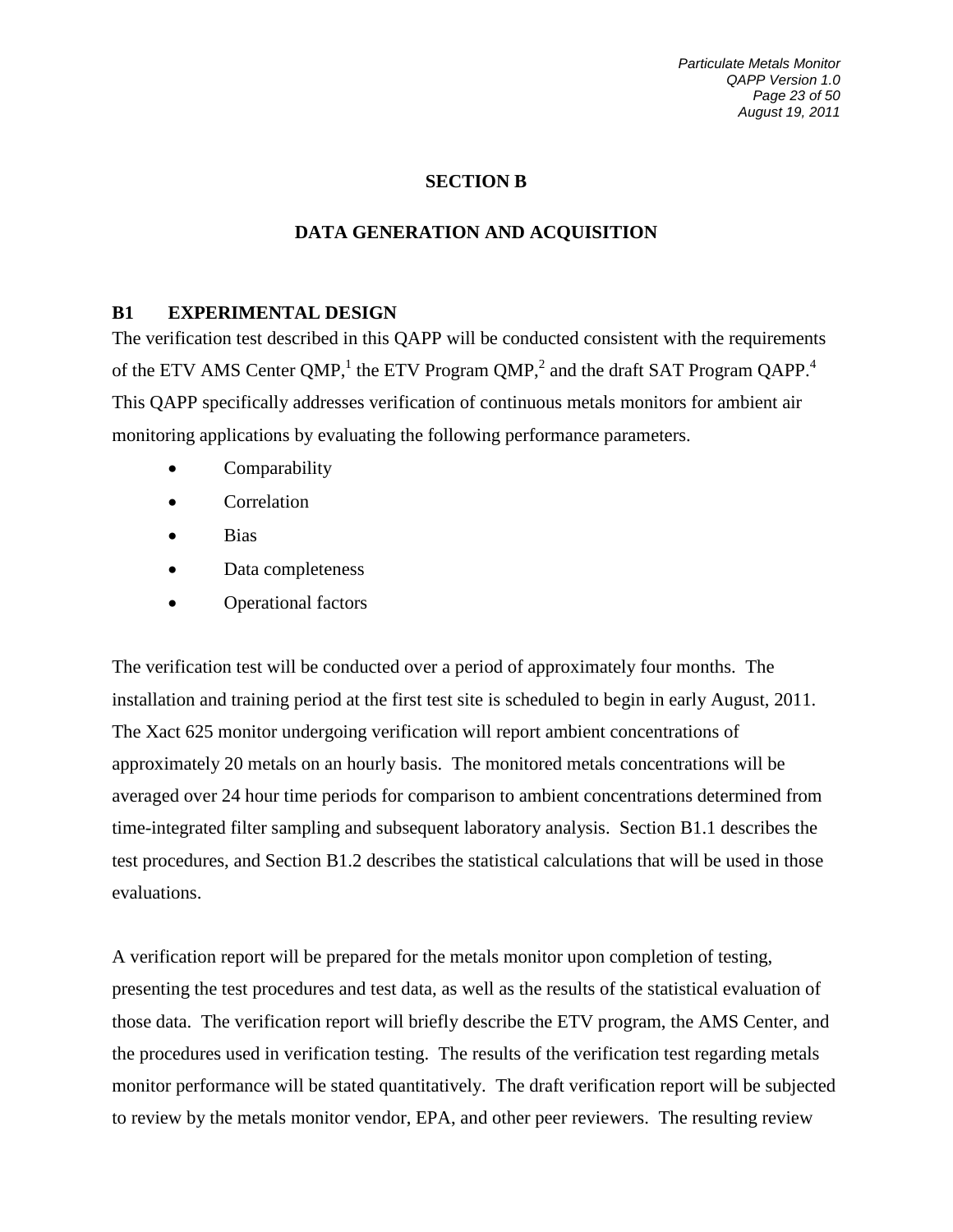comments will be addressed in a subsequent revision of the report, and the peer review comments and responses will be tabulated to document the peer review and QA review process for EPA. The reporting and review process will be conducted according to the requirements of the ETV/AMS Center  $QMP<sup>1</sup>$ 

#### **B1.1 Test Procedures**

The Xact 625 metals monitor undergoing verification will be installed at an appropriate secure location at each of the two OEPA test sites in turn, according to the schedule shown in section A7.1, and between 2 and 10 meters from the inlet of the reference  $PM_{10}$  sampler. The Xact 625 metals monitor will operate continuously and on an hourly basis will report the measured ambient concentration of each of the analytes listed in Table 2.

| <b>Metal</b>   | <b>Symbol</b> | <b>Metal</b>  | <b>Symbol</b> |
|----------------|---------------|---------------|---------------|
| Antimony       | Sb            | Mercury       | Нg            |
| Arsenic        | As            | Molybdenum    | Mo            |
| <b>Barium</b>  | Ba            | <b>Nickel</b> | Ni            |
| <b>Bromine</b> | Br            | Potassium     | Κ             |
| Cadmium        | Cd            | Rubidium      | <b>Rb</b>     |
| Calcium        | Ca            | Selenium      | Se            |
| Chromium       | Cr            | Strontium     | Sr            |
| Cobalt         | Co            | Thallium      |               |
| Copper         | Cu            | Thorium       | Th            |
| Iron           | Fe            | Titanium      | Ti            |
| Lead           | Pb            | Zinc          | Zn            |
| Manganese      | Mn            |               |               |

**Table 2. Target Analytes for Xact 625 Metals Monitor** 

Table 3 presents a summary of the quantitative tests to be performed, showing the performance parameters, the objective of each parameter, the basis for evaluation of each parameter, and the number of data points or comparisons to be included in the evaluation. Table 3 assumes that a 24-hour reference sample will be obtained on every day over a 16-week period (112 total reference samples for each target metal), and that the metals monitor will report data on an hourly basis (2,688 total measurements of each target metal over the test period). The hourly monitoring data will be converted to daily averages for comparison with the reference data. The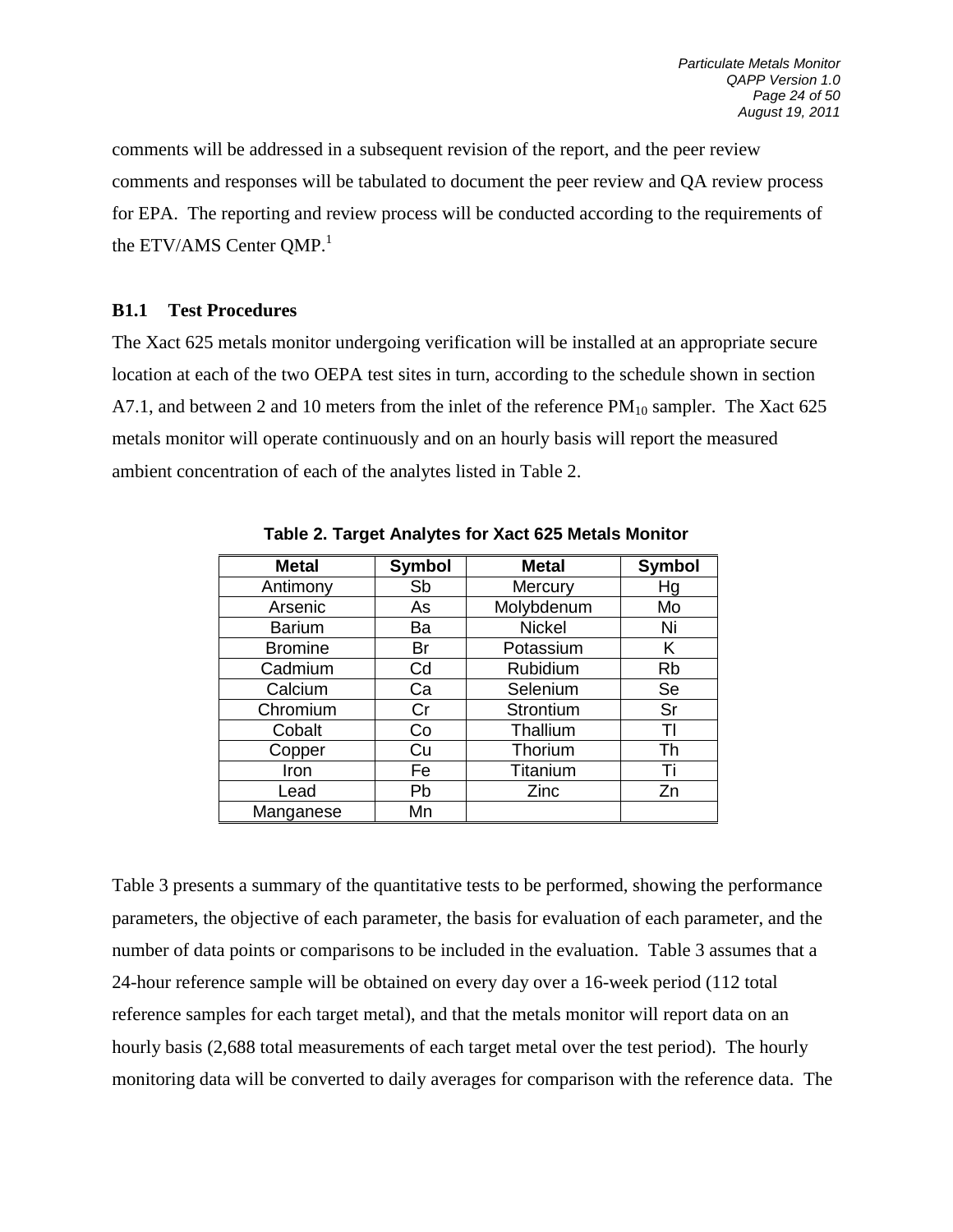<span id="page-26-0"></span>numbers of data points indicated in Table 3 apply to each of the more than 20 metals to be determined in the test.

| <b>Performance</b> |                                                                                                 | <b>Evaluation</b>                                                                                                                                        | <b>Number of</b>   |
|--------------------|-------------------------------------------------------------------------------------------------|----------------------------------------------------------------------------------------------------------------------------------------------------------|--------------------|
| <b>Parameter</b>   | Objective                                                                                       | <b>Based On</b>                                                                                                                                          | <b>Data Points</b> |
| Comparability      | Determine<br>relationship of<br>metals monitor<br>results to<br>reference results               | Slope and intercept of<br>linear regression of<br>averaged metals<br>monitor results against<br>reference results                                        | $112^a$            |
| Correlation        | Determine degree<br>of correlation of<br>metals monitor<br>results with<br>reference results    | Coefficient of<br>determination of linear<br>regression of averaged<br>metals monitor results<br>against reference<br>results                            | $112^a$            |
| <b>Bias</b>        | Determine<br>quantitative<br>agreement of<br>metals monitor<br>results and<br>reference results | Mean, standard<br>deviation, and range of<br>percent difference<br>values of metals<br>monitor results relative<br>to corresponding<br>reference results | 112 <sup>a</sup>   |
| Data               | Determine data<br>return of metals<br>monitor relative to<br>maximum possible                   | Number of hours of<br>valid data relative to all<br>hours in the test<br>Number of 24-hour                                                               | $2,688^a$          |
| Completeness       | Determine data<br>return of metals<br>monitor relative to<br>reference<br>sampling periods      | reference periods in<br>which metals data are<br>obtained for over half<br>the hours                                                                     | $112^a$            |

**Table 3. Summary of Tests and Testing Frequency**

a: For each target metal, if detected in all samples

Throughout the verification test, the metals monitor undergoing testing will be operated by OEPA staff trained by the vendor. However, the intent of the testing is for the metals monitor to operate in a manner simulating use by site operators to monitor ambient air with little user intervention. As a result, it is expected that once the verification test has begun, no adjustment or recalibration will be performed. Repair or maintenance procedures may be carried out at any time, but testing will not be interrupted, and data completeness will be reduced if such activities prevent collection of metals monitor data required for verification. All repair and maintenance efforts will be documented including the type of repair or maintenance, the length of time needed to make the repair or conduct maintenance, and the cost of any consumables or replacement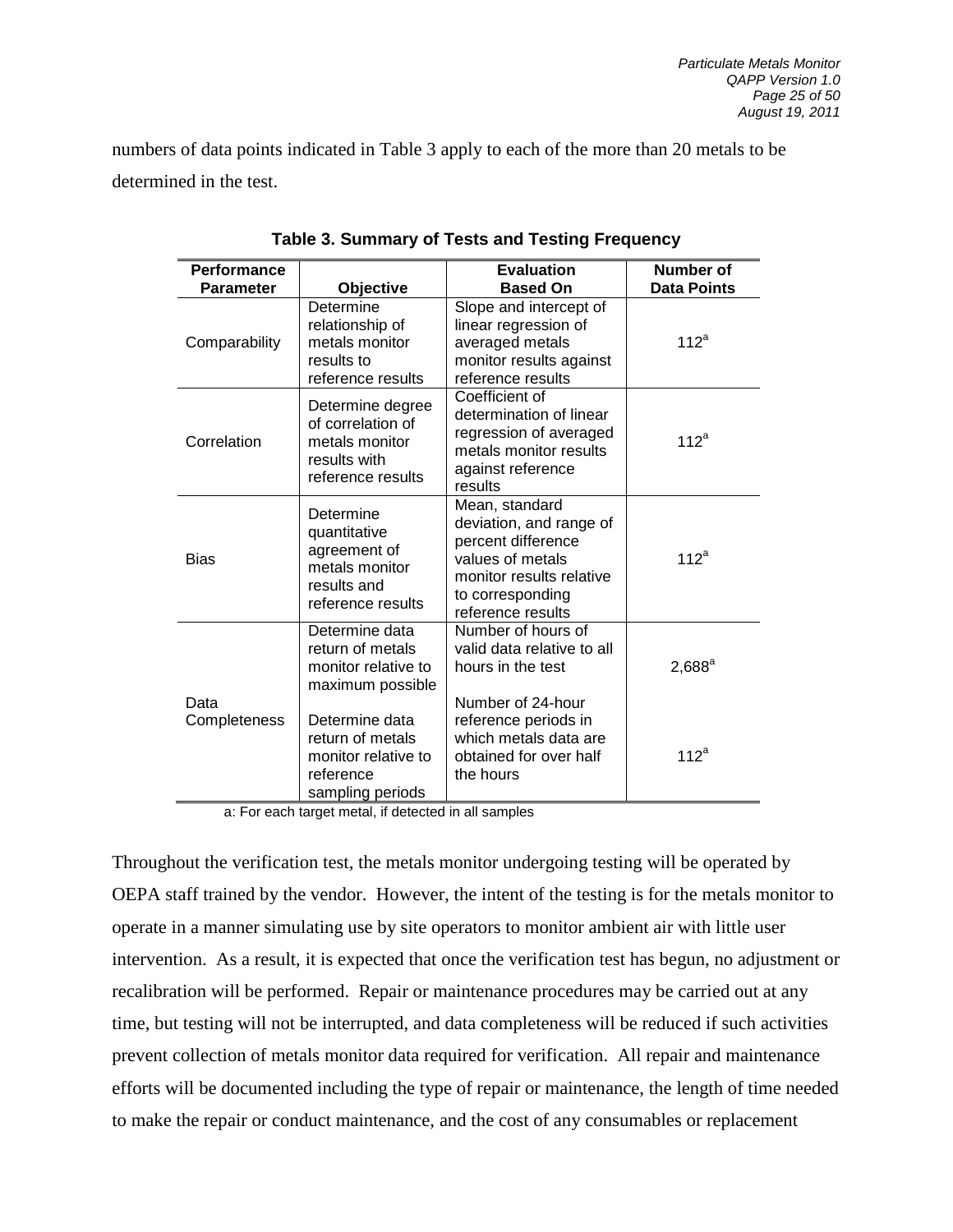parts. OEPA staff will download metals monitor data from the monitor's software for transfer to permanent electronic records.

#### **B1.2 Statistical Methods**

The statistical methods and calculations to be used for evaluation of quantitative performance are described in the following subsections. All measurement results from both the Xact 625 monitor (i.e., hourly data) and the reference method (i.e., 24-hour integrated data) will be reported as ambient metals concentrations [e.g., in nanograms per cubic meter of air  $(ng/m<sup>3</sup>)$ ] and graphically displayed in the test report. Care will be taken to assure that the volume units used in reported metals concentrations from the two methods are identical (i.e., standard conditions, or actual volume). Non-detect results from the reference method for any metal will be flagged as such, and excluded from any data comparisons. Although data comparisons are nominally based on a 24 hour sampling period, the Xact 625 data will actually consist of 23 measurements of 1 hour duration and one measurement of 0.5- hour duration on each test day (due to the performance of 0.5-hour internal QA checks by the Xact 625 each day). It is planned that the 0.5-hour measurement will be made from 12:30 to 1:00 am, following the performance of the internal QA checks between midnight and 12:30 am. To assure accurate comparisons, the reference sampling will also be conducted over the same 23.5 hour duration within each 24-hour period.

The ambient concentration results from the reference method and the Xact 625 metals monitor are calculated based on the known sample flow rate and sample duration of each respective method. Consequently, no further normalization of the concentration results relative to those factors will be necessary. However, the Xact 625 readings on each test day consist of 23 1-hour measurements and one 0.5-hour measurement, with all sampling done at the same flow rate (i.e., 16.7 L/min). Consequently, integration of the Xact 625 results over a daily 23.5 hour time period requires simple arithmetic averaging of the 24 total concentration results, but with the 0.5 hour result given half the weight of the 23 1-hour results, i.e.:

23.5 Hour Average = 
$$
(0.5c_1 + c_2 + ...c_{24})/23.5
$$
 (1)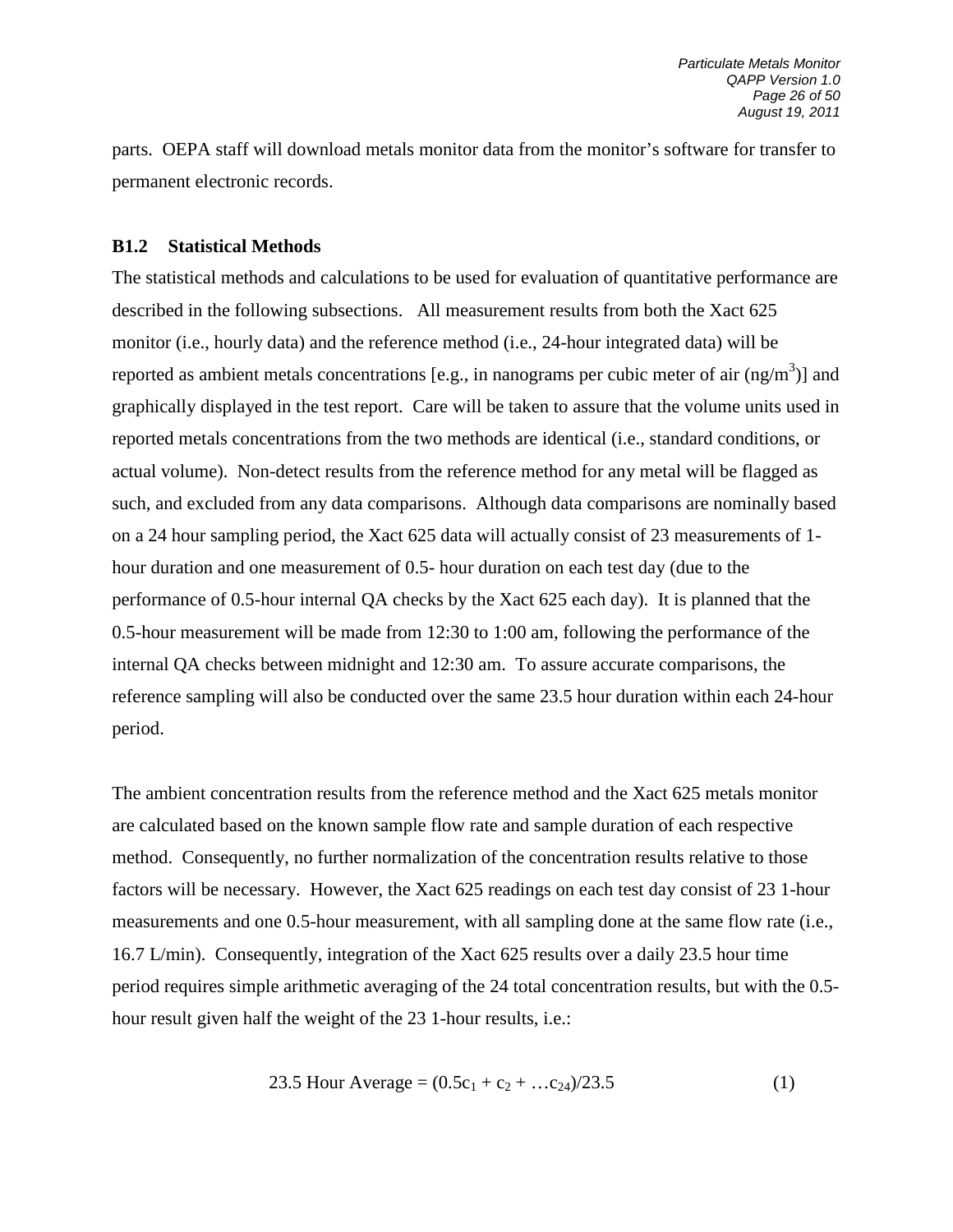Where  $c_1, c_2, \ldots c_{24}$  are the metals concentrations reported each hour by the Xact 625. The resulting daily concentration results from the Xact 625 metals monitor will be compared to the corresponding 23.5-hour integrated sample results from the reference method.

Statistical comparisons are not needed for evaluation of the qualitative performance of the metals monitor, i.e., the operational factors. Those factors will include the ease of operation and data collection, the need for consumables and routine maintenance, the amount and nature of any waste generated, and the extent of repair or replacement efforts. These factors will be evaluated based on observations of the OEPA site operators, EPA Region 5 staff, and Battelle staff, and by communication with vendor representatives. Examples of information to be recorded may include the daily status of diagnostic indicators, use or replacement of any consumables, the effort or cost associated with maintenance or repair, vendor effort (e.g., time on site) for repair or maintenance, the duration and causes of any down time or data acquisition failure, operator observations about technology startup, ease of use, clarity of the vendor's training, and userfriendliness of monitor software. Battelle will summarize these observations to aid in describing the metals monitor performance in the test report.

#### *B1.2.1 Comparability*

The overall comparability of the continuous monitors to the reference method will be assessed by comparison of the ambient metals concentrations determined simultaneously by the two methods. For each target metal, comparability will be assessed from a linear regression of the data using the reference method results as the independent variable and the continuous monitor results as the dependent variable, as follows.

$$
C_i = (m \cdot R_i) + b \tag{2}
$$

Where  $R_i$  is the ith reference measurement (for a 23.5-hour period),  $C_i$  is the average of the Xact 625 continuous metals monitor measurements over the same 23.5-hour time period, and b and m are the intercept and slope of the linear regression, respectively. Comparability will be reported in terms of the slope and intercept values obtained from the linear regression for each metal determined by the metals monitor and the reference method. In the absence of bias, the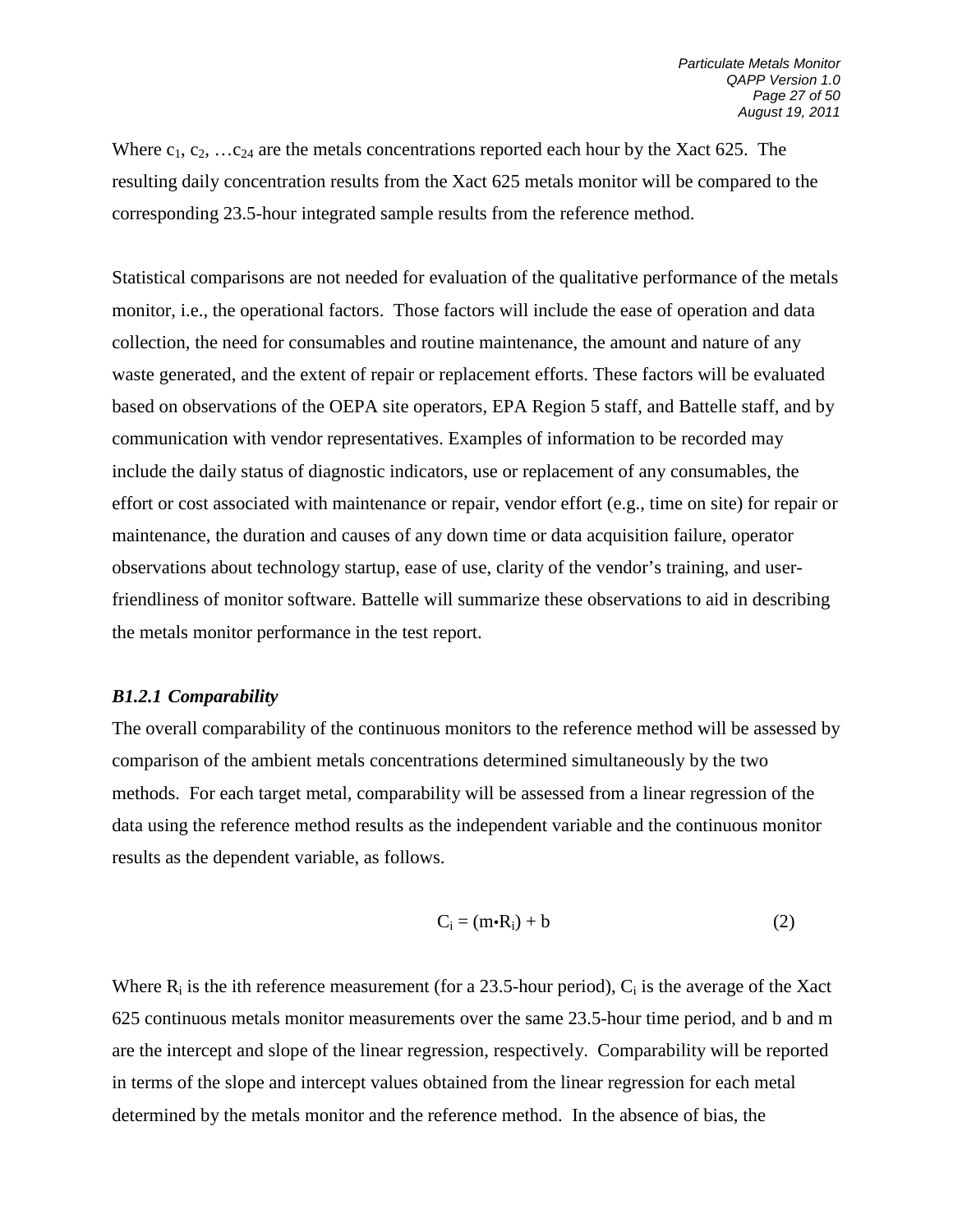regression slope would be 1.0 and the intercept would be zero. The slope and intercept values for each metal will be reported, along with associated 95% confidence intervals, by means of the LINEST linear regression function in Microsoft Excel®. The test report will indicate whether each reported slope or intercept value is significantly different from 1.0 or from zero, respectively (i.e., whether the 95% confidence interval excludes a slope of 1.0 or an intercept of zero, respectively).

#### *B1.2.2 Correlation*

The degree of correlation between the metals monitor results and the reference method results will be determined by the coefficient of determination  $(r^2)$  of the linear regression between the 23.5-hour reference method results and the corresponding averages of the metals monitor measurements over the same time periods. A value of  $r^2$  close to 1.0 means that the amount of random error is small, that is, the variability in the continuous measurements is almost entirely explained by the variability in the reference measurements. The  $r^2$  value will be determined and reported separately for each metal measured.

#### *B1.2.3 Bias*

The bias of the metals monitor readings will be evaluated in terms of the percent difference of the average metals monitor readings relative to the corresponding 23.5-hour reference method result. That is, for each target metal (i) in each 23.5-hour reference method period (j), bias for that metal in that period  $(B_{i,j})$  will be calculated as:

$$
B_{i,j} = \underline{(Average Monitor Reading - Reference Reading) \times 100}
$$
\n
$$
Reference Reading
$$
\n(3)

Before conducting the calculation shown in Equation 3, the 23.5-hour average concentrations from the Xact 625 for each test day will be compared to the quantitation limit of the Xact 625 for each target metal. The quantitation limit is a defined value for each target metal using the Xact 625, and roughly corresponds to 10% uncertainty in an interference-free situation.<sup>(5)</sup> Daily 23.5hour averages for any metal that are less than the Xact 625 quantitation limit for that metal will be excluded from the calculation of bias using Equation 3. Quantitation limits established by the vendor for the Xact 625 are listed in Appendix A.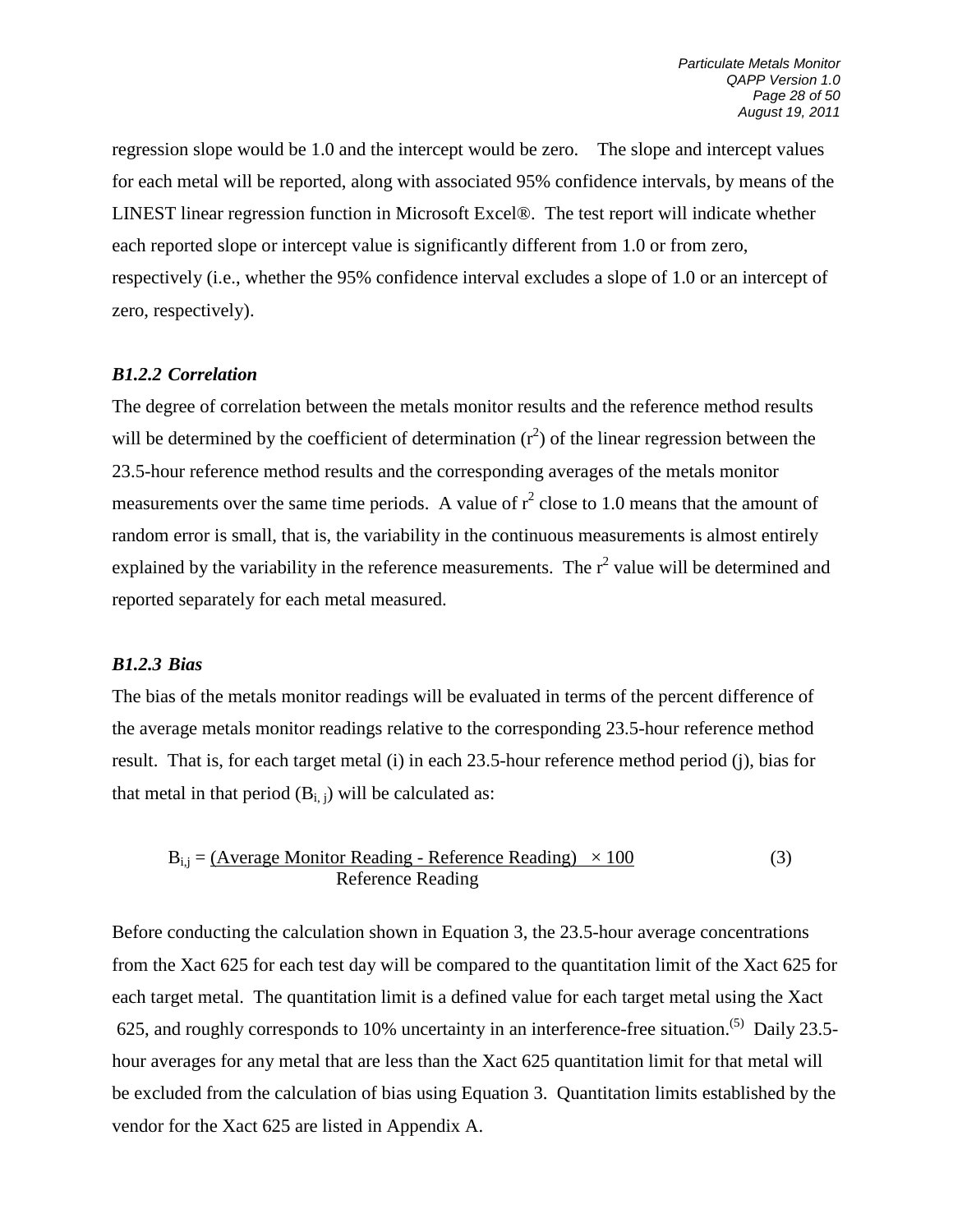As noted in Table 3, up to 112  $B_{i,j}$  values will be obtained for each target metal. The impact of low metals concentrations on the bias results will be investigated by reporting the range, median, mean, and standard deviation of the individual  $B_{i,j}$  results for each metal. Also, the individual bias results for each metal will be plotted against the ambient metal concentration to determine whether bias is a function of the ambient concentration of the metal.

#### *B1.2.4 Data Completeness*

Data completeness (DC) will be determined in two different ways. The first will be as the percentage of all hours in the field period in which the metals monitor reported ambient metals data, relative to the total number of hours in the field period:

$$
DC1 = (\# Hours data return/Total hours in period) \times 100 \tag{4}
$$

Data completeness will also be calculated as the percentage of all 24-hour reference measurement periods during which the monitor reported at least 12 hours of monitoring data (i.e., produced data for at least half of the reference monitoring period):

$$
DC2 = (\# Periods with \ge 12 hours monitor data/\# Reference periods) \times 100
$$
 (5)

Both forms of data completeness will be calculated for each target metal.

#### <span id="page-30-0"></span>**B2. SAMPLING METHODS**

Ambient  $PM_{10}$  will be sampled for reference metals analysis using a Partisol Plus 2025 Sequential Ambient Particulate Sampler (Thermo Scientific, Hopkinton, MA) equipped with a PM<sub>10</sub> size-selective inlet [\(http://pj.b5z.net/i/u/1640578/f/Thermo/Partisol\\_Plus\\_2025.pdf\)](http://pj.b5z.net/i/u/1640578/f/Thermo/Partisol_Plus_2025.pdf). This sampler is designated by EPA as Reference Method RFPS-1298-127 for sampling of ambient PM<sub>10</sub>. The Partisol Plus 2025 exchanges 47 mm diameter Teflon<sup>®</sup> sample filters automatically after pre-set sampling intervals, and can hold up to 16 filter cassettes, sufficient for more than two weeks of unattended daily 24-hour sampling. Sample air is pulled by an internal pump through the filter currently being sampled, with the sample air flow regulated by a mass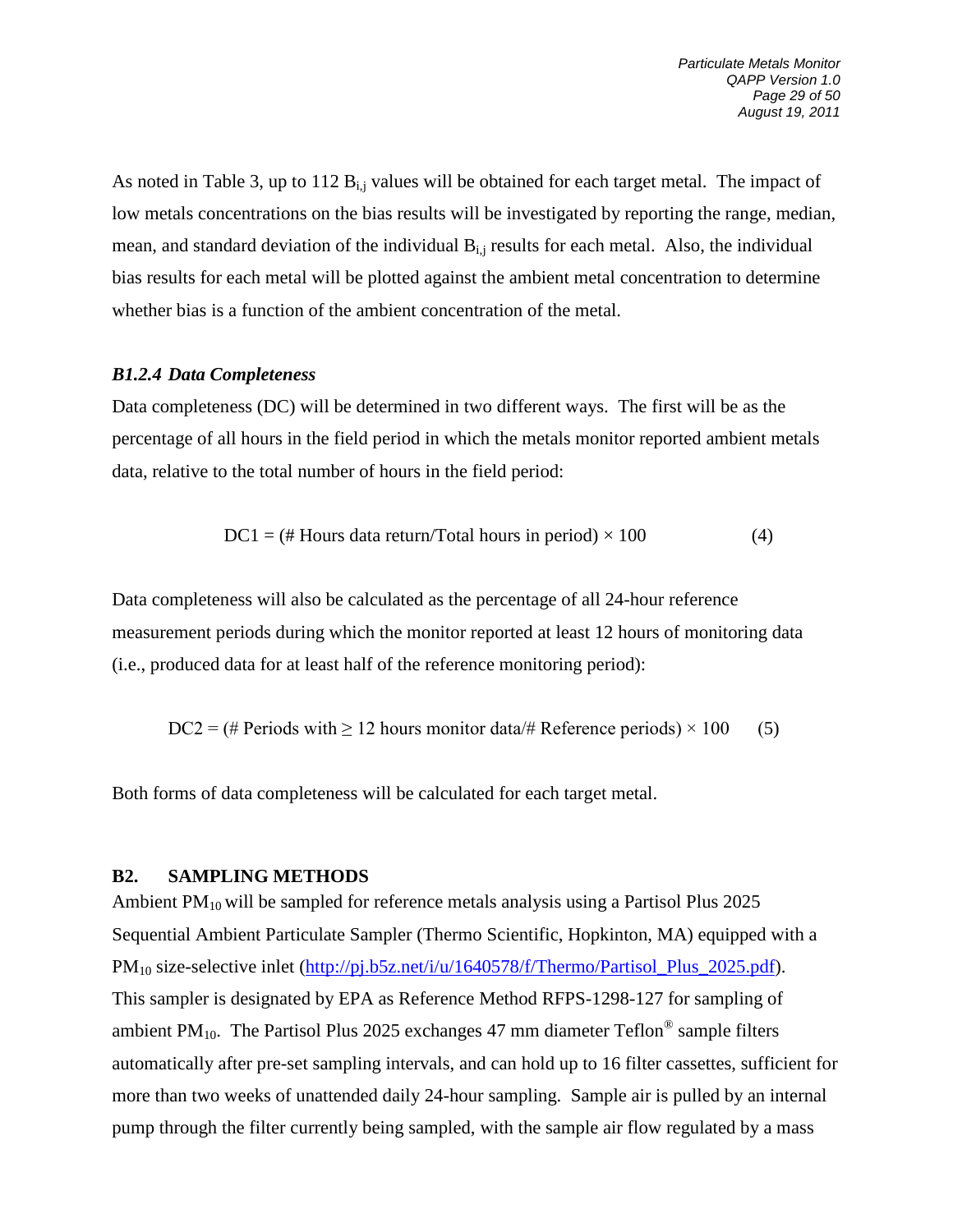flow controller. Ambient temperature and pressure readings are used along with the mass flow control to maintain a constant volumetric sampling rate. Previously sampled and yet-to-besampled filters are sealed off within the Partisol Plus 2025 to prevent contamination. The sampler stores sampling and meteorological data in internal memory, including the average ambient temperature, ambient pressure, and average ambient relative humidity for each filter sample.

The Partisol Plus 2025 will be operated by OEPA personnel at the test site. The Partisol Plus 2025 sampling flow rate will be set at approximately 16.7 L/min (equivalent to approximately 1  $m<sup>3</sup>/hr$ ). Samples will be collected every day throughout the field period, with a 23.5 hour sampling duration (i.e., one sample per day), so that reference sampling does not take place during the 0.5 hours per day when the Xact 625 performs its internal QA checks. That 0.5 hour period will be scheduled at the same time of day on every test day so that reference and Xact 625 sampling intervals are consistent throughout the test period. Collected filter samples can be removed from the Partisol Plus 2025 sampler without interruption of sampling onto the current filter. Collected samples will be shipped to ERG in batches on a weekly basis, or more frequently, for extraction and analysis. OEPA staff will download sampling data from the Partisol Plus 2025 internal software by means of an RS232 interface, and provide the electronic files of such data to EPA Region 5, OAQPS, Battelle, and ERG.

#### <span id="page-31-0"></span>**B3. SAMPLE HANDLING AND CUSTODY**

Reference samples for determination of ambient  $PM_{10}$  mass and metals concentration will be collected by OEPA staff using the Partisol Plus 2025 sampler, according to EPA Method IO-3.1<sup>6</sup> that calls for sampling of ambient air at a known constant flow rate for a specified time interval through filters that have been weighed before sampling, and that are then weighed again after sampling. The atmospheric PM<sub>10</sub> mass concentration [in micrograms per cubic meter ( $\mu$ g/m<sup>3</sup>)] is determined from the difference in the filter weights and the volume of air sampled. Method IO-3.1 also defines procedures for the extraction of metals from the collected particulate filter for subsequent analysis.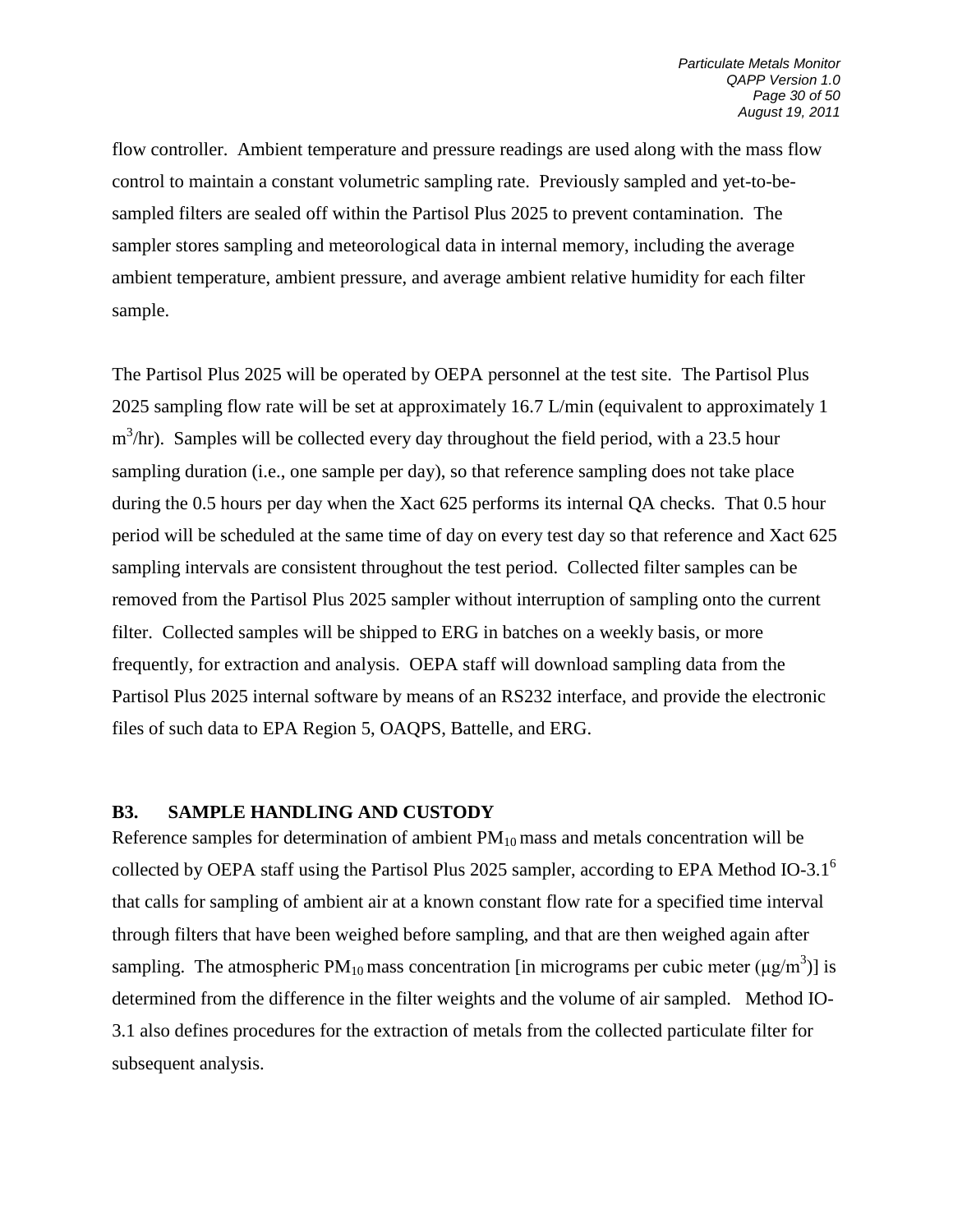Pre-weighed, individually identified 47 mm Teflon filters will be prepared by ERG and shipped to OEPA personnel. OEPA will install clean filters in the sampler at the field site, document the identification of each filter, collect ambient  $PM_{10}$  samples according to the schedule defined in Section B2, and ship the collected filter samples back to ERG for weighing, extraction, and reference metals analysis. Filters will be returned to ERG in the same individual filter containers in which they were sent to the field. The particulate trace metals to be determined are nonvolatile and not reactive, so no storage temperature or holding time requirements apply to the collected samples. Chain-of-custody (COC) forms (see example in Appendix B) will accompany the filter samples on return to ERG, and for each reference sample will indicate the filter identification number, sampling date, start and stop times, flow rate, and requested analytical method. COC forms will track sample release from the sampling location to the analysis laboratory. COC forms will be signed by the person relinquishing samples once that person has verified that the COC form is accurate. Upon arrival at the analysis laboratory, COC forms will be signed by the person receiving the sample once that person has verified that all samples identified on the COC forms are present. All COC forms will be delivered to the VTC and maintained with the test records.

#### <span id="page-32-0"></span>**B4. ANALYTICAL METHODS**

The reference  $PM_{10}$  filter samples will be analyzed by ERG for metals content according to EPA Method IO-3.5<sup>7</sup> where collected PM<sub>10</sub> is digested using microwave or hot acid according to EPA Method IO-3.1 $^6$  and then analyzed by inductively coupled plasma/mass spectrometry (ICP/MS). All samples will be digested using the same procedure to ensure comparability. This analysis will be performed according to Standard Operating Procedures (SOPs) that are incorporated into ERG's QAPP for sampling and analysis in EPA's national monitoring programs.<sup>8</sup> The QC requirements of Method IO-3.5 will be followed, including the use of blanks, quality control samples (QCSs), laboratory fortified blanks (LFBs), internal standards, and tuning solutions, and an instrument performance demonstration program that includes duplicate samples, standards, blanks, interference check standards, continuing calibration blanks and verification standards, and laboratory control and matrix spikes.<sup>8</sup> The OC requirements and acceptance criteria in Table 8 of Method IO-3.5<sup>7</sup> will serve as the MQO's for the metals analysis.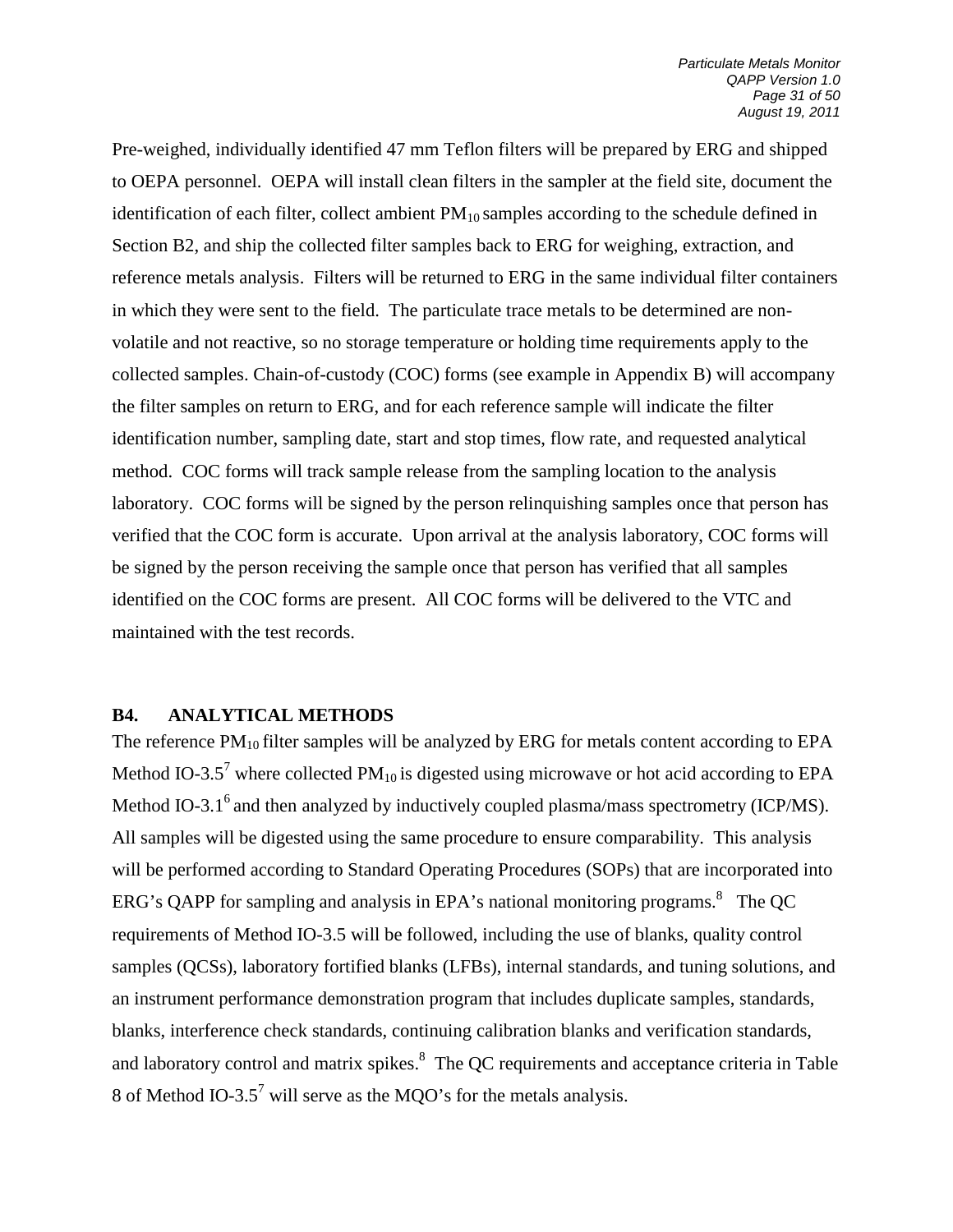The Method IO-3.5 target analyte list for this test is shown in Table 4, along with estimated detection limits (in ng/m<sup>3</sup>) provided by ERG for Method IO-3.5 based on the sampling conditions described in Section B2 and extraction of the entire 47 mm filter. Not all of the analytes targeted by the metals monitor (Table 2) are on the analyte list for Method IO-3.5; bromine, calcium, iron, potassium, rubidium, strontium, and titanium are on the Xact 625 list (Table 2) but not on the Method IO-3.5 list (Table 4).

|               | Expected <sup>a</sup> |               | Expected <sup>a</sup> |
|---------------|-----------------------|---------------|-----------------------|
|               | <b>Detection</b>      |               | <b>Detection</b>      |
| <b>Metal</b>  | Limit $(ng/m3)$       | <b>Metal</b>  | Limit $(ng/m3)$       |
| Antimony      | 0.010                 | Manganese     | 0.051                 |
| Arsenic       | 0.017                 | Mercury       | 0.13                  |
| <b>Barium</b> | 0.083                 | Molybdenum    | 0.017                 |
| Cadmium       | 0.26                  | <b>Nickel</b> | 0.57                  |
| Chromium      | 5.6                   | Selenium      | 0.14                  |
| Cobalt        | 0.019                 | Thallium      | 0.0080                |
| Copper        | 0.66                  | Thorium       | 0.020                 |
| Lead          | 0.082                 | Vanadium      | 0.010                 |
|               |                       | Zinc          | 5.5                   |

**Table 4. Target Analytes and Expected Detection Limits for Reference Method IO-3.5**

a: The values listed were obtained from ERG personnel as their best estimates of method performance

Reference and Xact 625 metals monitor data will be compared for all metals that are common to the analyte lists of the two measurement methods, and present at detectable levels in ambient air. Data for additional metals determined by either method will also be reported to EPA, though not used in the metals monitor evaluation. ERG will complete the metals analysis of reference filter samples and provide draft analytical results to EPA Region 5, Battelle, and OEPA within approximately seven days after receiving each batch of samples. ERG will provide final analytical results on each batch of samples in electronic format to EPA Region 5, Battelle, and OEPA immediately after completion of internal QA review of the results. The ERG analytical laboratory will be subject to a TSA during analysis of the first week's field samples, as stated in Section A8.

As an additional analytical effort, the first 25% of reference filter samples (i.e., approximately 28 samples) collected in the field will be subjected to laboratory metals analysis by XRF prior to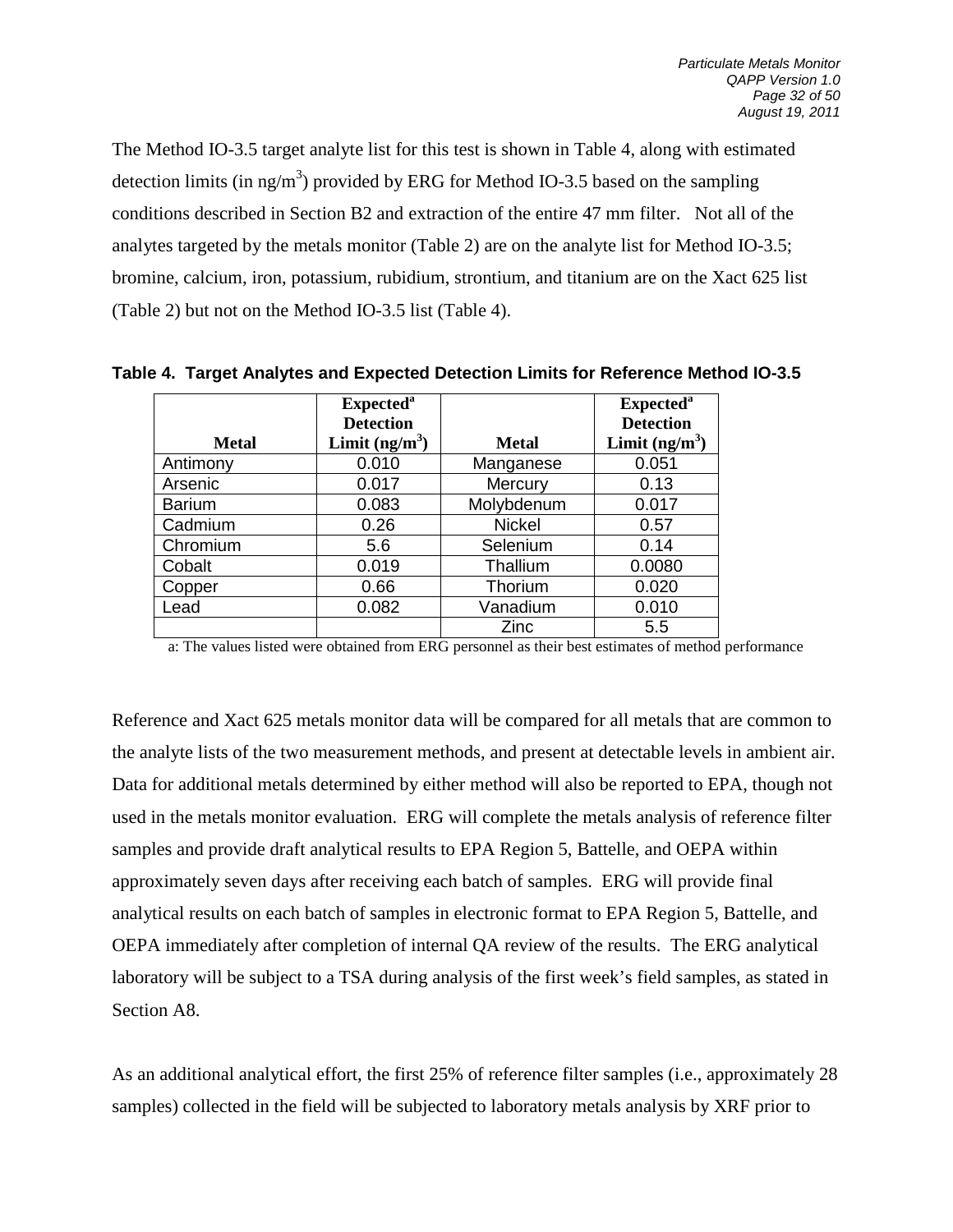analysis by ICP-MS. The laboratory XRF analysis will be conducted by EPA's National Exposure Research Laboratory according to an established EPA SOP.<sup>9</sup> Collected reference method samples will be shipped with accompanying chain of custody (CoC) documentation from the field to the EPA laboratory for XRF analysis. That analysis is non-destructive, so upon completion of the XRF analysis the samples will be forwarded with accompanying CoC documentation to ERG for ICP-MS analysis. The ICP-MS results will be the reference data used to assess the performance of the Xact 625, and the laboratory XRF analysis is not a component of the ETV verification effort. However, the laboratory XRF data may provide additional insights for EPA and the Xact 625 vendor into the performance of the Xact 625, by virtue of employing the same analytical principle as the Xact 625 measurement.

As a check on sample integrity in the XRF analysis process, field blank samples will be submitted along with the reference samples for XRF analysis, at a rate of 20% (i.e., five field blanks accompanying the 25 reference samples). Blank results exceeding the 95% confidence interval of the results from field blanks not subjected to XRF analysis will be taken as evidence of contamination for an individual metal. In addition, the statistical comparison of ICP-MS data to Xact 625 data defined in Section B1.2 will be carried out separately for the reference samples subjected to EPA laboratory XRF analysis and for those not subjected to that analysis. The results from the two sets of data for comparability, correlation, and bias will be evaluated and reported separately. Only if the 95% confidence intervals of the linear regression slope, linear regression intercept, and average bias overlap will the two sets of reference data be judged equivalent and combined into one complete data set for reporting and comparison of ICP-MS and Xact 625 results. If those confidence intervals do not overlap, the two data sets will be reported and compared to the corresponding Xact 625 results separately. In that case the 75% of reference samples not subjected to XRF analysis will be the primary reference data used to verify the Xact 625. This approach will indicate whether the additional sample handling and XRF analysis process affected the reference samples.

The comparison of ICP-MS and laboratory XRF analysis results from the 25% of reference samples subjected to both analyses is not part of the ETV verification process. None of the XRF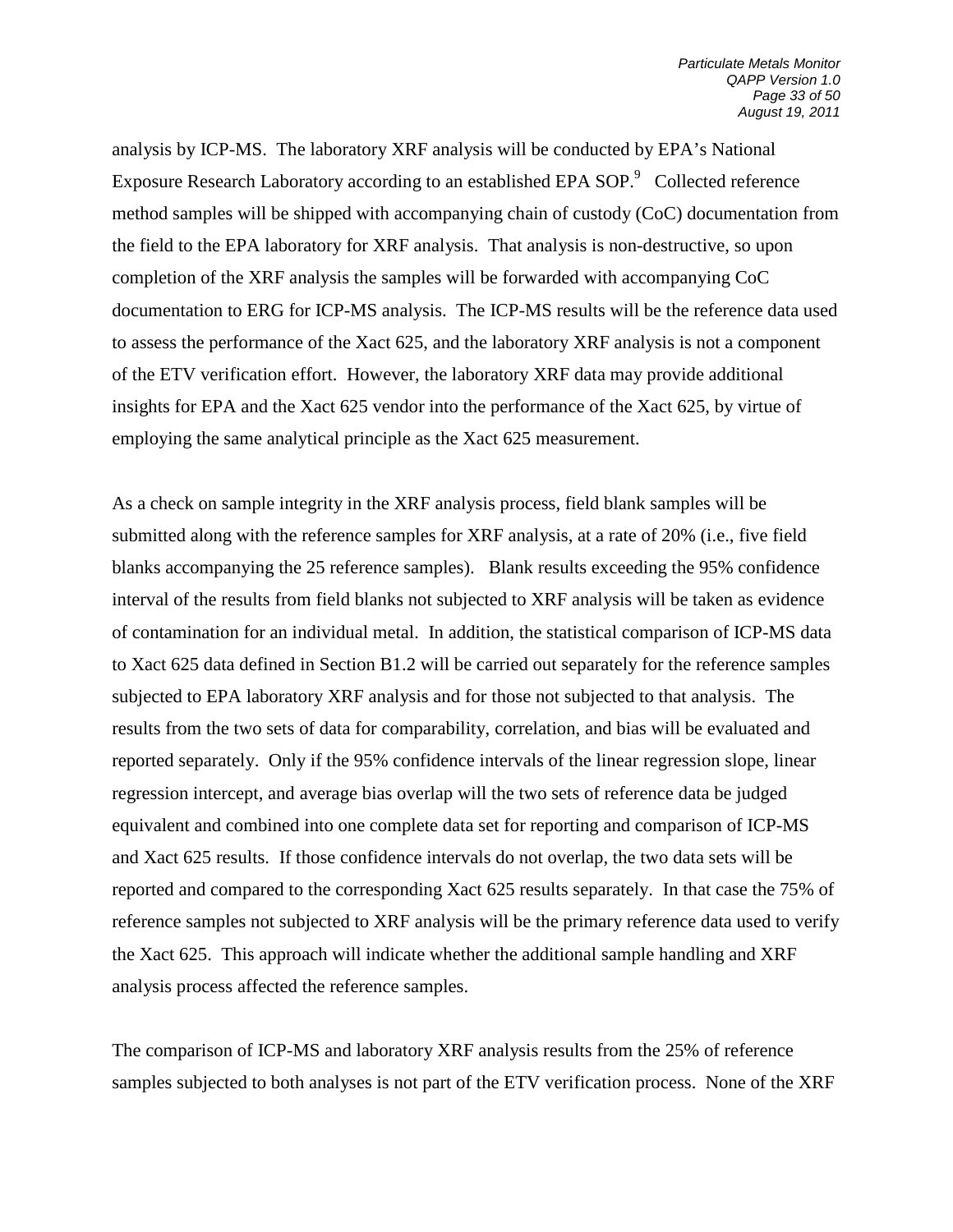data will be included in the verification report. Consequently the procedures for comparing those data are not presented in this QAPP.

# <span id="page-35-0"></span>**B5. QUALITY CONTROL**

Quality control efforts for operation of the Xact 625 metals monitor undergoing testing will include documenting that OEPA and EPA staff have been properly trained to operate the monitor, and performing both automated and manual QC checks at vendor-specified intervals. Adequacy of training will be assured by requiring the metals monitor vendor to certify that specific EPA and OEPA staff have been trained on operation of the metals monitor and are approved to operate the monitor for testing.

Automated QC checks performed by the Xact 625 during continuous operation will consist of the following.

- Internal energy alignment check, performed by XRF analysis of a copper rod; conducted over a 15-minute period starting at midnight each day
- Upscale rod check, performed by XRF analysis of a metal rod containing chromium, lead, copper, and cadmium; conducted once per day over a 15-minute period
- Flow check, conducted at the same time as the upscale rod check, determines the Xact 625 sample air flow by insertion of a second mass flow meter into the flow path
- Palladium rod stability check, conducted by XRF analysis of a palladium rod in every ambient sample analysis (i.e., hourly)

These automated checks serve to monitor trends in the Xact 625's status. The criterion for stability of the palladium rod check is 10 to 15%, that for the flow check is 10%, and that for the upscale rod check is more stringent, at 5% for each of the four metals. Variations in check results outside these criteria result in flags in the monitor's data. The data from the metals monitor will be reviewed by CES personnel and OEPA field staff, and CES personnel will assess whether adjustment or maintenance of the Xact 625 monitor is needed based on the observed data flags. If such actions are needed CES will perform them or instruct OEPA staff how to perform them.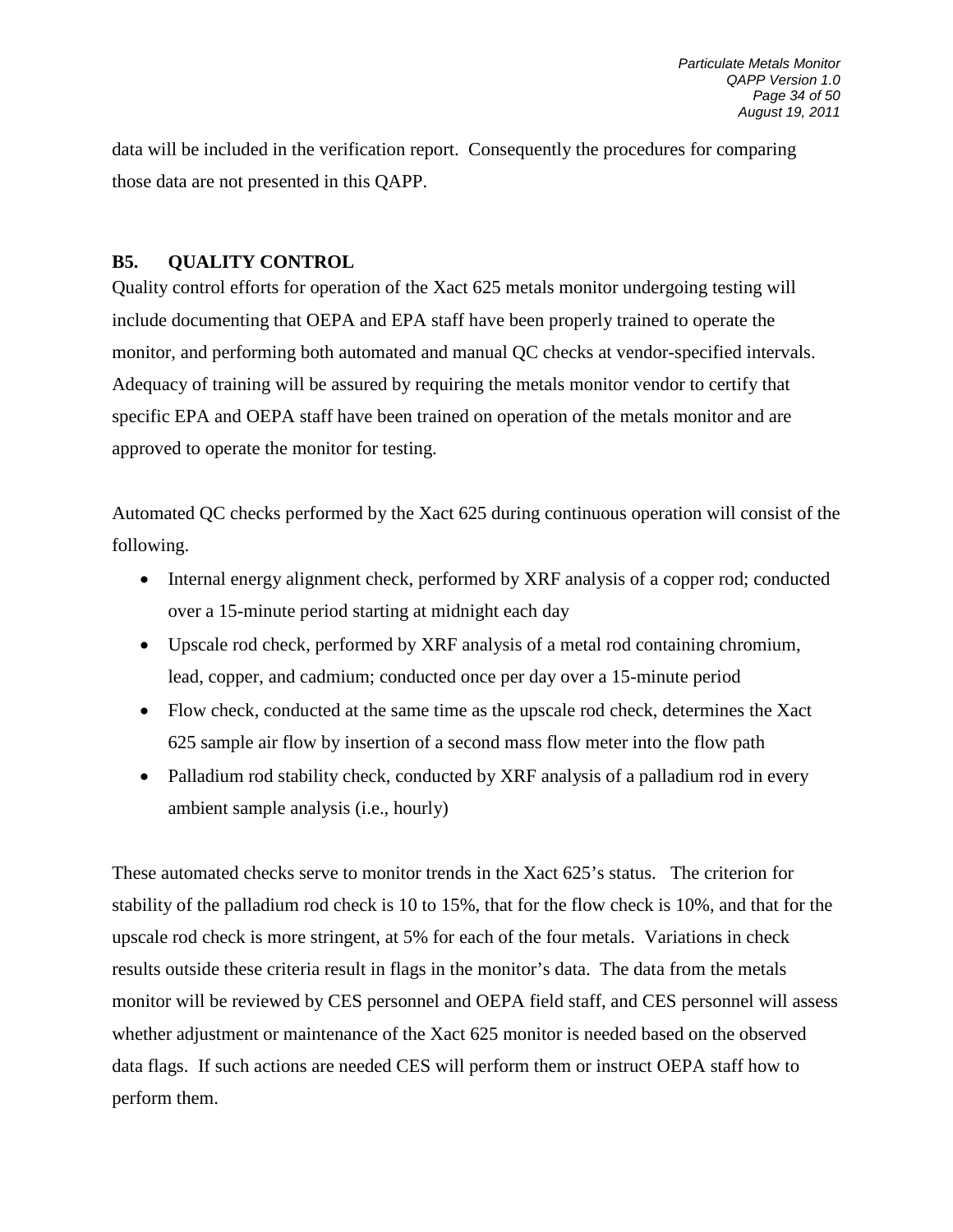Manually initiated QC checks will be conducted upon installation of the Xact 625 at each field site. In long-term operation these checks would then be repeated quarterly. The manually initiated checks will consist of the following.

- Quarterly flow check, in which a NIST-traceable flow measurement standard is used to verify the Xact 625's sample flow measurement. Agreement of the NIST and Xact 625 flow measurements must be within 10%, or the Xact 625's flow sensor will be recalibrated at 15.0, 16.7, and 18.4 L/min.
- Quarterly leak check, in which the Xact 625's sample inlet is plugged, the sample pump is allowed to create a vacuum in the system, and then the pump is turned off. A rise in the internal system pressure of greater than 150 mm Hg/min is indication of a leak and calls for identification and correction of the leak.

Quality control efforts for the reference sampling will include operation of the Partisol Plus 2025 according to the manufacturer's instructions, periodic calibration checks of the sampling flow rate, collection of field blank filter samples for analysis, and completion of chain-of-custody forms for all samples collected. These efforts are familiar to the OEPA field staff, as they are carried out for all ambient monitoring efforts conducted by OEPA staff. The target metals will be determined on all field blank filters, and all blank results for each target metal will be reported as part of the test data. The blank results will not be subtracted from the sample results.

Quality control efforts for the laboratory analysis of metals by IO-3.5 $^6$  will include continuation of the chain-of-custody of received field samples, and adherence to the QC requirements of the method, as noted in Section B4. Those requirements, including required frequencies and appropriate corrective actions in case of inadequate results, are stated in Section 10 (Calibration and Standardization) and Section 11 (Quality Control) of Method IO-3.5.<sup>7</sup> Examples of corrective actions that may be called for based on calibration, instrument performance, and QC checks include instrument adjustments, repetition of sample preparation, repetition of procedures, dilution of samples, and flagging of data.<sup>7</sup>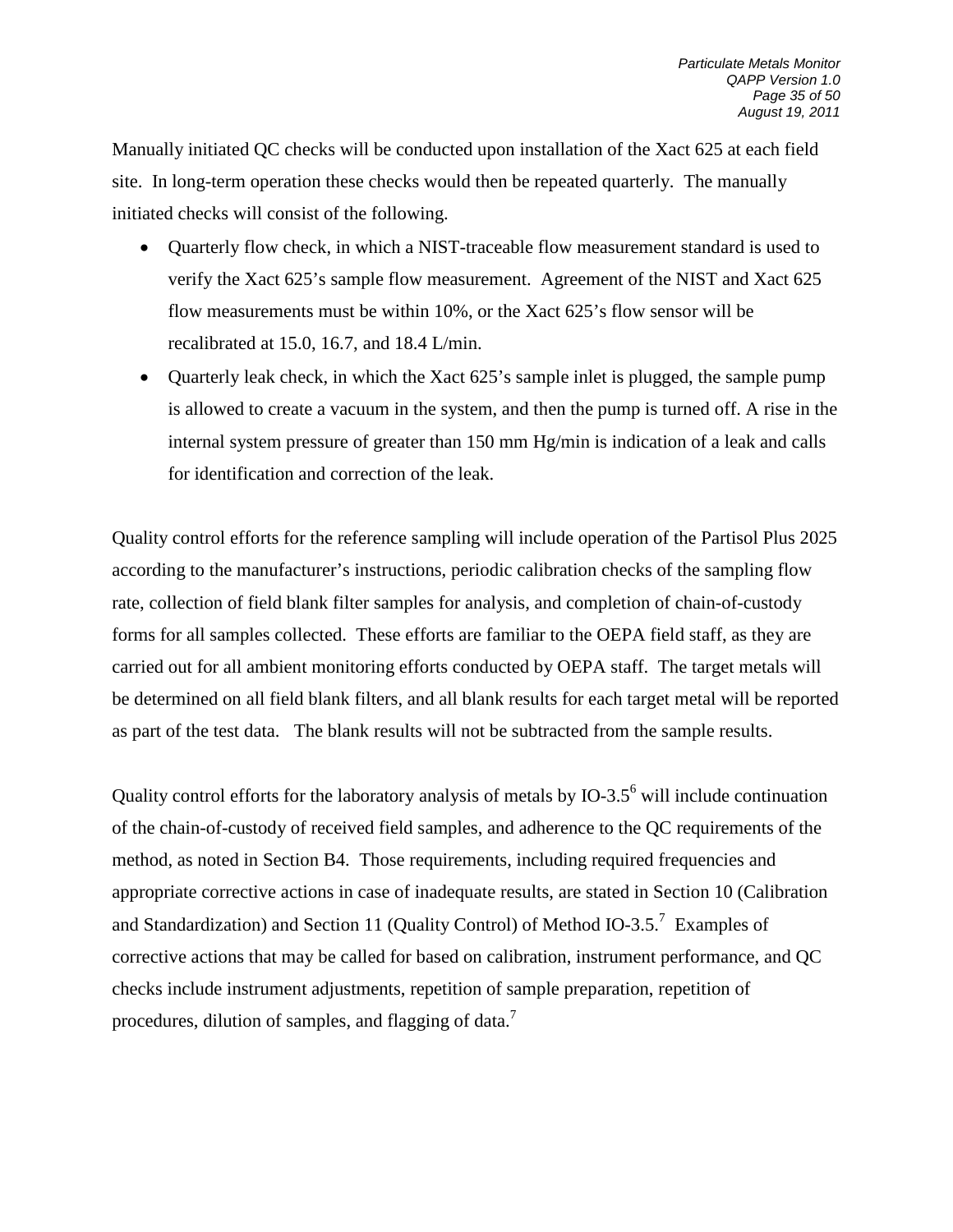# <span id="page-37-0"></span>**B6 INSTRUMENT/ EQUIPMENT TESTING, INSPECTION, AND MAINTENANCE**

The metals monitor undergoing testing will be subjected to a daily inspection and diagnostic check by OEPA staff to assure proper operation. Instrument internal diagnostics and the completeness of data output (relative to the expected daily set of analyses) will be the primary items noted in this daily check. Any issues or questions will trigger communication with the vendor of the metals monitor to assess whether maintenance and/or repair is needed.

The Partisol Plus 2025 sampler will be inspected by OEPA staff prior to the field test and every time collected filter samples are recovered from the sampler throughout the test. This inspection will use a brief checklist of key Partisol Plus 2025 operating indicators, such as flow readings, displays, and data acquisition status. The consistency of the automatic changeover of filters, and the sampling flow rate displayed and recorded by the sampler's software, will be the primary features addressed in the inspection. Any issues or questions will trigger communication with the vendor of the Partisol Plus 2025 to assess whether maintenance and/or repair is needed.

Laboratory analytical equipment used for the reference metals analysis will be tested, inspected, and maintained according to manufacturer's instructions and ERG SOPs. The results of maintenance will be documented according to the laboratory procedures.

# <span id="page-37-1"></span>**B7 INSTRUMENT CALIBRATION AND FREQUENCY**

The Xact 625 metals monitor undergoing testing will be calibrated by the vendor prior to delivery to the first field site. Once the Xact 625 is installed at the field site, a calibration check will be performed using NIST-traceable thin film standards of four metals: chromium, selenium, lead, and cadmium. Each thin film standard will be analyzed by the Xact 625 at each of three excitation energy conditions. The analysis results for each metal must agree with the original calibration within 10%, or a re-calibration will be done. If needed, such a re-calibration will involve sending the thin film analysis spectra to CES for calculation of a new calibration curve. Also upon installation at the field site, a QA blank check will be performed, where a blank portion of the Xact 625's sampling tape is analyzed by the monitor. The blank tape is expected to show no detectable levels of the target analytes. Failure of the blank check will require installation of a new tape and conducting the check again.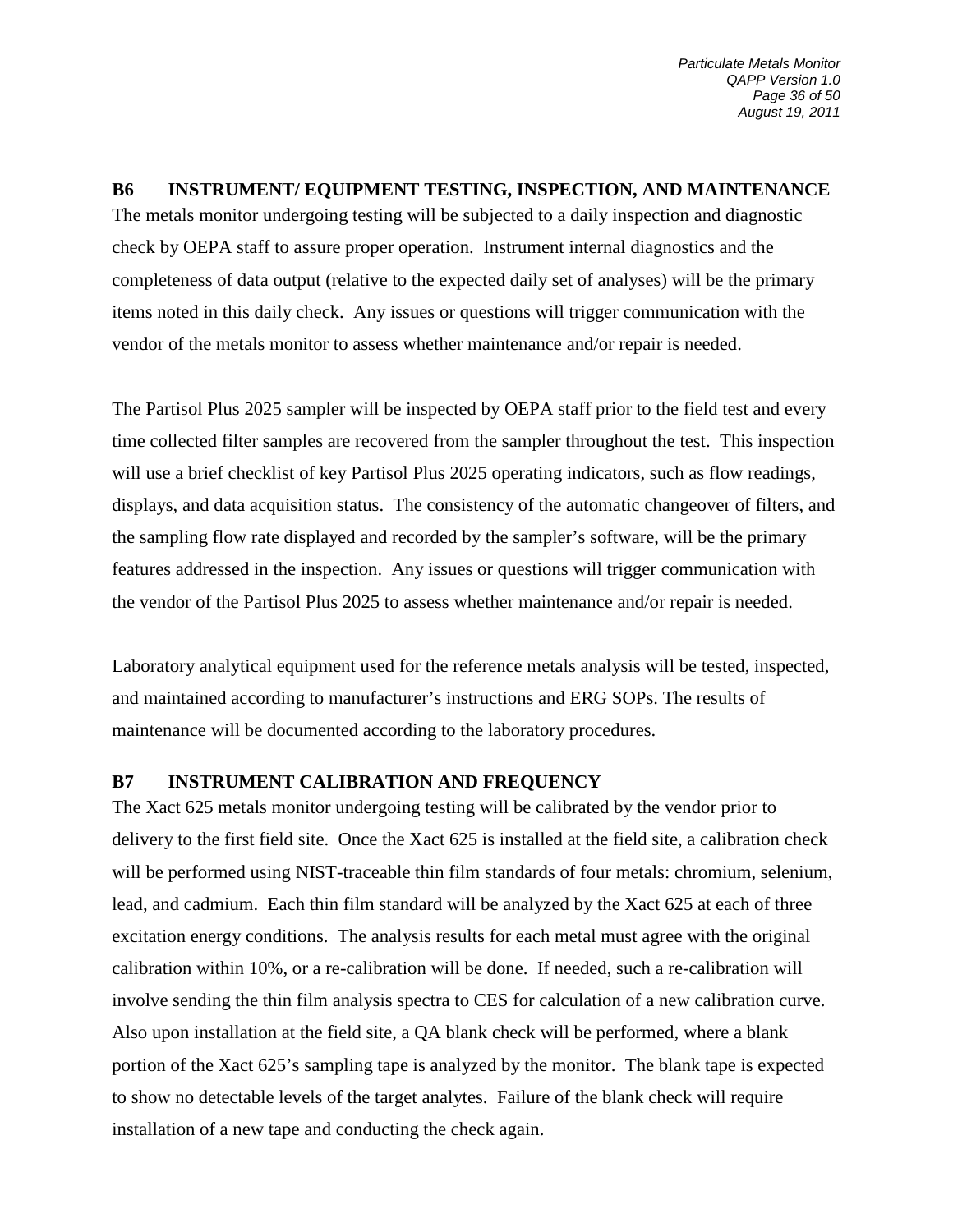In long term operation of the Xact 625, both the calibration check and the QA blank check are performed on a quarterly basis. In this verification these checks will be performed after installation of the monitor at each of the two test sites. The metals monitor vendor will conduct or direct any needed maintenance, repair, and/or recalibration as indicated by the QC checks and calibration checks and restore the monitor to working order for continuation of testing. The nature, extent, and cost of any maintenance, repair, and recalibration efforts will be noted and included in the final report.

Calibration of the Partisol Plus 2025 sampler will be conducted by OEPA staff prior to the start of testing. Recalibration will be performed by OEPA when necessary based on the flow rate checks, i.e., recalibration will be triggered by sampler flow rate readings that differ by more than ±5% from the target flow rate set at the start of field sampling.

Battelle will provide NIST-traceable measurement standards for temperature, barometric pressure, and air flow with which to conduct a PE audit of the Partisol Plus 2025 sampler. All such measurement standards will have been calibrated by Battelle's Instrument Laboratory within no more than 6 months prior to its use in the PE audit.

Calibration of the reference metals analysis equipment will be conducted by ERG, based on the QC procedures stated in Method IO-3.5.<sup>7</sup> The Method's requirements focus on both initial demonstration of analytical performance and continuing checks to confirm that performance is being maintained. The several types of samples used to document method performance include blanks, QCSs, LFBs, internal standards, and tuning solutions, and instrument performance samples that include duplicates, standards, blanks, interference check standards, continuing calibration blanks and verification standards, and laboratory control and matrix spikes.<sup>7</sup> The balances used to determine  $PM_{10}$  mass on the Teflon filters will also be calibrated by ERG using NIST-traceable mass standards.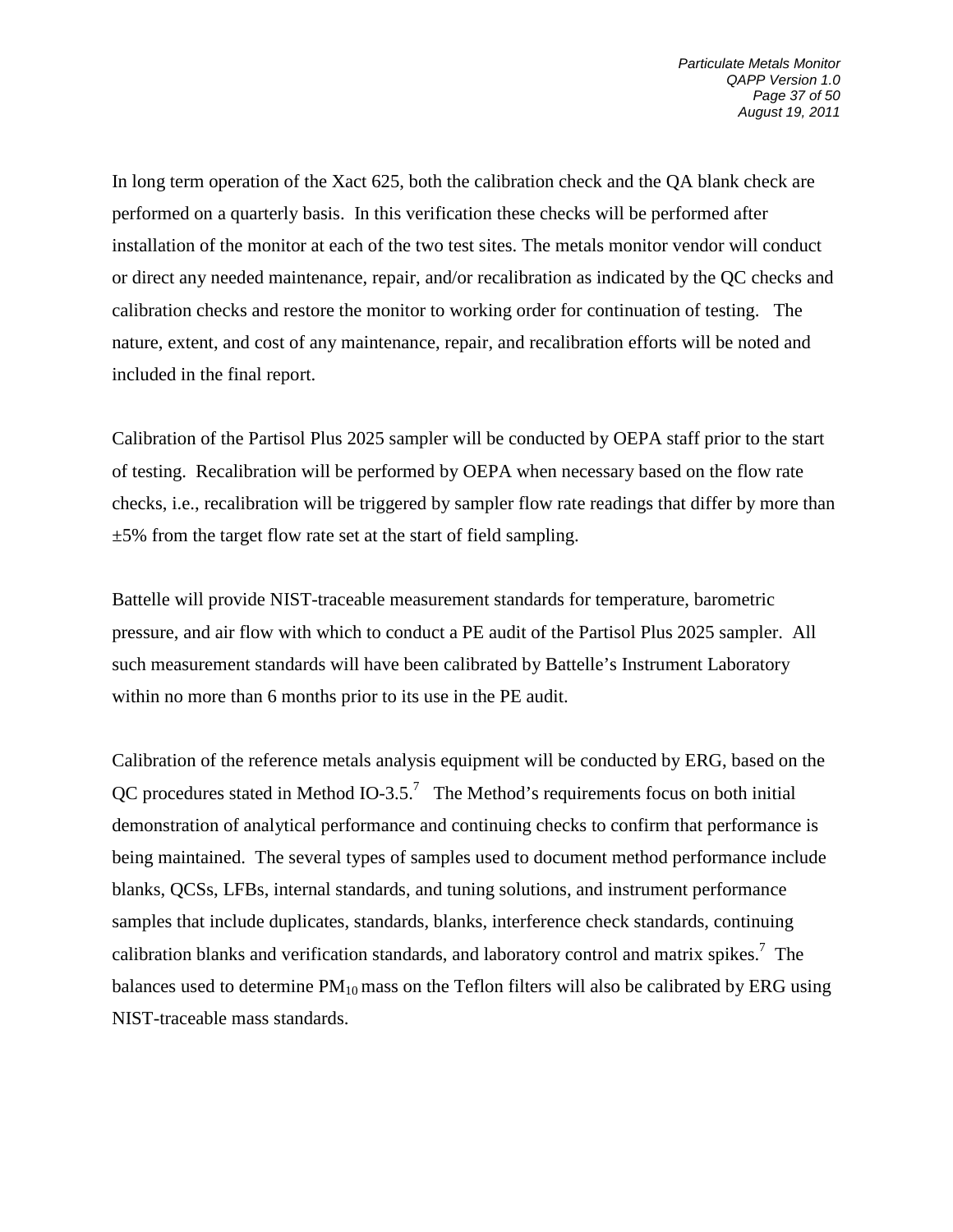#### <span id="page-39-0"></span>**B8 INSPECTION/ACCEPTANCE OF SUPPLIES AND CONSUMABLES**

Upon receipt of any sampling supplies or consumables, OEPA and/or Battelle staff will visually inspect and ensure that the materials received are those that were ordered and that there are no visual signs of damage that could compromise the suitability of the materials. If damaged or inappropriate goods are received they will be returned or disposed of and arrangements will be made to receive replacement materials. Forty-seven (47) mm diameter, 2.0  $\mu$ m pore size (e.g., Zefluor FPTPT247 or equivalent) Teflon filters will be used with the Partisol Plus 2025 sampler. Certificates of analysis or other documentation of analytical purity will be checked for all standards (e.g., PE audit standards) to ensure suitability for this verification test. Unsuitable materials will be returned or disposed of and arrangements for the receipt of replacement materials will be made.

#### <span id="page-39-1"></span>**B9 NON-DIRECT MEASUREMENTS**

No non-direct measurements will be used during this verification test.

# <span id="page-39-2"></span>**B10 DATA MANAGEMENT**

Various types of data will be acquired and recorded electronically or manually by OEPA, EPA Region 5, or Battelle staff during this verification test. All manually-recorded data will be recorded in permanent ink in LRBs or on data forms. The Xact 625 generates electronic data files. These files will be uniquely named, downloaded to a personal computer, and transferred to the VTC on a weekly basis, or more often, by the OEPA staff operating the metals monitor in the field. The metals monitor data will then be uploaded to the project SharePoint site. Data will be uniquely identified in the Xact 625 data files by the date and time of the measurement and the identity of the metal.

Laboratory analytical results for all field samples and blanks will be provided to Battelle and EPA by ERG as a Level III data package in electronic format, and will include supporting QC information documenting the quality of the data obtained. Sample results will be uniquely identified by means of the filter number, the associated date and time of sample collection, and the identity of the target metal. The ERG metals analytical data will be uploaded by Battelle to the project SharePoint site.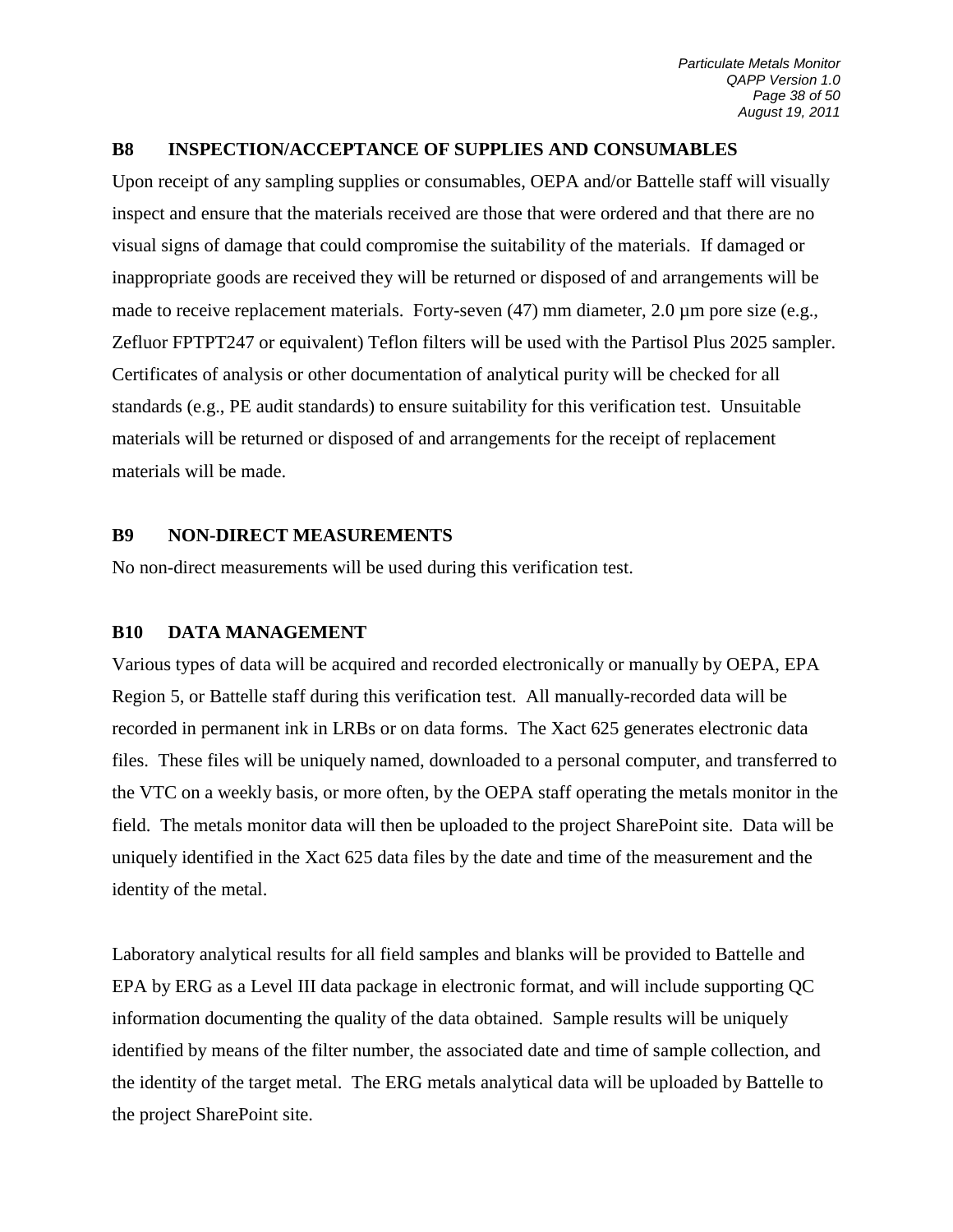Table 5 summarizes the types of data that may be recorded. All maintenance activities, repairs, calibrations, and operator observations relevant to the operation of the monitoring systems being tested will be documented by OEPA or vendor staff in the laboratory record book maintained at the field site. Report formats will include all necessary data to allow traceability from the raw data to final results.

Records received by or generated by any testing staff during the verification test will be reviewed by a Battelle staff member within 14 days of receipt or generation, respectively, before the records are used to calculate, evaluate, or report verification results. If a Battelle staff member generated the record, this review will be performed by a Battelle technical staff member familiar with the verification test, but not the staff member who originally received or generated the record. The review will be documented by the person performing the review by adding his/her initials and date to the hard copy of the record being reviewed. In addition, any calculations or data comparisons performed by Battelle will be spot-checked by Battelle technical staff to ensure that calculations are performed correctly. Calculations to be checked include any statistical calculations described in this QAPP.

<span id="page-40-0"></span>Battelle will provide technology test data and associated reference data (including records; data sheets; notebook records) from the first day of testing within one day of receipt to EPA for simultaneous review. The goal of this data delivery schedule is prompt identification and resolution of any data collection or recording issues. These data will labeled as preliminary and will not have had a QA review before their release.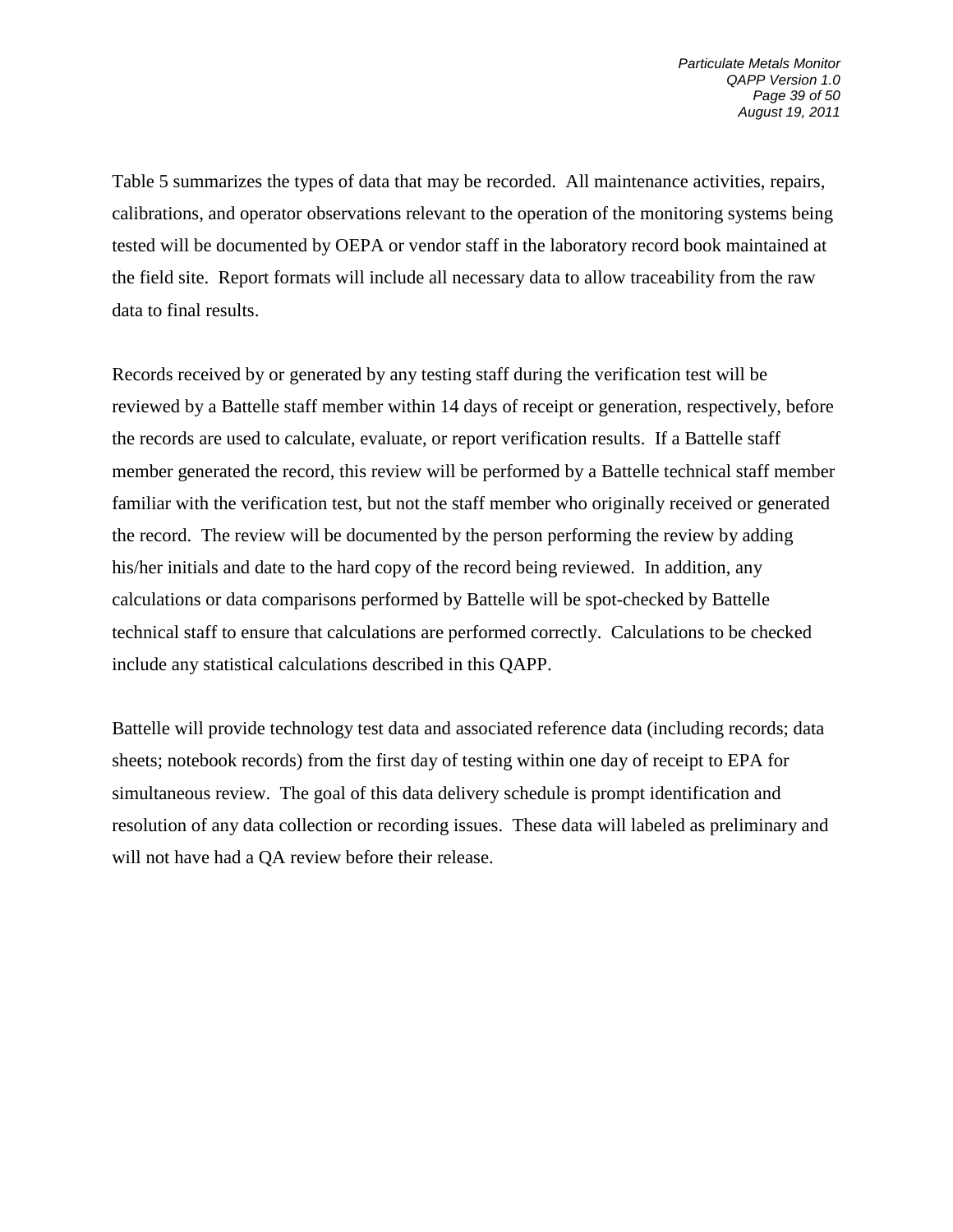| Data to Be Recorded                                                         | Where<br><b>Recorded</b>                                                | <b>How Often</b><br><b>Recorded</b>                                         | <b>By Whom</b>                                     | <b>Disposition of Data</b>                                                                                  |
|-----------------------------------------------------------------------------|-------------------------------------------------------------------------|-----------------------------------------------------------------------------|----------------------------------------------------|-------------------------------------------------------------------------------------------------------------|
| Dates, times, and<br>details of test events                                 | ETV LRB, field<br>sampling<br>records, or<br>electronically             | Start/end of<br>test event                                                  | OEPA, EPA<br>Region 5, or<br><b>Battelle staff</b> | Used to<br>organize/check test<br>results; manually<br>incorporated in data<br>spreadsheets as<br>necessary |
| Metals monitor<br>operating information,<br>maintenance, down<br>time, etc. | ETV LRB, field<br>sampling<br>records, or<br>electronically             | Start/end of<br>maintenance,<br>down time.<br>change of<br>conditions, etc. | OEPA, EPA<br>Region 5, or<br>Battelle staff        | Incorporated in<br>verification report as<br>necessary                                                      |
| Metals monitor<br>readings                                                  | Recorded<br>electronically and<br>downloaded to<br>computer daily       | Recorded<br>continuously by<br>each metals<br>monitoring<br>system          | OEPA staff for<br>transfer to<br><b>Battelle</b>   | Converted to<br>spreadsheet for<br>statistical analysis<br>and comparisons                                  |
| Reference method<br>sampling information                                    | ETV LRB, field<br>sampling<br>records, chain of<br>custody forms        | At each<br>reference<br>method<br>sampling<br>interval                      | OEPA staff                                         | Converted to<br>spreadsheets for<br>statistical analysis<br>and comparisons                                 |
| Reference method<br>analytical results                                      | Electronic files of<br>analytical results<br>(Level II data<br>package) | Upon comple-<br>tion and quality<br>review of each<br>batch of<br>samples   | <b>ERG</b><br>analytical staff                     | Converted to<br>spreadsheets for<br>statistical analysis<br>and comparisons                                 |

**Table 5. Summary of Data Recording Process**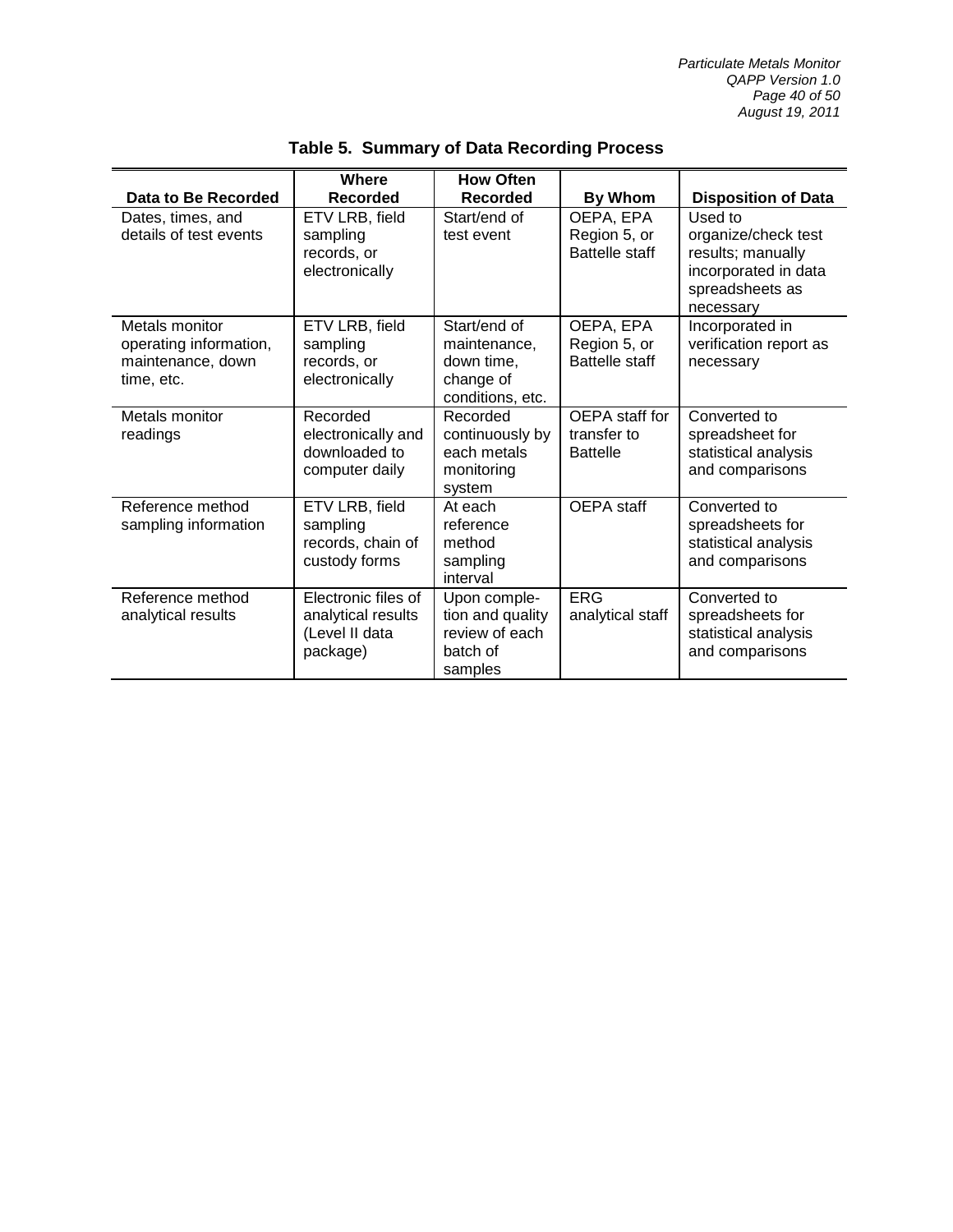# **SECTION C**

# **ASSESSMENT AND OVERSIGHT**

#### <span id="page-42-1"></span><span id="page-42-0"></span>**C1 ASSESSMENTS AND RESPONSE ACTIONS**

Every effort will be made in this verification test to anticipate and resolve potential problems before the quality of performance is compromised. One of the major objectives of this QAPP is to establish mechanisms necessary to ensure this. Internal quality control measures described in this QAPP, that is peer reviewed by a panel of outside experts, implemented by the technical staff and monitored by the VTC, will give information on data quality on a day-to-day basis. The responsibility for interpreting the results of these checks and resolving any potential problems resides with the VTC, who will contact the Battelle AMS Center Manager, Battelle AMS Center Quality Manager, EPA AMS Center Project Officer, and EPA AMS Center Quality Manager if any deviations from this QAPP are observed. The VTC will describe any deviations from this QAPP in a teleconference or by email, and once a path forward is determined and agreed upon with EPA, a deviation form will be completed. Any deviations from this QAPP will be noted in the verification report, along with a discussion on the deviation's impact (if any) on data quality.

Technical staffs, including OEPA, EPA Region 5, and Battelle, have the responsibility to identify problems that could affect data quality or the ability to use the data. Any problems that are identified will be reported to the VTC, who will work with the Battelle Quality Manager to resolve any issues. Action will be taken by the VTC and appropriate testing staff to identify and address the issue, and minimize losses and correct data, where possible. Independent of any EPA QA activities, Battelle will be responsible for ensuring that the following audits are conducted as part of this verification test.

# **C1.1 Performance Evaluation Audit**

Battelle will conduct a PE audit of both the sampling and analysis portions of the reference metals measurements. The PE audit will be carried out early in the field monitoring period, so that any issues raised by the PE results can be addressed early in the period.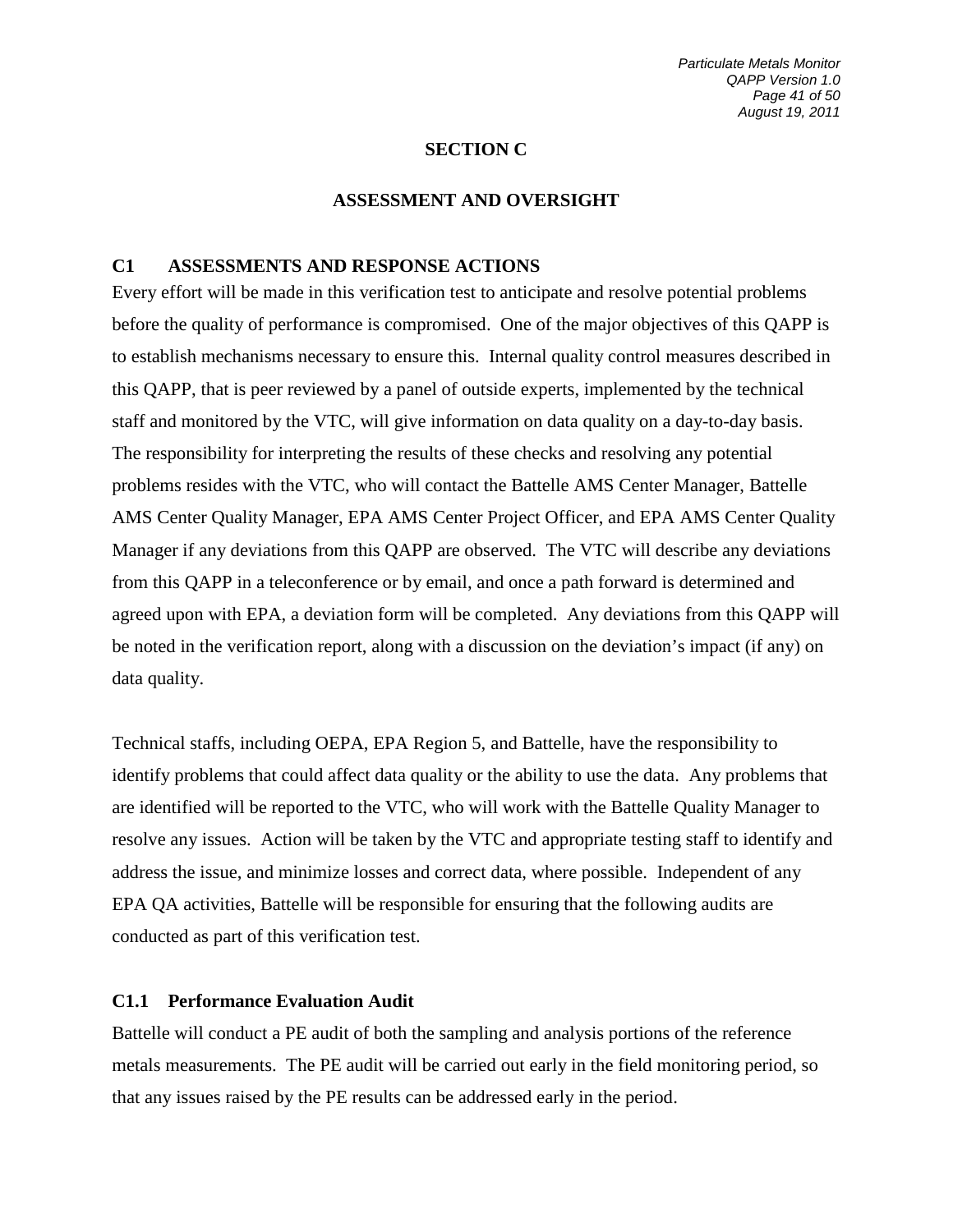Battelle will conduct a PE audit of the Partisol Plus 2025 reference sampling system, by checking the sampler flow rate and measurements of atmospheric pressure and temperature during operation at the field site. This PE audit will be done by Battelle staff in the first week of reference method sampling, using a flow measurement device, thermocouple temperature sensor, and barometric pressure sensor calibrated by Battelle's Instrument Laboratory with NISTtraceable standards. The acceptance criterion for the PE flow audit is that the sampler flow be within  $\pm$ 5% of the target sampler flow rate. Acceptance criteria for temperature and barometric pressure will be  $\pm 2$  °C and  $\pm 5$  millibars, respectively. Failure to meet the PE audit criterion will result in a repeat of the audit with the same and/or a new audit device; continued failure to meet the PE audit criterion will trigger inspection and/or recalibration of the reference sampler.

Battelle will also conduct a PE audit of the reference metals analysis by submitting one or more sample solutions of selected target metals to ERG for analysis. These PE audit samples will be prepared by Battelle by dilution of aqueous metals standards traceable to the National Institute of Standards and Technology (NIST). The metals concentrations in the PE audit samples will be unknown to ERG, except that the samples will be prepared to be within the normal calibration range of ERG's analytical equipment for Method IO-3.5. The PE audit samples will contain at least eight of the 22 target metals listed in Table 2 and among those will be Pb and Mn. The metals PE audit samples will be submitted to ERG within the first three weeks of the field period. The acceptance criterion for the PE audit is that the concentrations reported by ERG be within  $\pm 10\%$  of the prepared concentrations of the PE audit samples. Failure to meet this criterion will result in a reanalysis of the PE audit samples, or preparation and submission of new PE audit samples; continued failure to meet the PE audit criterion will trigger inspection and/or recalibration of the ERG analytical equipment.

#### **C1.2 Technical Systems Audits**

The Battelle QAO will perform a TSA during performance of both laboratory and field-testing activities. The purpose of these audits is to ensure that the verification test is being performed in accordance with the AMS Center  $QMP<sup>1</sup>$  and this QAPP. In the TSA, the Battelle QAO may compare actual test procedures to those specified or referenced in this plan, and review data acquisition and handling procedures. The Battelle QAO will prepare a project-specific checklist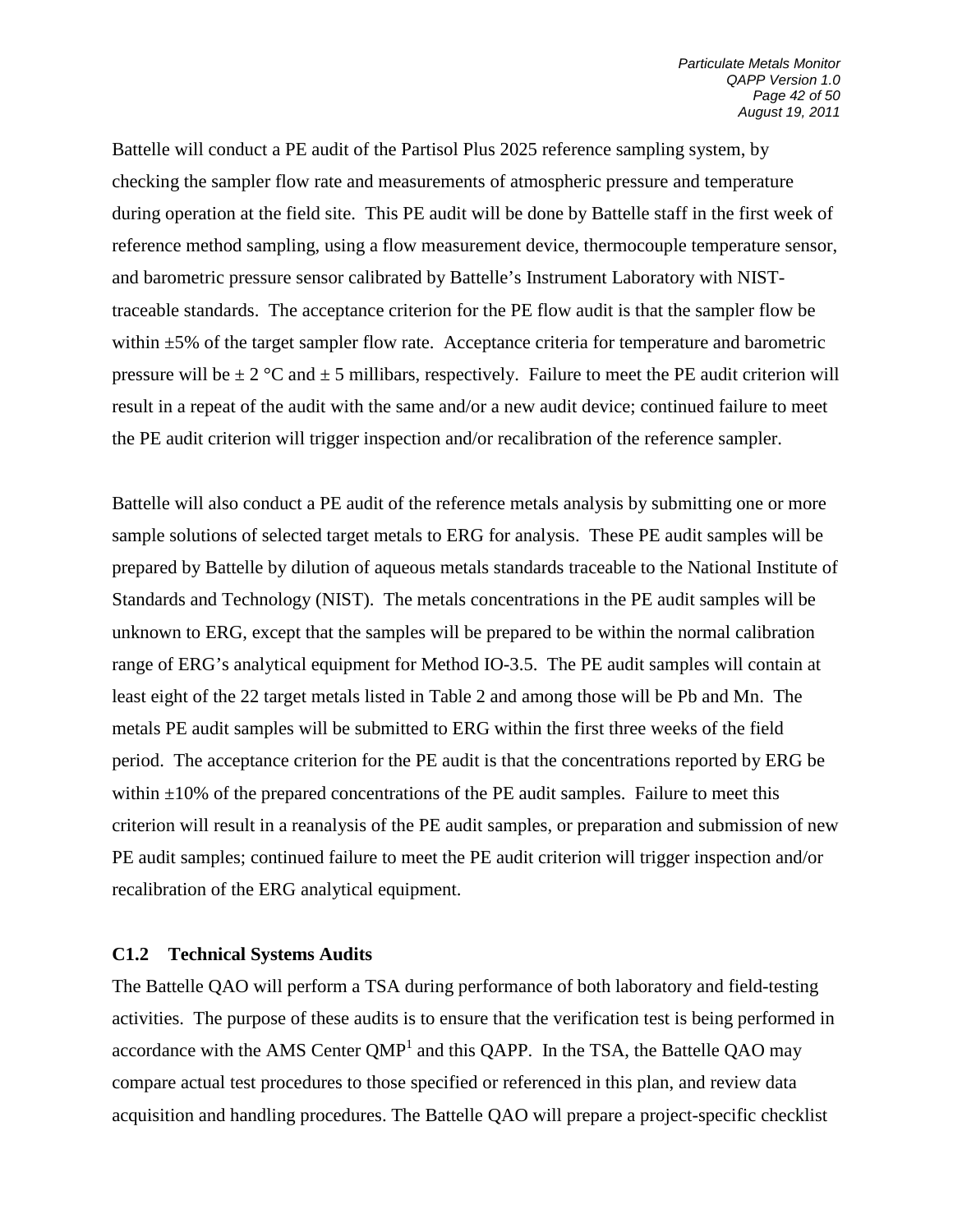based on the QAPP requirements to guide the TSA, that will include a review of the test location and general testing conditions; observe the testing activities; and review laboratory record books. The Battelle QAO will submit an initial TSA report (with no corrective actions documented) to the EPA Quality Manager and VTC within 10 business days after completion of the audit. A copy of each final TSA report (with corrective actions documented) will then be provided to the EPA AMS Center Project Officer and Quality Manager within 20 business days after receipt of comments on the initial TSA report from the EPA Quality Manager and VTC. At EPA's discretion, EPA QA staff may also conduct an independent on-site TSA during the verification test. The TSA findings will be communicated to technical staff at the time of the audit and documented in a TSA report.

# **C1.3 Audit of Data Quality**

The Battelle QAO, or designee, will audit at least 10% of the sample results data acquired in the verification test and 100% of the calibration and QC data versus the QAPP requirements. During this audit, the Battelle QAO, or designee, will trace the data from initial acquisition (as received from the vendor's technology), through reduction and statistical comparisons, to final reporting. All calculations performed on the data undergoing the audit of data quality (ADQ) will be checked. Data must undergo a 100% validation and verification by technical staff (i.e. VTC, or designee) before it will be assessed as part of the data quality audit. All QC data and all calculations performed on the data undergoing the audit will be checked by the Battelle QAO. Results of the ADQ will be documented using the checklist and reported to the VTC and EPA within 10 business days after completion of the audit. A final ADQ that assesses overall data quality, including accuracy and completeness of the technical report, will be prepared as a narrative and distributed to the VTC and EPA within 10 business days of completion of the audit.

# **C1.4 QA/QC Reporting**

Each assessment and audit will be documented in accordance with Section 3.3.4 of the AMS Center QMP.<sup>1</sup> The results of all audits will be submitted to EPA within 10 business days as noted above. Assessment reports will include the following.

Identification of any adverse findings or potential problems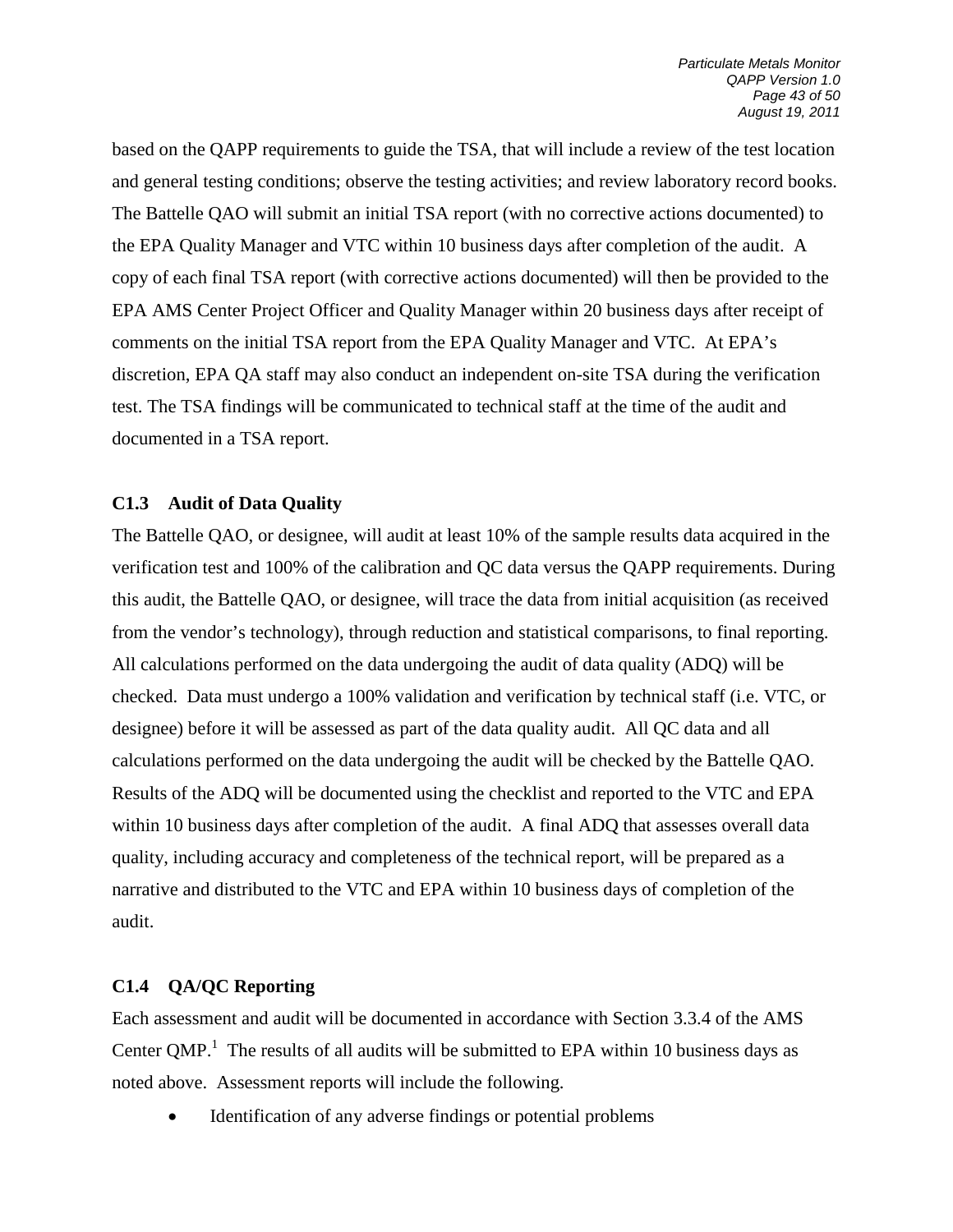- Response to adverse findings or potential problems
- Recommendations for resolving problems. (If the QA audit identifies a technical issue, the VTC or Battelle AMS Center Manager will be consulted to determine the appropriate corrective action
- Confirmation that solutions have been implemented and are effective
- Citation of any noteworthy practices that may be of use to others

# <span id="page-45-0"></span>**C2 REPORTS TO MANAGEMENT**

<span id="page-45-1"></span>During the field and laboratory efforts, any QAPP deviations will be reported immediately to EPA. The Battelle Quality Manager and/or VTC, during the course of any assessment or audit, will identify to the technical staff performing experimental activities any immediate corrective action that should be taken. A summary of the required assessments and audits, including a listing of responsibilities and reporting timeframes, is included in Table 6. If serious quality problems exist, the Battelle Quality Manager will notify the AMS Center Manager, who is authorized to stop work. Once the assessment report has been prepared, the VTC will ensure that a response is provided for each adverse finding or potential problem and will implement any necessary follow-up corrective action. The Battelle Quality Manager will ensure that follow-up corrective action has been taken. The QAPP and final report will be reviewed by the EPA AMS Center Quality Manager and the EPA AMS Center Project Officer. Upon final review and approval, both documents will then be posted on the ETV website [\(www.epa.gov/etv\)](http://www.epa.gov/etv).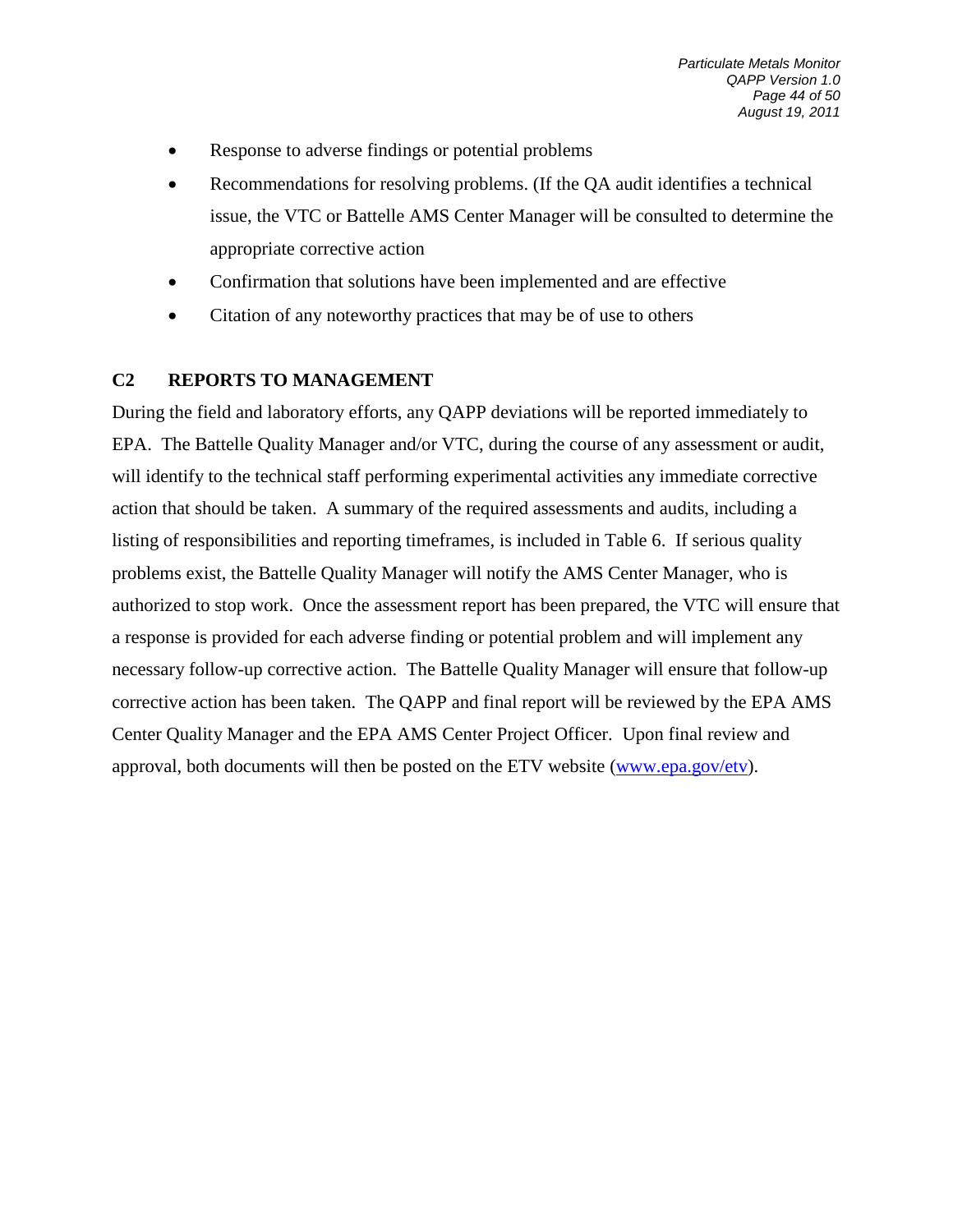| <b>Assessment</b>     | <b>Prepared By</b> | <b>Report Submission Timeframe</b>                                                                                                                                                                            | <b>Submitted To</b>       |
|-----------------------|--------------------|---------------------------------------------------------------------------------------------------------------------------------------------------------------------------------------------------------------|---------------------------|
| Each TSA<br>(Initial) | <b>Battelle</b>    | 10 business days after TSA is complete                                                                                                                                                                        | <b>EPA ETV AMS Center</b> |
| Each TSA<br>(Final)   | <b>Battelle</b>    | TSA response is due to QAO within 10<br>business days of receipt from QAO<br>TSA responses will be verified by the QAO<br>and provided within 20 business days after<br>receipt of comments on initial report | <b>EPA ETV AMS Center</b> |
| $ADQ$ #1              | <b>Battelle</b>    | 10 business days after receipt of first data<br>set                                                                                                                                                           | <b>EPA ETV AMS Center</b> |
| ADQ #2                | <b>Battelle</b>    | 10 business days after completion of the<br>verification report review                                                                                                                                        | <b>EPA ETV AMS Center</b> |

**Table 6. Summary of Assessment Reports<sup>a</sup>**

<sup>a</sup> Any QA checklists prepared to guide audits will be provided with the audit report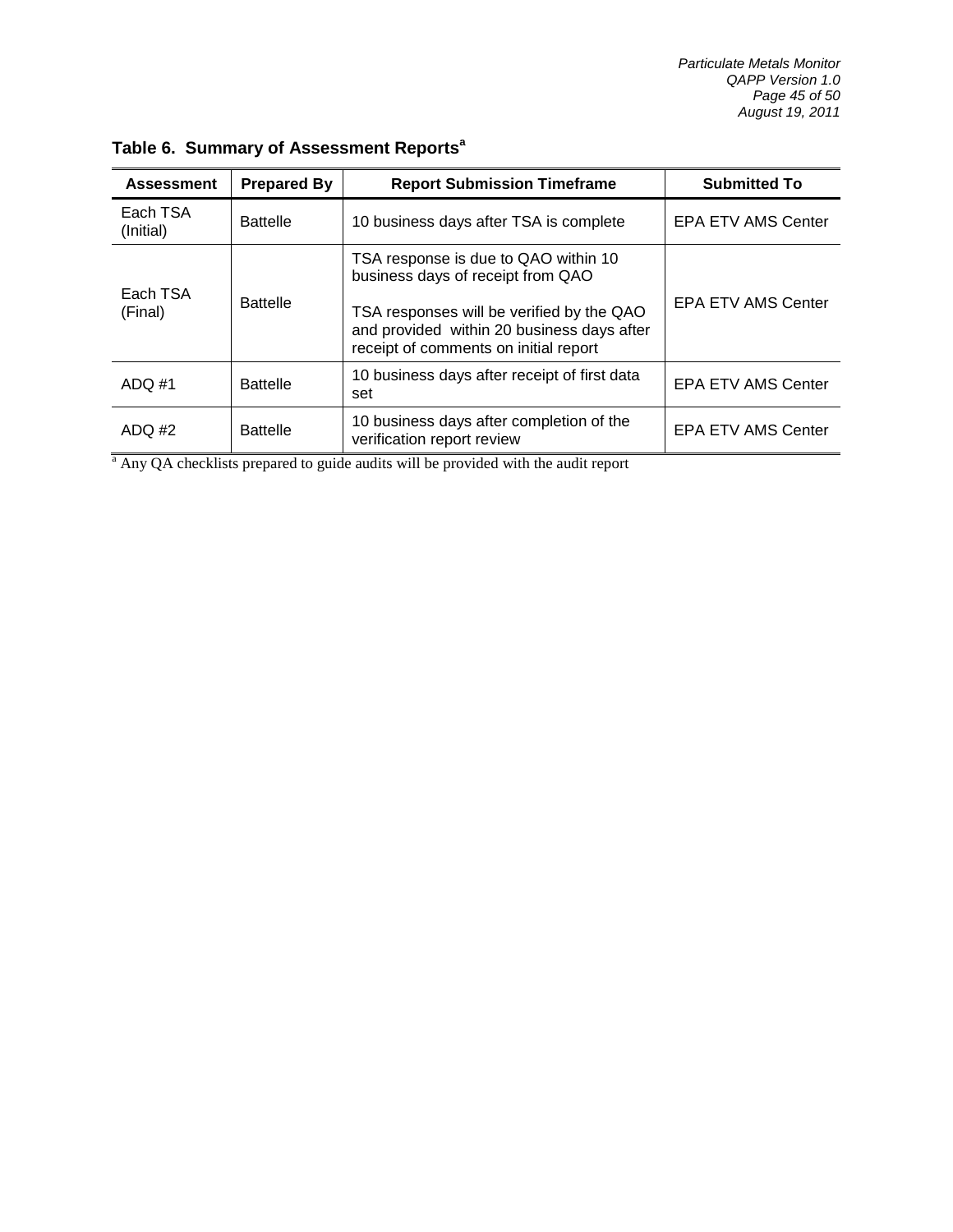#### **SECTION D**

#### **DATA VALIDATION AND USABILITY**

#### <span id="page-47-1"></span><span id="page-47-0"></span>**D1 DATA REVIEW, VERIFICATION, AND VALIDATION REQUIREMENTS**

The key data review and data verification requirements for this test are stated in Section B10 of this QAPP. In general, the data review requirements specify that data generated during this test will be reviewed by a Battelle technical staff member within two weeks of generation of the data. The reviewer will be familiar with the technical aspects of the verification test. This process will serve both as the data review and the data verification, and will ensure that the data have been recorded, transmitted and processed properly. Furthermore, this process will ensure that the monitoring systems data were collected under appropriate testing.

The data validation requirements for this test involve an assessment of the quality of the data relative to the data quality objectives for this test referenced in Section A8. Any deficiencies in these data will be flagged and the data will be excluded from any statistical comparisons, unless these deviations are accompanied by descriptions of their potential impacts on the data quality.

#### <span id="page-47-2"></span>**D2 VERIFICATION AND VALIDATION METHODS**

Data verification is conducted as part of the data review as described in Section B10 of this QAPP. A visual inspection of any handwritten data will be conducted to ensure that all entries were properly recorded or transcribed, and that any erroneous entries were properly noted (i.e., single line through the entry, with an error code, such as "wn" for wrong number, and the initials of the recorder and date of entry). Electronic data from the metals monitor, Partisol Plus 2025 sampler, and analytical equipment used during the test will be inspected to ensure proper recording. Calculations used to transform the data will be reviewed to ensure the accuracy and the appropriateness of the calculations. Calculations performed manually will be reviewed and repeated using a handheld calculator or commercial software (e.g., Excel). Calculations performed using standard commercial office software (e.g., Excel) will be reviewed by inspection of the equations used for the calculations and verification of selected calculations by handheld calculator. Calculations performed using specialized commercial software (i.e., for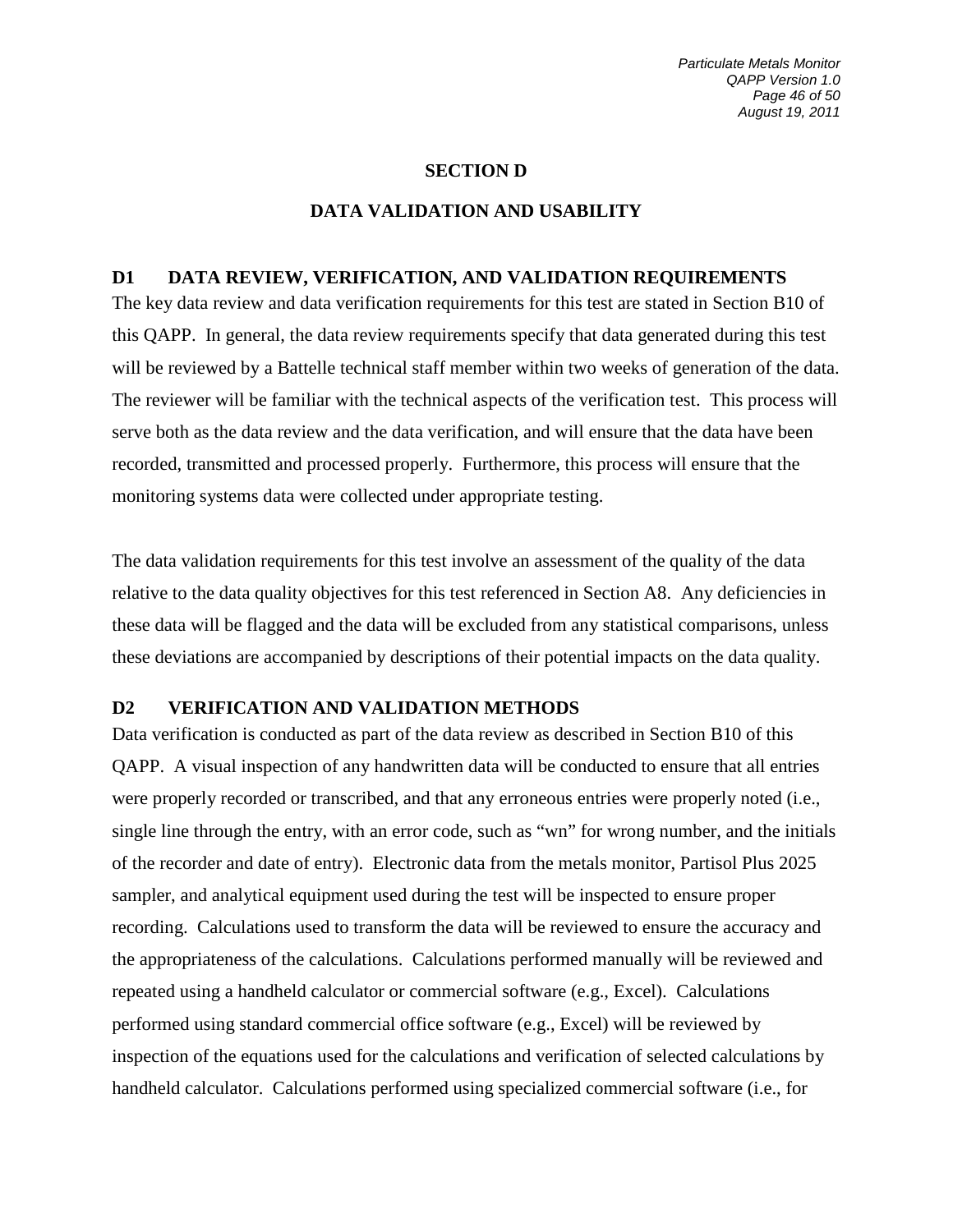analytical instrumentation) will be reviewed by inspection and, when feasible, verified by handheld calculator, or standard commercial office software.

To ensure that the data generated from this test meet the goals of the test, a number of data validation procedures will be performed. Sections B and C of this QAPP provide a description of the validation safeguards employed for this verification test. Data validation efforts include the completion of QC activities and the performance of a TSA as described in Section C. The data from this test will be evaluated relative to the measurement data quality objectives described in Section A8 of this QAPP.

An ADQ will be conducted by the Battelle QAO to ensure that data review, verification, and validation procedures were completed, and to assure the overall quality of the data.

# <span id="page-48-0"></span>**D3 RECONCILIATION WITH USER REQUIREMENTS**

The purpose of this verification test is to evaluate the performance of a continuous monitor for trace metals in ambient  $PM_{10}$ . To meet the requirements of the potential user community, including particularly EPA Region 5, EPA OAQPS, and OEPA, input to this QAPP has been provided by external experts. Additional performance data regarding operational characteristics of the metals monitor will be collected by verification test personnel. The data review, verification, and validation procedures described above will assure that data meeting the test requirements are accurately presented in the verification report generated from this test, and will assure that data not meeting these requirements will be appropriately flagged and discussed in the verification report.

This QAPP and the resulting ETV verification report will be subjected to review by the vendor, EPA, and expert peer reviewers. The reviews of this QAPP will help to improve the design of the verification test and the resulting report such that they better meet the needs of potential users of ambient particulate metals monitoring systems.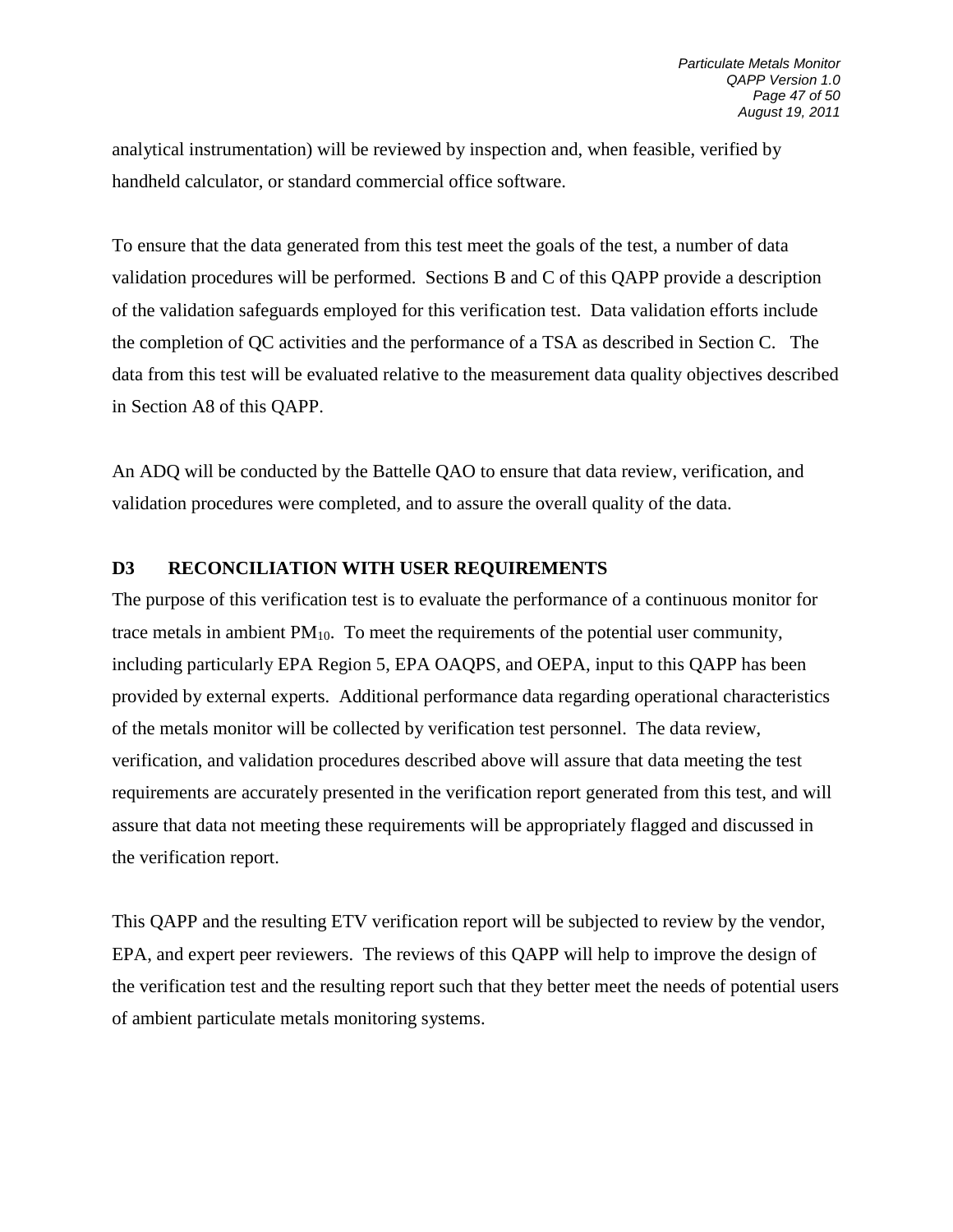*Particulate Metals Monitor QAPP Version 1.0 Page 48 of 50 August 19, 2011*

# **SECTION E**

# **REFERENCES**

- <span id="page-49-0"></span>1. Battelle, Quality Management Plan for the ETV Advanced Monitoring Systems Center, Version 7.0, U.S. EPA Environmental Technology Verification Program, prepared by Battelle, Columbus, Ohio, November 2008.
- 2. U.S. EPA, Environmental Technology Verification Program Quality Management Plan, EPA Report No: 600/R-08/009 EPA/600/R-03/021, U.S. Environmental Protection Agency, Cincinnati, Ohio, January 2008.
- 3. School Air Toxics Monitoring Initiative, information available at [http://www.epa.gov/ttn/amtic/airtoxschool.html.](http://www.epa.gov/ttn/amtic/airtoxschool.html)
- 4. Quality Assurance Project Plan for the EPA School Air Toxics Monitoring Program Phase II Multimetals (Final) – Revision 1.0, U.S. Environmental Protection Agency, Office of Air Quality Planning and Standards, Research Triangle Park, North Carolina, May 2011.
- 5. Currie, Lloyd A., Detection and Quantitation in X-Ray Fluorescence Spectrometry. In X-ray Fluorescence Analysis of Environmental Samples, Dzubay, Thomas B., ed.; Ann Arbor Science, Ann Arbor, MI, 1978; pgs. 289-305.
- 6. Compendium method IO-3.1, Selection, Preparation, and Extraction of Filter Material, in *Compendium of Methods for the Determination of Inorganic Compounds in Ambient Air*, EPA/625/R-96/010a, U.S. Environmental Protection Agency Office of Research and Development, June 1999.
- 7. Compendium Method IO-3.5, Determination of Metals in Ambient Particulate Matter Using Inductively Coupled Plasma/Mass Spectrometry (ICP/MS), in *Compendium of Methods for the Determination of Inorganic Compounds in Ambient Air*, EPA/625/R-96/010a, U.S. Environmental Protection Agency Office of Research and Development, June 1999.
- 8. Quality Assurance Project Plan for Support for the EPA National Monitoring Programs (NMOC, UATMP, PAMS, HAPs, and NATTS), EPA Contract EP-D-09-048, ERG, Morrisville, North Carolina, 2011.
- 9. Standard Operating Procedure for Elemental Analysis of Particulate Matter on Membrane Filters by the Kevex XRF Spectrometer, SOP ECAB-048.1E (Alternative Identification SOP WDE-04-18), U.S. EPA National Exposure Research Laboratory, Research Triangle Park, NC, November 4, 2009.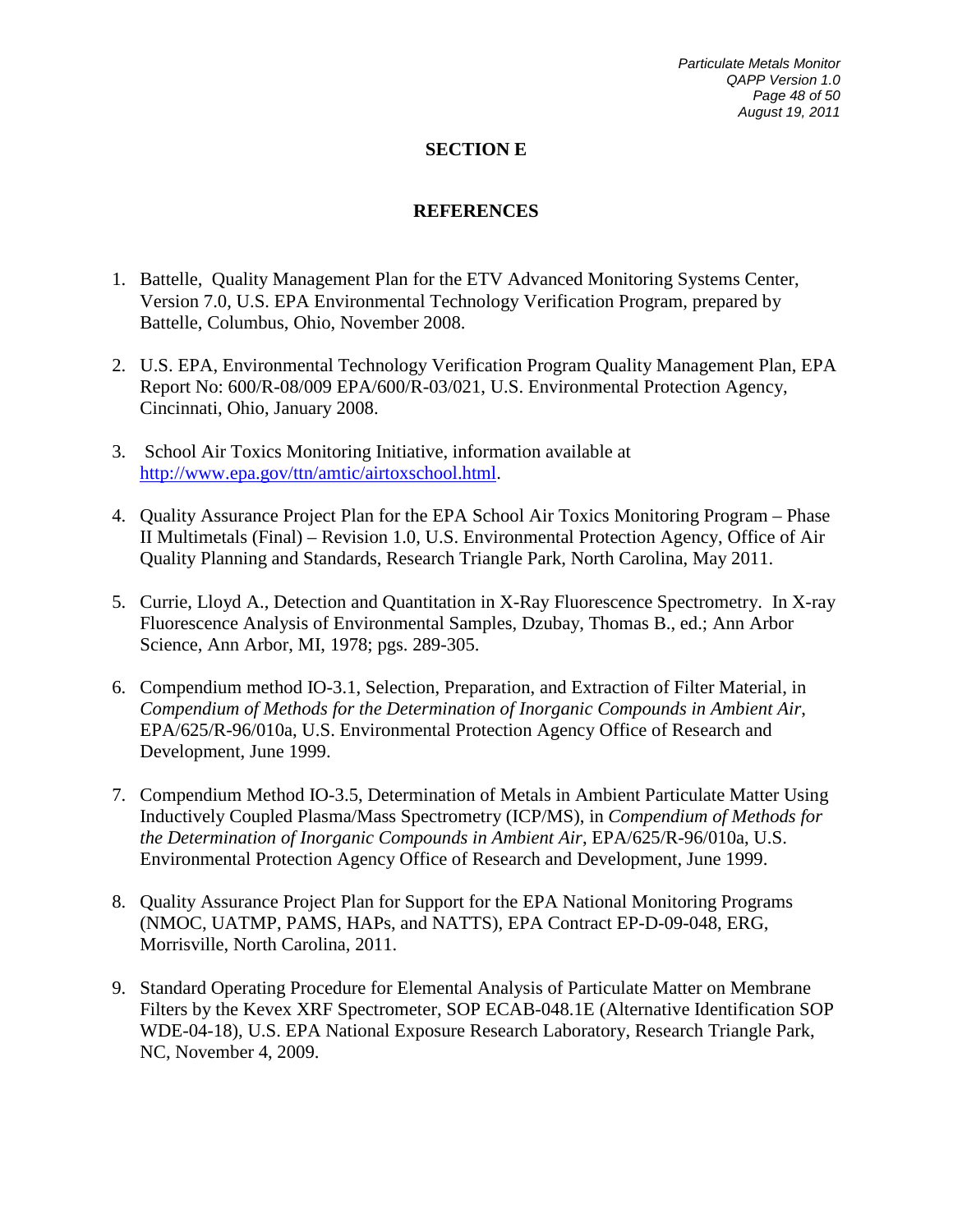# **APPENDIX A**

# <span id="page-50-0"></span>**QUANTITATION LIMITS OF THE XACT 625**

 $\overline{\phantom{0}}$ 

 $\overline{\phantom{0}}$ 

 $\overline{\phantom{0}}$ 

 $\blacksquare$ 

|                |        | 60                   |
|----------------|--------|----------------------|
|                |        | Minute               |
|                | Atomic | QL                   |
| <b>Element</b> | Number | (ng/m <sup>3</sup> ) |
| κ              | 19     | 16.73                |
| Ca             | 20     | 6.38                 |
| Ti             | 22     | 2.69                 |
| V              | 23     | 2.05                 |
| Cr             | 24     | 2.04                 |
| Mn             | 25     | 2.00                 |
| Fe             | 26     | 3.93                 |
| Co             | 27     | 3.54                 |
| Sn             | 50     | 18.00                |
| Sb             | 51     | 4.69                 |
| Вa             | 56     | 6.68                 |
| Mn             | 25     | 2.80                 |
| Fe             | 26     | 5.37                 |
| Co             | 27     | 2.24                 |
| Ni             | 28     | 1.60                 |
| Cu             | 29     | 1.89                 |
| Zn             | 30     | 1.64                 |
| Ga             | 31     | 0.76                 |
| Ge             | 32     | 0.85                 |
| As             | 33     | 0.81                 |
| Se             | 34     | 0.99                 |
| Br             | 35     | 1.31                 |
| Rb             | 37     | 2.43                 |
| Sr             | 38     | 3.16                 |
| Y              | 39     | 3.82                 |
| Mo             | 42     | 6.94                 |
| Pt             | 78     | 1.62                 |
| Au             | 79     | 1.62                 |
| Hg             | 80     | 1.33                 |
| TI.            | 81     | 1.30                 |
| Pb             | 82     | 1.54                 |
| Bi             | 83     | 1.68                 |
| Ag             | 47     | 30.60                |
| Cd             | 48     | 40.64                |
| In             | 49     | 47.90                |
| Sn             | 50     | 52.72                |